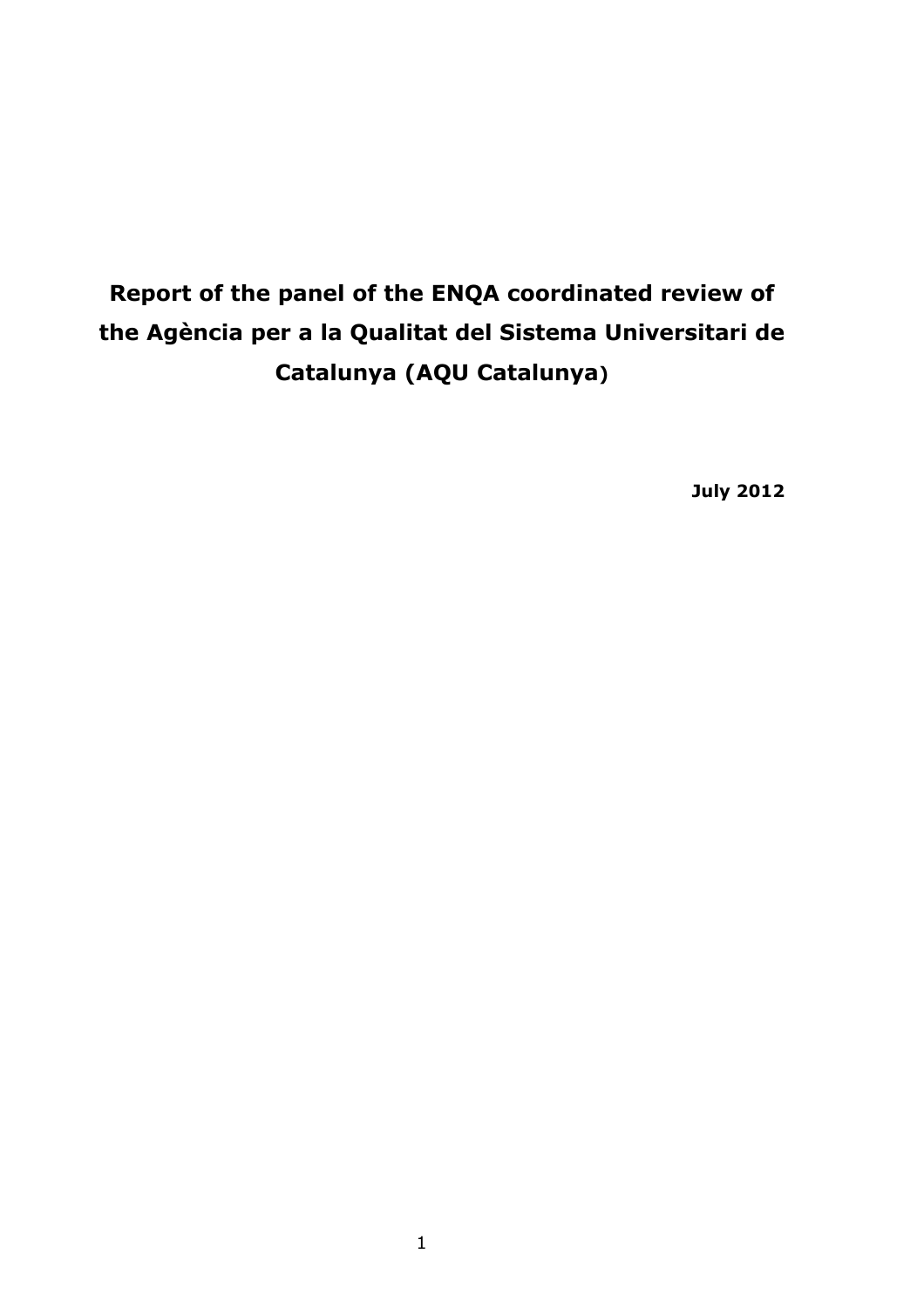## **Contents**

| 1. Executive summary                                                                                                                                                              |                                                                                         |    |
|-----------------------------------------------------------------------------------------------------------------------------------------------------------------------------------|-----------------------------------------------------------------------------------------|----|
| 2. Glossary of acronyms                                                                                                                                                           |                                                                                         |    |
| 3. Introduction                                                                                                                                                                   |                                                                                         |    |
| 3.1                                                                                                                                                                               | Background and outline of the review process                                            | 5  |
| 3.2                                                                                                                                                                               | The higher education system in Catalonia                                                | 6  |
| 3.3                                                                                                                                                                               | Main functions of AQU Catalunya                                                         | 8  |
| 3.4                                                                                                                                                                               | Structure of AQU Catalunya                                                              | 10 |
|                                                                                                                                                                                   | 4. Compliance with the European Standards and Guidelines                                | 12 |
|                                                                                                                                                                                   | 4.1 ESG Part 2: External quality assurance processes, ESG<br>3.1, 3.3 Activities        | 13 |
|                                                                                                                                                                                   | 4.2 ESG 3.2: Official status                                                            | 24 |
|                                                                                                                                                                                   | 4.3 ENQA criterion 3 / ESG 3.4 Resources                                                | 24 |
|                                                                                                                                                                                   | 4.4 ESG 3.5: Mission statement                                                          | 26 |
|                                                                                                                                                                                   | 4.5 ESG 3.6: Independence                                                               | 27 |
|                                                                                                                                                                                   | 4.6 ESG 3.7: External quality assurance criteria and proc-<br>esses used by the members | 29 |
|                                                                                                                                                                                   | 4.7 ESG 3.8: Accountability procedures                                                  | 31 |
|                                                                                                                                                                                   | 4.8 ENQA criterion 8: Miscellaneous                                                     | 32 |
| 5. Any sections relating to additional Terms of Reference of the<br>34<br>review or additional relevant documentation which is not<br>covered by the ENQA membership criteria/ESG |                                                                                         |    |
|                                                                                                                                                                                   | 5.1 AQU's academic staff evaluation Programme                                           | 34 |
| 6. Conclusion and development                                                                                                                                                     |                                                                                         |    |
| Annexes                                                                                                                                                                           |                                                                                         |    |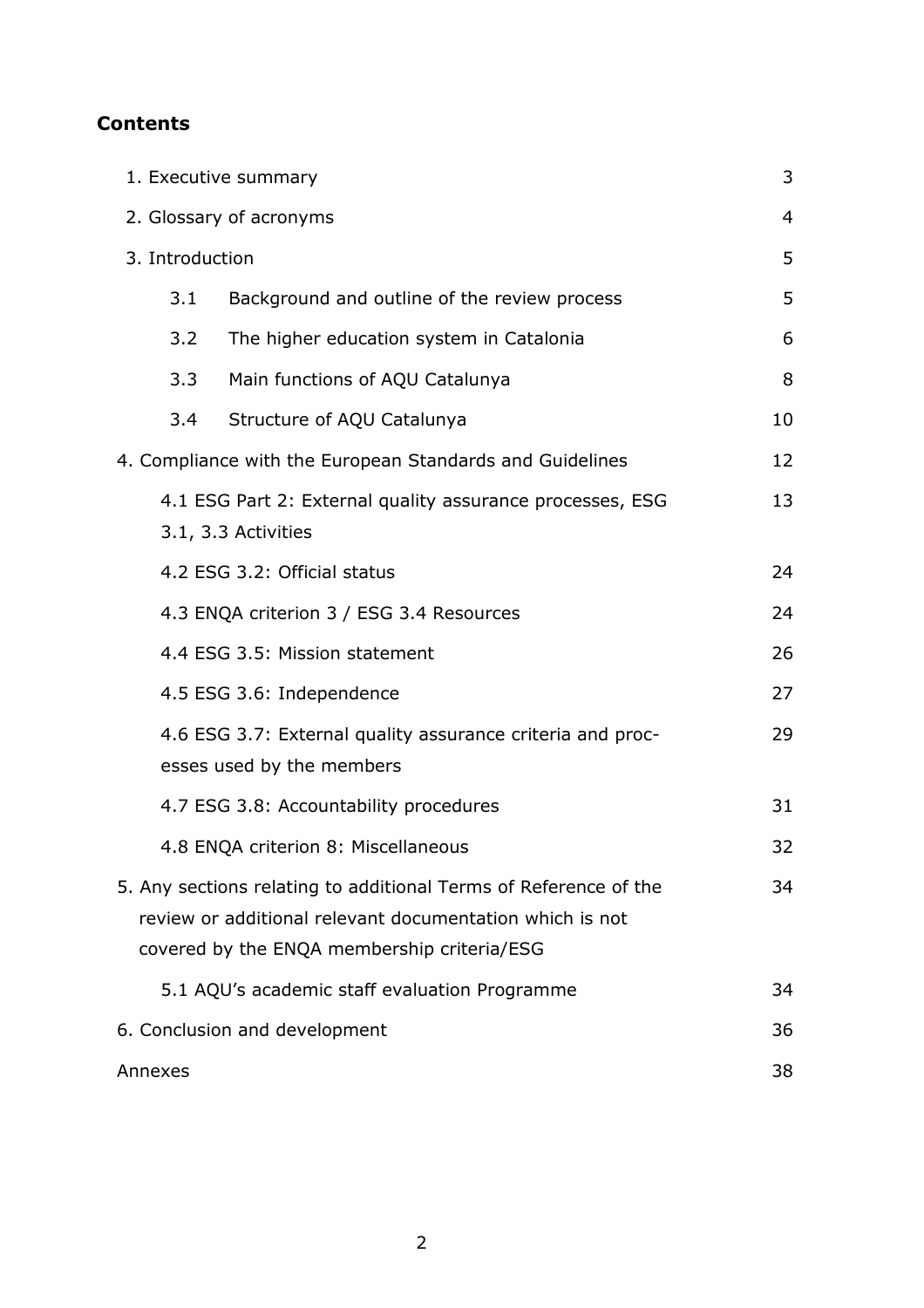## **1. Executive Summary**

The review of AQU Catalunya was of type 'B', and in addition to the usual ENQA membership criteria, considered the Agency's responsibility for various aspects of the assessment of staff.

In the light of the documentary and oral evidence it considered, the Review Panel is satisfied that AQU Catalunya is in compliance with the *ENQA Membership Provisions*. Overall, the panel notes that the agency fully complies with ESG 3.2, 3.3, 3.4 and 3.5; and substantially complies with ESG 3.1 and 3.6.

AQU Catalunya has made very great progress since the review of 2007, when it was last considered for ENQA membership.

It is the Review Panel's understanding that AQU Catalunya is a dynamic agency, which takes every opportunity to improve its own work and enhance quality in Higher Education Institutions. AQU Catalunya involves representatives of universities fully in its work. Its methodology, procedures and reports are readily available in a variety of formats, including a well-structured website.

In relation to the assessment of academic staff, the Panel considered that procedures are proportionate and fulfil their aims. Procedures, criteria and appeals procedures are published on the AQU Catalunya website.

The panel considers that some aspects of the academic staff assessment function could be better integrated and thus welcomes plans in a new Bill for the merger of the 'commissions' responsible.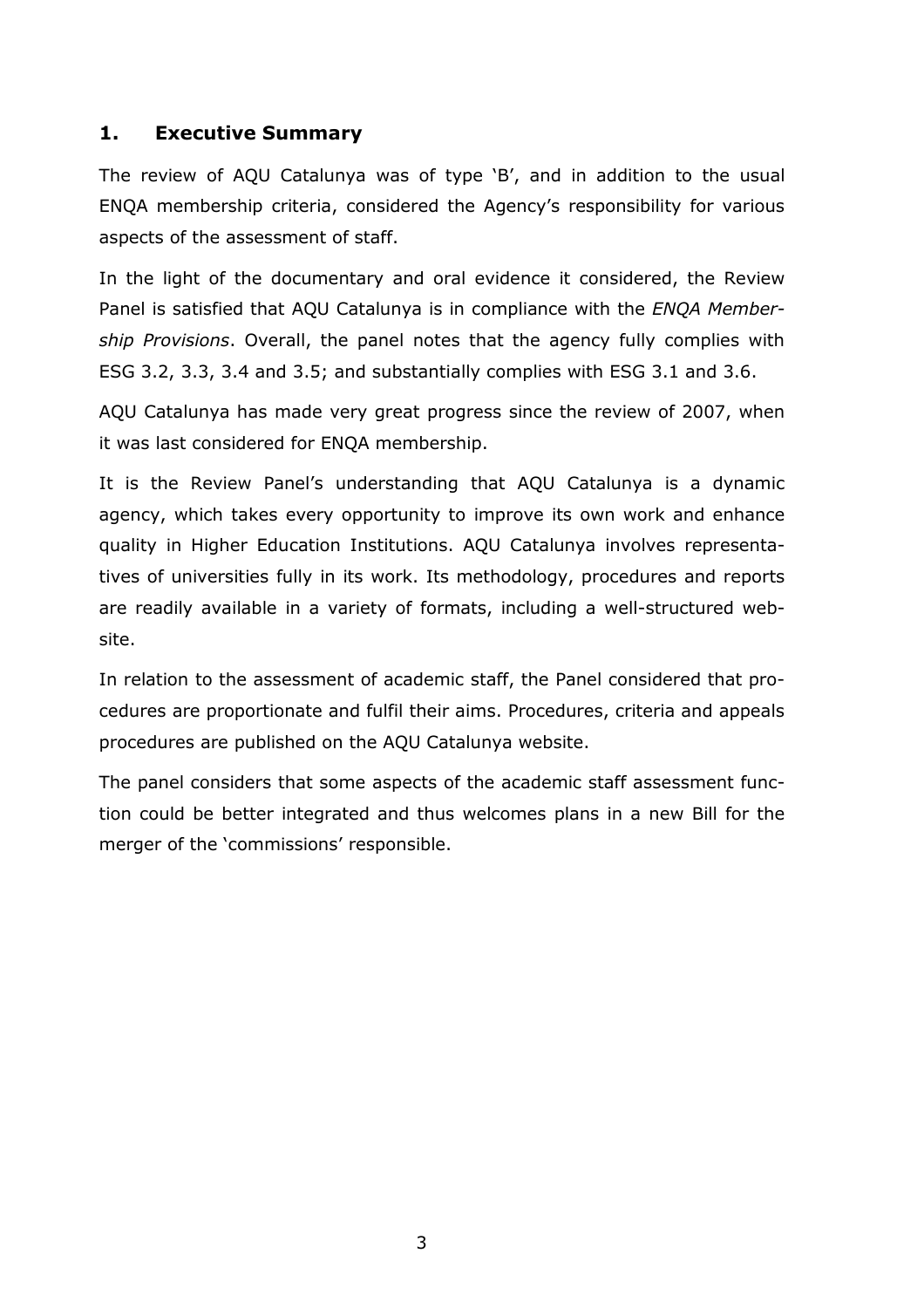# **2. Glossary of acronyms**

| <b>ANECA</b>   | National Agency for Quality Assessment and Accreditation<br>of Spain                                                                               |  |
|----------------|----------------------------------------------------------------------------------------------------------------------------------------------------|--|
| AQU Catalunya  | Agència per a la Qualitat del Sistema Universitari de Cata-<br>lunya (Catalan University Quality Assurance Agency)                                 |  |
| CAQ            | Quality Assurance Commission, AQU                                                                                                                  |  |
| <b>CAR</b>     | Research Assessment Commission, AQU                                                                                                                |  |
| <b>CLIC</b>    | Commission that deals with junior lecturer and auxiliary<br>teaching staff, AQU                                                                    |  |
| <b>ECA</b>     | European Consortium for Accreditation                                                                                                              |  |
| <b>ENQA</b>    | European Association for Quality Assurance in Higher Edu-<br>cation                                                                                |  |
| <b>ESG</b>     | Standards and Guidelines for Quality Assurance in the<br>European Higher Education Area                                                            |  |
| <b>HEI</b>     | <b>Higher Education Institution</b>                                                                                                                |  |
| <b>INQAHEE</b> | International Network for Quality Assurance Agencies in<br><b>Higher Education</b>                                                                 |  |
| <b>LOMLOU</b>  | Organic Law 4/2007, 12 April, which amended Organic Law<br>6/2001, 21 December, on universities in Spain                                           |  |
| LOU            | Organic Law 6/2001, 21 December, on universities in Spain                                                                                          |  |
| <b>LUC</b>     | Law 1/2003, 19 February, on universities in Catalonia<br>(Catalan Universities Act) VSMA Validation, monitoring,<br>modification and accreditation |  |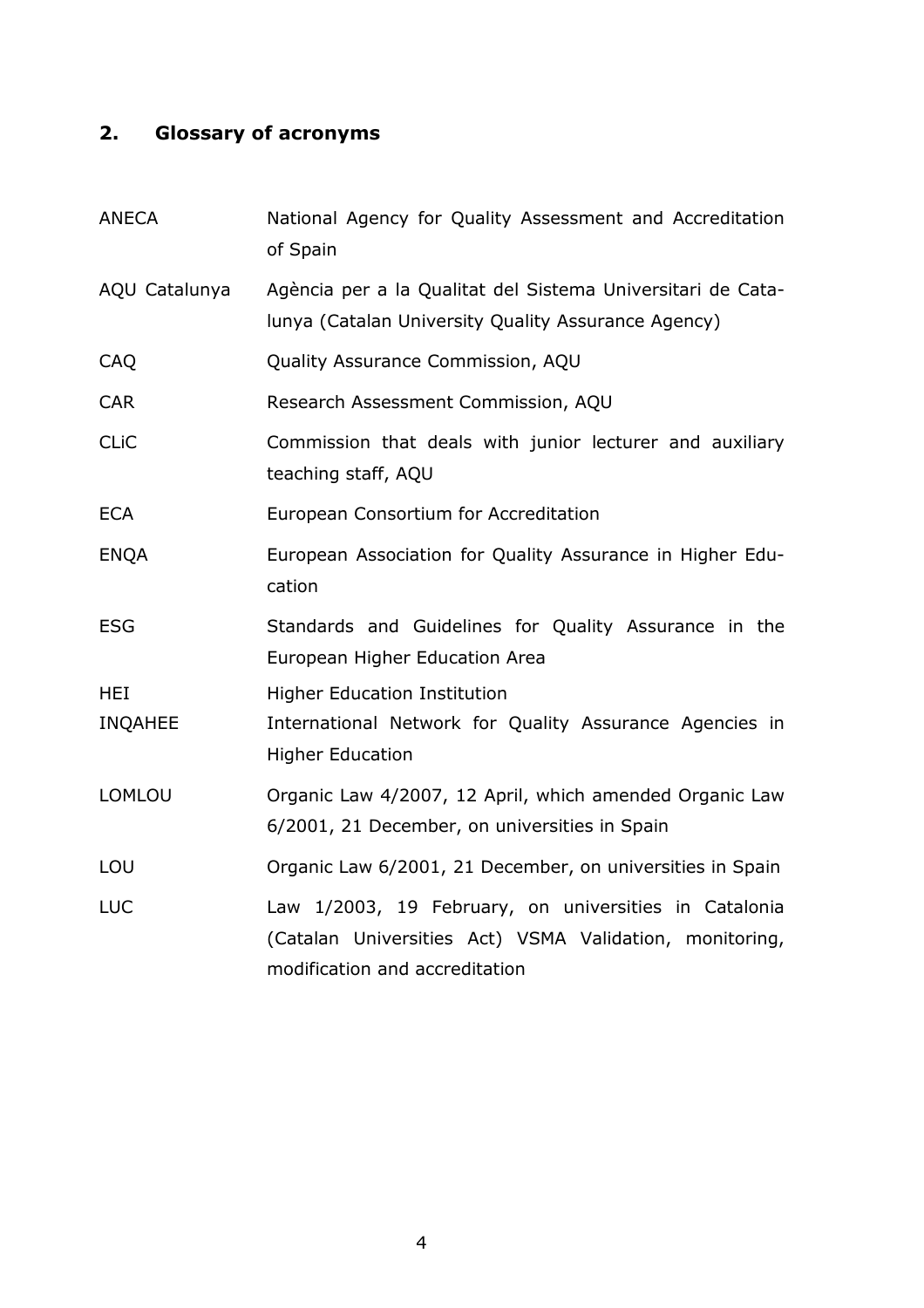## **3. Introduction**

This is the report of the review of Agència per a la Qualitat del Sistema Universitari de Catalunya (AQU Catalunya) undertaken in May, 2012 for the purpose of determining whether the Agency meets the criteria for full membership of the European Association for Quality Assurance in Higher Education (ENQA). The membership provisions are listed in Annex 1 to the report.

### **3.1 Background and outline of the review process**

In November 2004, the General Assembly of ENQA agreed that the third part of the *Standards and Guidelines for Quality Assurance in the European Higher Education Area* (ESG) should be incorporated into its regulations. The ESG were subsequently adopted at the Bergen ministerial meeting of the Bologna Process in 2005. Substantial compliance with the ESG thus became the principal criterion for full membership of ENQA. The ESG expect quality assurance agencies to undergo cyclical external review.

ENQA's regulations require all full member agencies to be externally reviewed at least once every five years in order to verify that they continue to fulfil the membership provisions.

The external review of AQU Catalunya was conducted in line with the process described in *Guidelines for external reviews of quality assurance agencies in the European Higher Education Area* and in accordance with the timeline set out in the Terms of Reference. The review panel was appointed by ENQA, and included the following members:

- Prof David Timms, former Deputy Vice Chancellor, Bath Spa University and Higher Education Consultant, UK – *CHAIR*
- Agnes Leinweber, German Accreditation Council (GAC), Germany *SECRETARY*
- Teresa Sanchez, Commission des Titres d'Ingénieur (CTI), France
- Tia Loukkola, European University Association (EUA), Belgium
- Nadja Kiiskinen, University of Tampere, Finland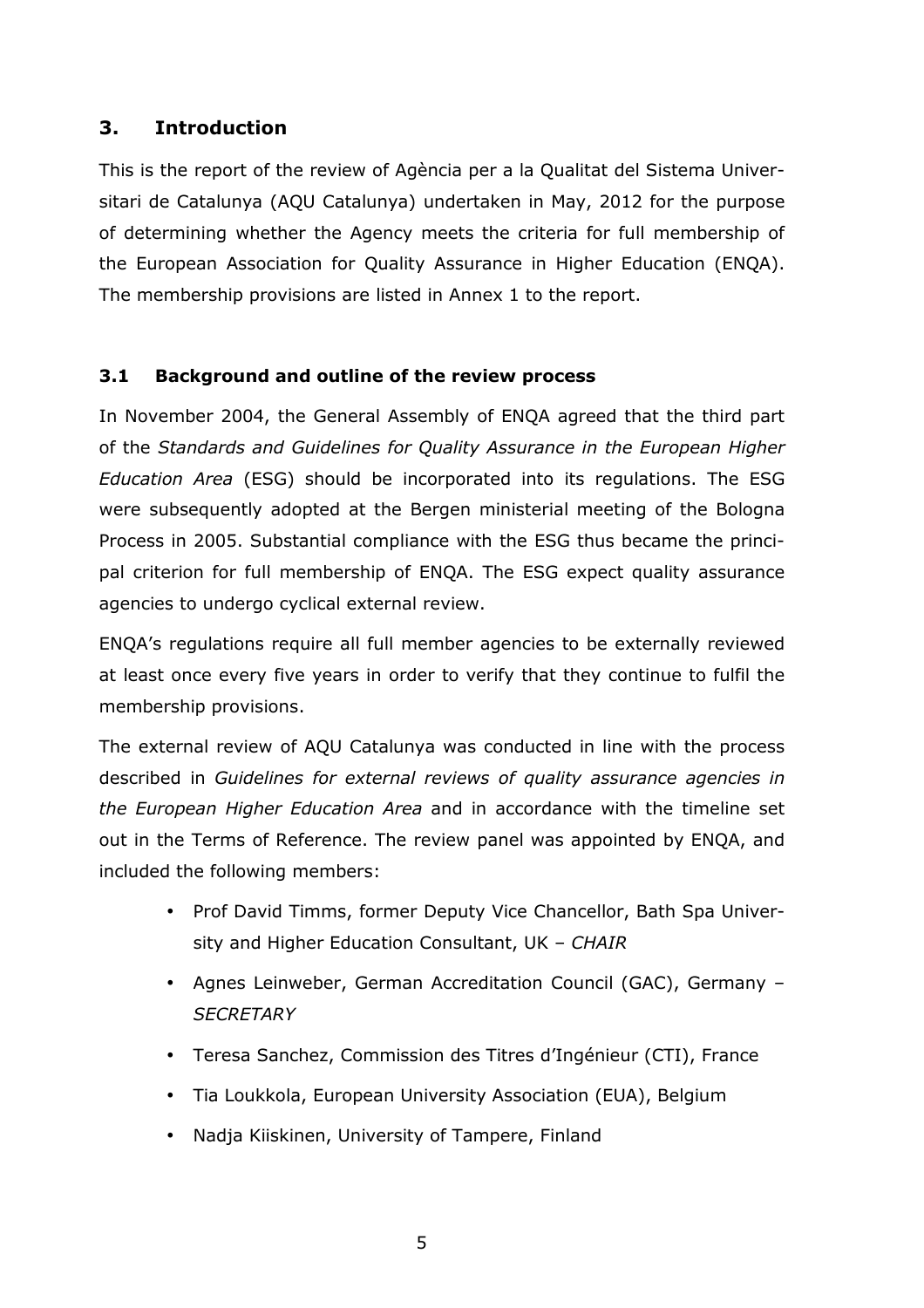In addition to the usual external review requirements, the review panel was requested to comment on the AQU Catalunya academic staff quality programme, which makes judgements on the eligibility of individuals to be university acadmic staff, and to be promoted. The programme is a Spanish Government requirement.

AQU Catalunya produced a self-evaluation report, which provided a substantial portion of the evidence used by the Panel to form its conclusions. The Panel also considered a range of documentary evidence, much of which was available on the AQU website. Following these investigations, the Panel visited AQU Catalunya and interviewed a range of AQU Catalunya staff, university representatives, students and representatives of the Catalonian ministry, to validate the self-evaluation and clarify points at issue. The Review Panel confirms that it was given access to all documents and people it wished to consult throughout the review process, and produced the present report on the basis of all the evidence available.

AQU Catalunya was invited to comment on the factual accuracy of the report before finalisation.

#### **3.2 The higher education system in Catalonia**

The Catalan higher education system consists of twelve universities, seven of which are public, four private and one of a mixed nature. In the 2010-2011 academic year 246,655 students were enrolled in Catalan universities, of whom 70% were in public higher education institutions (HEIs); 18,572 teachers were in post; and 1,191 programmes were offered, of which 445 were at Bachelor's level, 483 at Master's, and 263 at Doctoral level.

Higher education in Catalonia is regulated by both the Spanish Constitution and the Statute of Autonomy for Catalunya. The distribution of powers lies exclusively with the State, which regulates the promotion and general coordination of scientific and technical research, staff regulations and conditions of employment. The State also determines conditions for obtaining, issuing and recognition of academic and professional awards, and the statutory provisions for higher education and university autonomy.<sup>1</sup>

l

 $1$  Article 149.1.1a, 15a, 18a, 30a of the Spanish Constitution.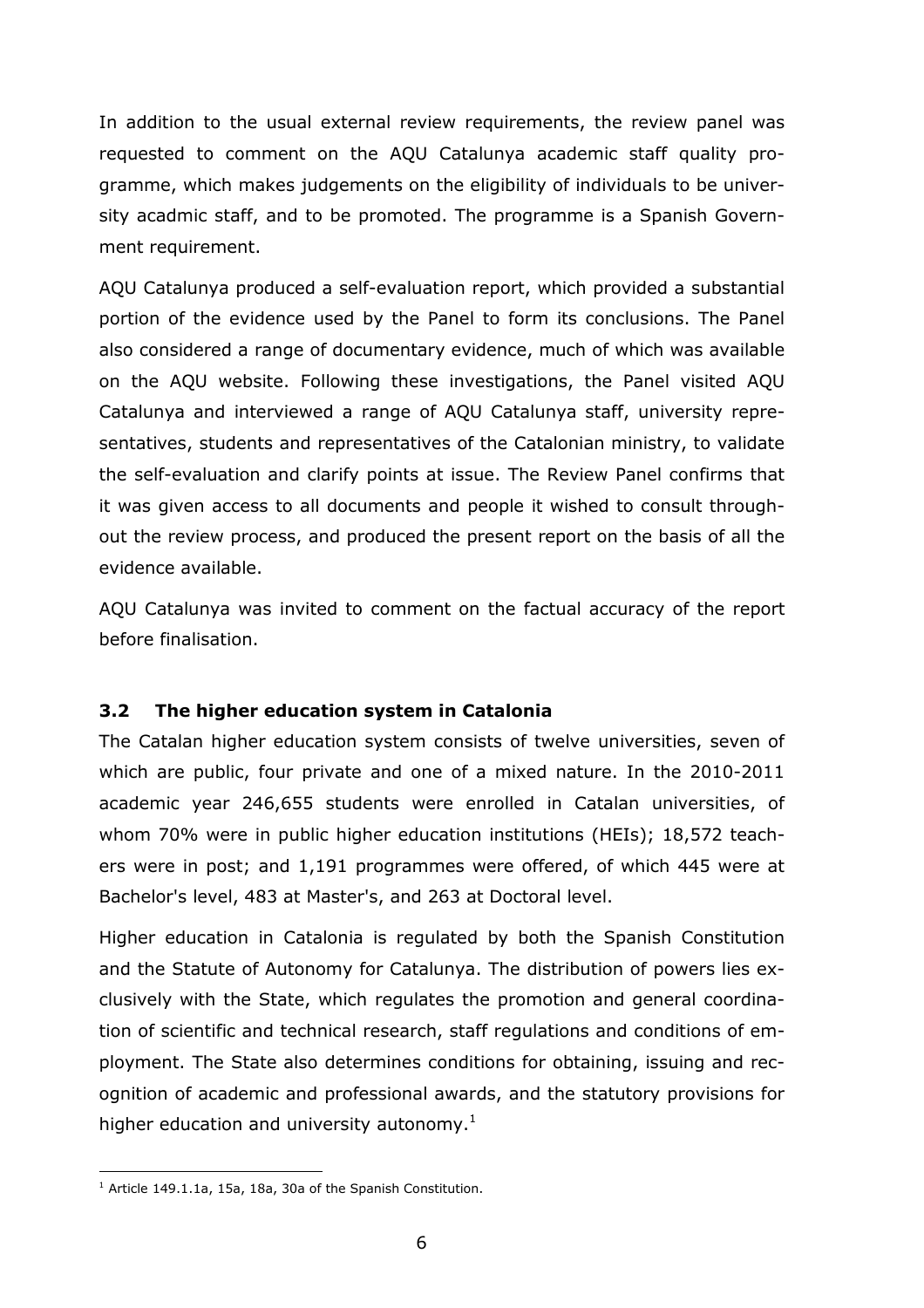Pursuant to Article 172 of the Statute of Autonomy for Catalonia, the exclusive competence of the autonomous community of Catalonia includes the programming and coordination of the higher education system in Catalonia; the degree-awards available; university funding; the remuneration and conditions of academic and research staff contracted by universities; and the conditions for additional benefits for those academic staff who are also in the public service (i.e. civil servants). Responsibilities shared between the State and the autonomous community of Catalonia include regulation of requirements for the setting up and recognition of universities; the legal system for the organisation and running of public universities; the regulation of contract and public service teaching and research staff; and the evaluation and assurance of quality and excellence in university education, which includes the assessment of teaching and research staff.

The basic university regulations are mainly laid down in Organic Law 6/2001 (LOU) (Spanish Universities Act), which also determines the competences of the universities, the regional authorities and the Spanish national authorities.<sup>2</sup>

In Catalonia the principal guideline is Law 1/2003 (LUC) (hereafter, the Catalan Universities Act). This defines the objectives and other aspects of higher education, and legislates for the quality assurance system. The internal structure and overall functions of AQU Catalunya are mainly determined by the Catalan Universities Act.

In keeping with the structure of Spanish state, with its strong, autonomous regions, the national system of external quality assurance consists of the National Agency for Quality Assessment and Accreditation of Spain (ANECA) and 10 regional agencies, of which AQU Catalunya is one of the only five agencies that are full member of ENQA and EQAR included".

l

<sup>&</sup>lt;sup>2</sup> The Spanish Universities Act was amended by Organic Law 4/2007, 12 April, <u>(LOMLOU)</u> in 2007.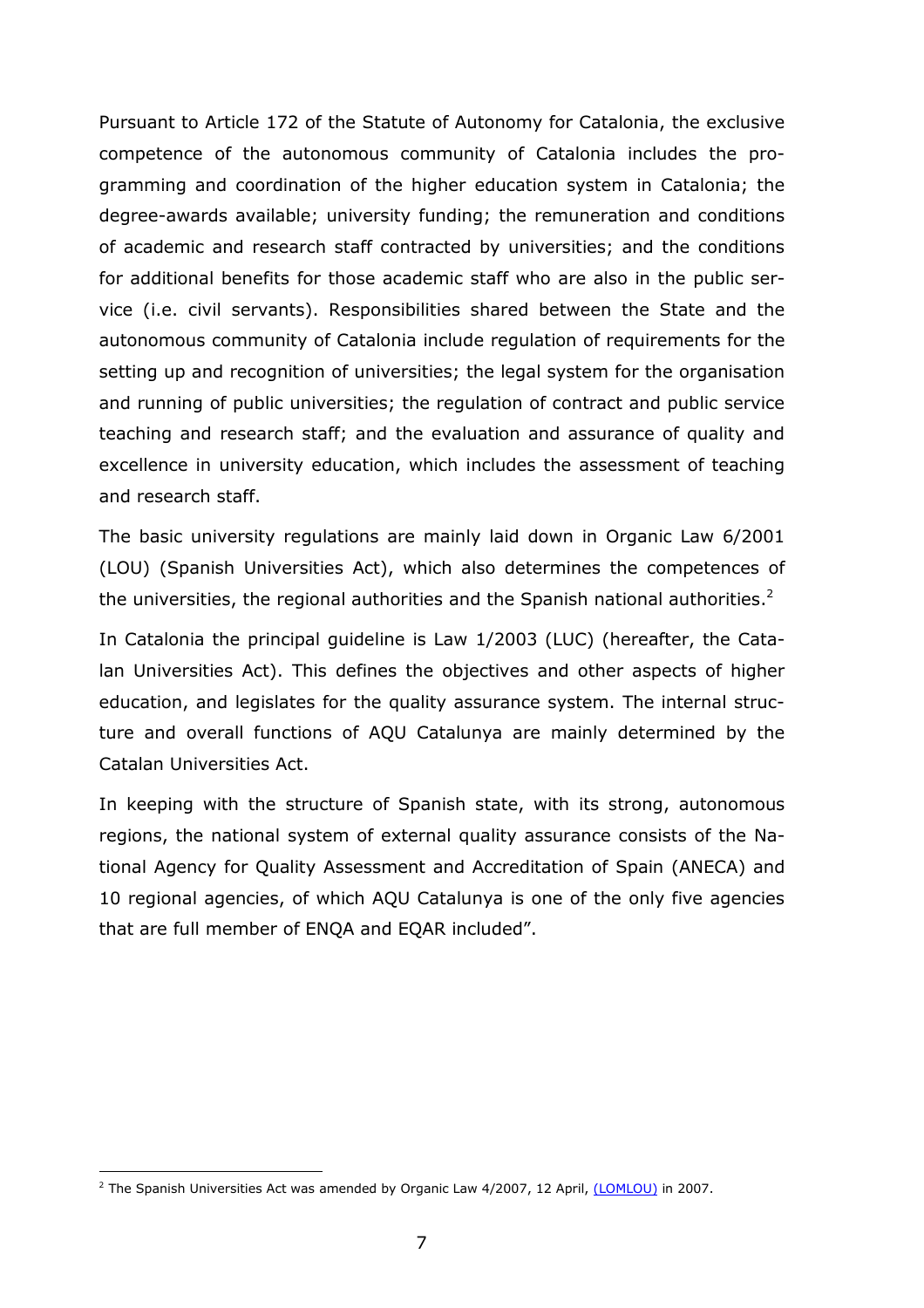## **3.3 Main functions of AQU Catalunya**

AQU Catalunya is the first quality assurance agency established in Spain and it was created in 1996 as a consortium of universities before the regulation of the Spanish system of external quality assurance established in 2002. The Catalan Universities Act of 2003 gave the Agency its legal status.

The functions ascribed to AQU Catalunya pursuant to Art. 140 of the Catalan Universities Act are as follows:

- *The QA of degree courses leading to the award of recognised and nonrecognised (awarded by a specific HEI) awards taught at universities and other HEIs.*
- *Certification of the quality of university degree courses, management and activities.*
- *Degree course accreditation within the context of quality assurance in the European Higher Education Area.*
- *The institutional review of HEIs established in Catalonia that offer programmes leading to higher degrees awarded by foreign HEIs.*
- *Accreditation of QA systems and processes in universities, including teaching.*
- *The issuance of pre-recruitment reports and accreditation for teaching staff.*
- *Quality assurance of research work by researchers.*
- *Quality assurance of research and management by teaching and research staff in relation to salary bonuses.*
- *Quality assurance of research by teaching and research staff at private universities.*
- *Quality assurance of the activities, programmes, services and management of universities and other higher education institutions.*
- *The promotion of quality assurance and comparison of quality criteria at European and international levels.*
- *To conduct studies on the enhancement and innovation of models for review, certification and accreditation.*
- *To issue review reports for the universities, education authorities, social partners and society in general.*
- *Expertise and advice for government education authorities, universities and other institutions within the scope of its functions.*
- *To establish cooperation and collaboration with other regional, national and international agencies that have the functions of quality assurance, accreditation and certification.*
- *All tasks commissioned to it by the competent government department with jurisdiction over universities and the universities, by means of agreement.*

In relation to the quality assurance of programmes, AQU Catalunya has a 'Framework' for the validation, monitoring, modification and accreditation of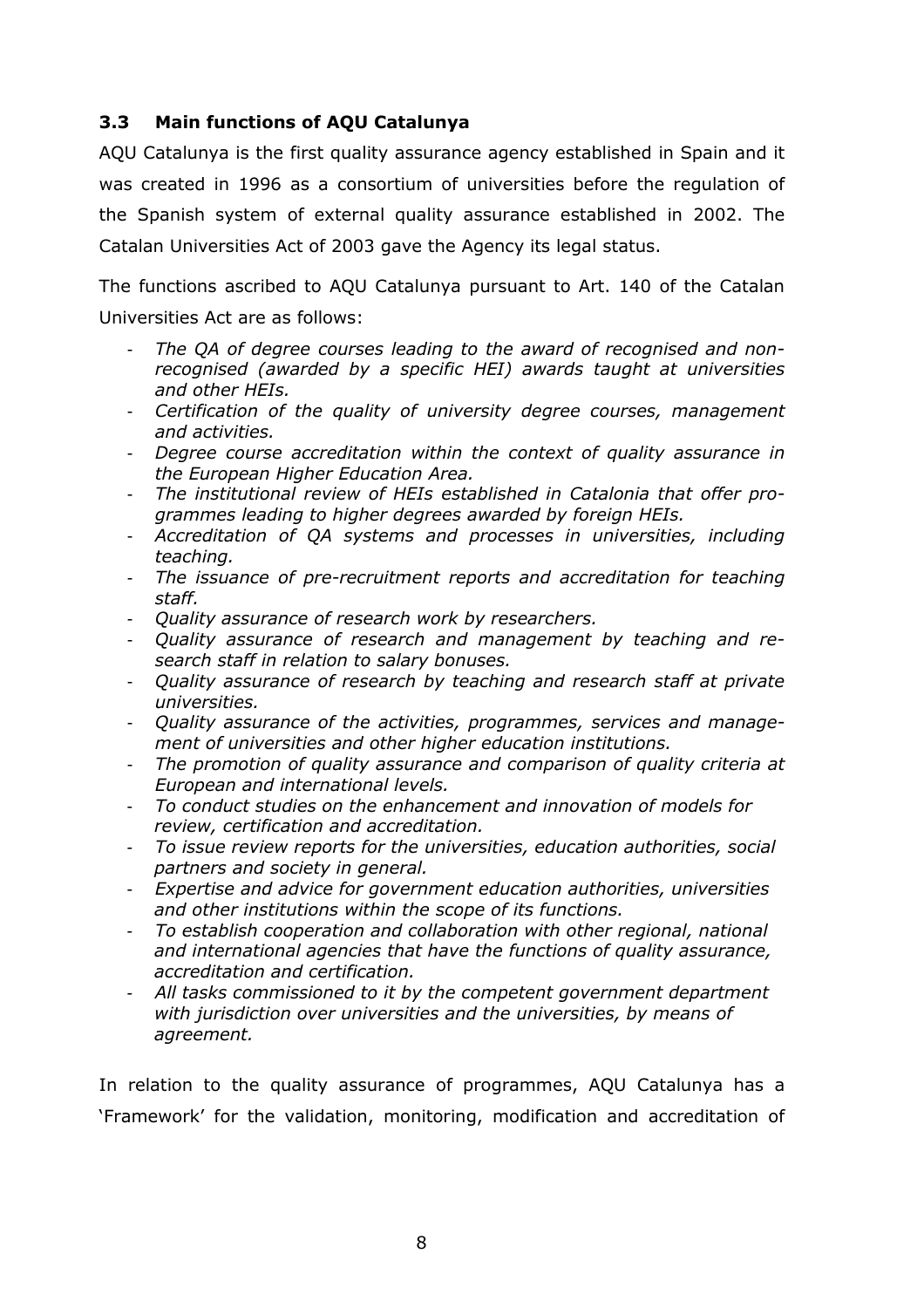recognised programmes (VSMA Framework)<sup>3</sup>, which was endorsed in 2010 by the Agency's Board of Management and has been implemented since 2011. The Framework is based on regulations by the Spanish government and implemented by all Spanish agencies.

Validation of new programmes by AQU Catalunya is a pre-condition for authorisation by the Catalan government. Authorised study programmes are entered in the Spanish Register of Higher Education Institutions and Programmes (RUCT), and they can then be introduced. Subsequent to validation, the university has to submit an annual progress report for each programme (Monitoring), including quantitative indicators, and dealing with such matters as minor curriculum changes. A sample of annual monitoring reports is assessed by AQU Catalunya.

AQU Catalunya's 'Modification' procedure deals with programme changes that are substantial. If such modifications affect the administrative definition or the essential academic characteristics of a degree programme or award, it must undergo a new validation process.

Within six years of the initial (or most recent) validation of Bachelor's and Doctorate degrees, and within four years in case of Master's degrees, programmes must be 'Accredited' by AQU Catalunya. 'Accreditation' includes a site visit and a report.<sup>4</sup>

In 2007, AQU Catalunya developed in co-operation with the national agency of Spain (ANECA) and the Agency for Quality Assurance in the Galician University System (ACSUG) a voluntary institutional review programme called 'Audit', which was completed recently with the end of the first cycle. Audit focuses on internal quality management systems. 75% of all faculties at Catalan universities have participated in the programme.

Staff in Catalonian public universities may be in public service (civil servants), where national conditions of service apply; or 'contract' teaching and research staff, whose conditions of service are determined locally. Since 2003, AQU Catalunya has been responsible for the assessment of contract academic staff prior to selection by Catalan public universities for the posts of collaborating

1

<sup>&</sup>lt;sup>3</sup> The Catalan acronym for the four framework processes (V) verificació, (S) seguiment, (M) modificació and (A) acreditació.<br><sup>4</sup> Ploase seo self

Please see self-evaluation report p. 14-16.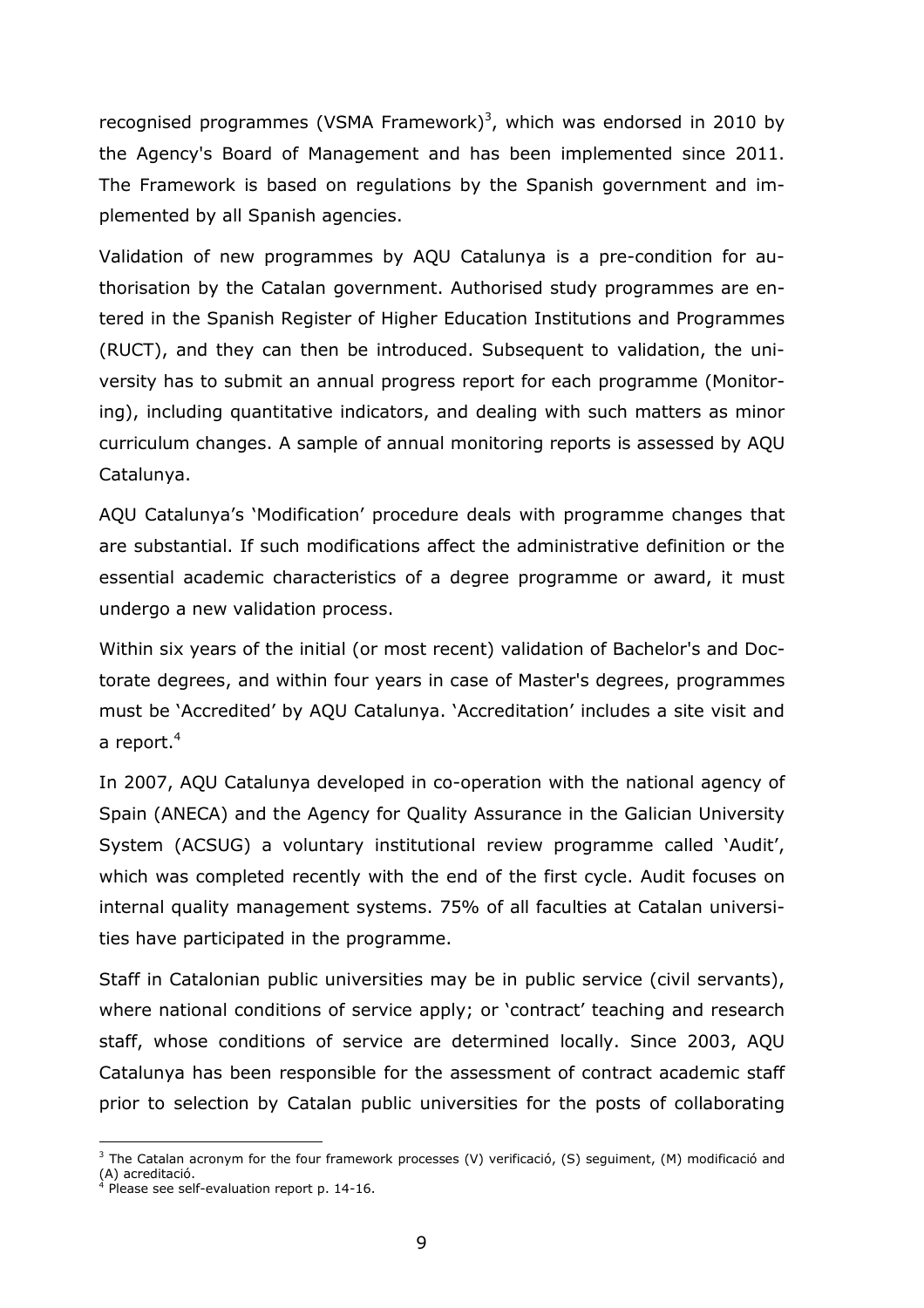lecturers, tenure-track lecturers, tenured assistant professors and full professors. It assesses academic staff at the private universities in Catalonia in compliance with the Catalan Universities Act, which lays down that 50% of university teaching staff must be in possession of a doctorate, of whom 60% must be accredited by a QA agency. Since 2006, AQU Catalunya has been assessing individual merits of public service staff in teaching, research and management, and of contract teaching and research staff within the framework of meritbased salary bonuses.

AQU Catalunya is active in international organizations: AQU Catalunya was a founder member of ENQA (2000), and its full membership was reconfirmed following the first international external review on compliance with the ESG in 2007. It is also listed in the European Quality Assurance Register for Higher Education (EQAR, 2008) and a member of the International Network for Quality Assurance Agencies in Higher Education (INQAAHE, 1998) and the European Consortium for Accreditation, ECA (2009).

### **3.4 Structure of AQU Catalunya**

The governance structure of AQU Catalunya consists of a Board of Management, chaired by a President, and a number of 'commissions': the Quality Assessment Commission (CAQ), the Collaborating and Tenure-Track Teaching Staff Commission (CLiC) and the Research Assessment Commission (CAR). The composition of the bodies is laid down in the Catalan Universities Act.

The President, who acts as the institutional representative of AQU Catalunya, is appointed by the Executive Council of the government of Catalonia for a period of four years, which is renewable.

The President is the chairperson of both the Board of Management and its Standing Committee. The Board of Management consists of the rectors of the public universities and the rector of the Universitat Oberta de Catalunya, a maximum of three rectors from private universities, the chairs of the boards of trustees of the public universities, three prominent individuals from the academic community, two members from the competent government department with jurisdiction over universities, the chairs of the 'commissions', and the Director of AQU Catalunya. The Board of Management is responsible for the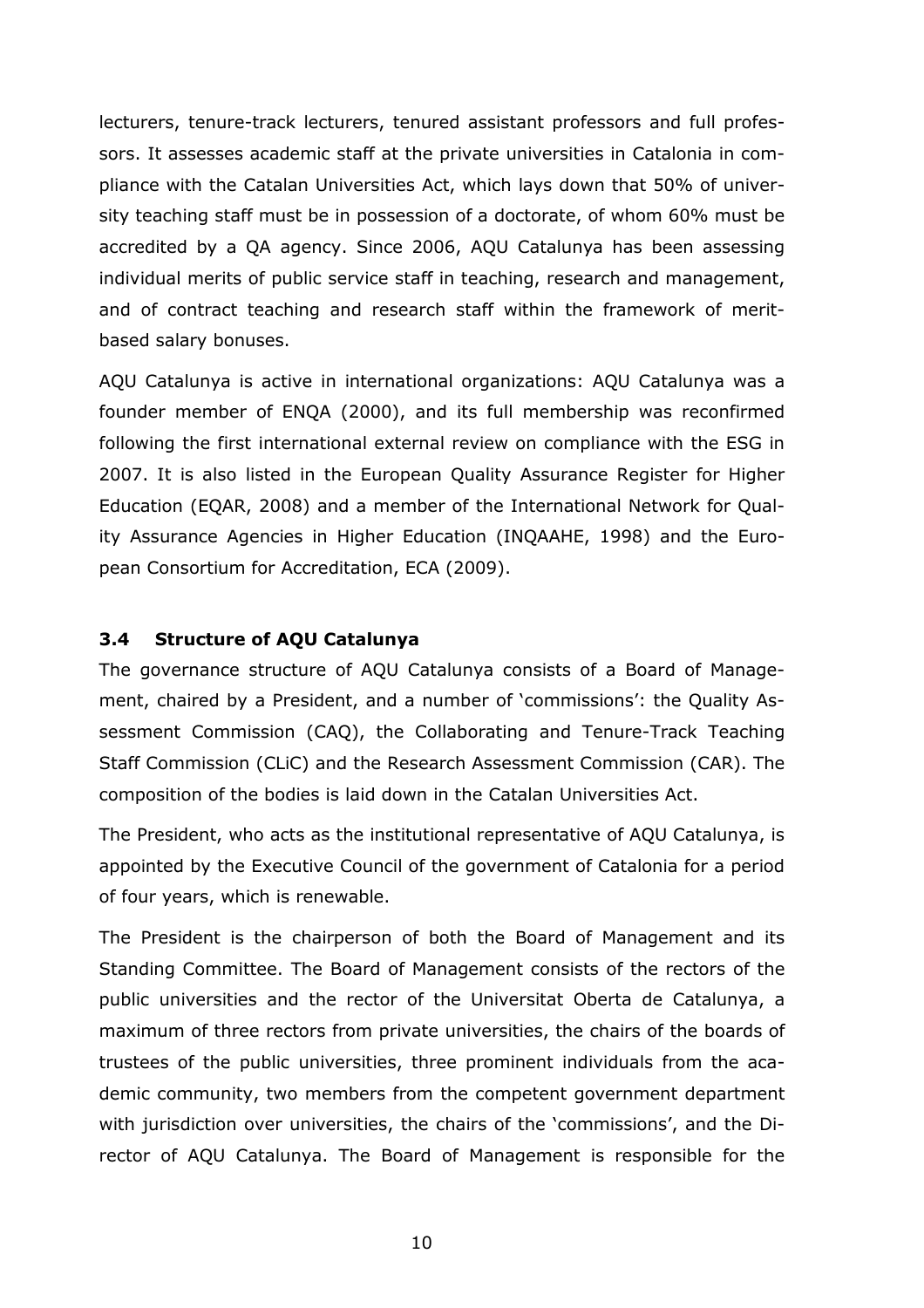Agency's strategic plans, and for approving the Agency's accounts (balance sheet, results account and financial statement).

The Director or Chief Executive Officer is responsible for the implementation of the Agency's strategic plan, and the management of day-to-day business. The Director is designated by the competent government department with jurisdiction over universities for a period of four years, which may be extended twice.

In relation to the ESG, the most important body is the Quality Assessment Commission (CAQ), chaired by the Director of AQU Catalunya. The CAQ is in charge of programme validation and accreditation within the VSMA Framework, institutional audits, and the assessment of the merits of academic staff for management and teaching purposes.

The CAQ has six committees: five represent individual branches of knowledge, and work within the VSMA Framework. The sixth committee assesses academic staff in the context of the "Docentia" programme, which is discussed below (see Section 5, below). The chairs of the committees are members of CAQ, which also includes international academics.

Prior to selection by Catalan universities, applicants for academic positions must be accredited by AQU Catalunya or the Spanish national agency (AN-ECA). The academic positions being assessed by CAR are those which are local to Catalonia, however Catalan universities can also enrol professors accredited by ANECA. Each commission has a President appointed by the regional Catalan government, and their tasks and structures are similar. Each commission is responsible for establishing the general criteria it applies, and acts through specific review committees for different subject areas. CLiC assesses applicants of tenure-track lecturers and collaborating staff positions, and CAR assesses candidates for becoming tenured assistant professors and full professors in Catalan universities.

In 2010, the Agency established the AQU Student Commission, whose task is to systematise the participation of the student body, to advise the Agency on projects that have a direct impact on students, and to participate in studies of interest to the student body.

11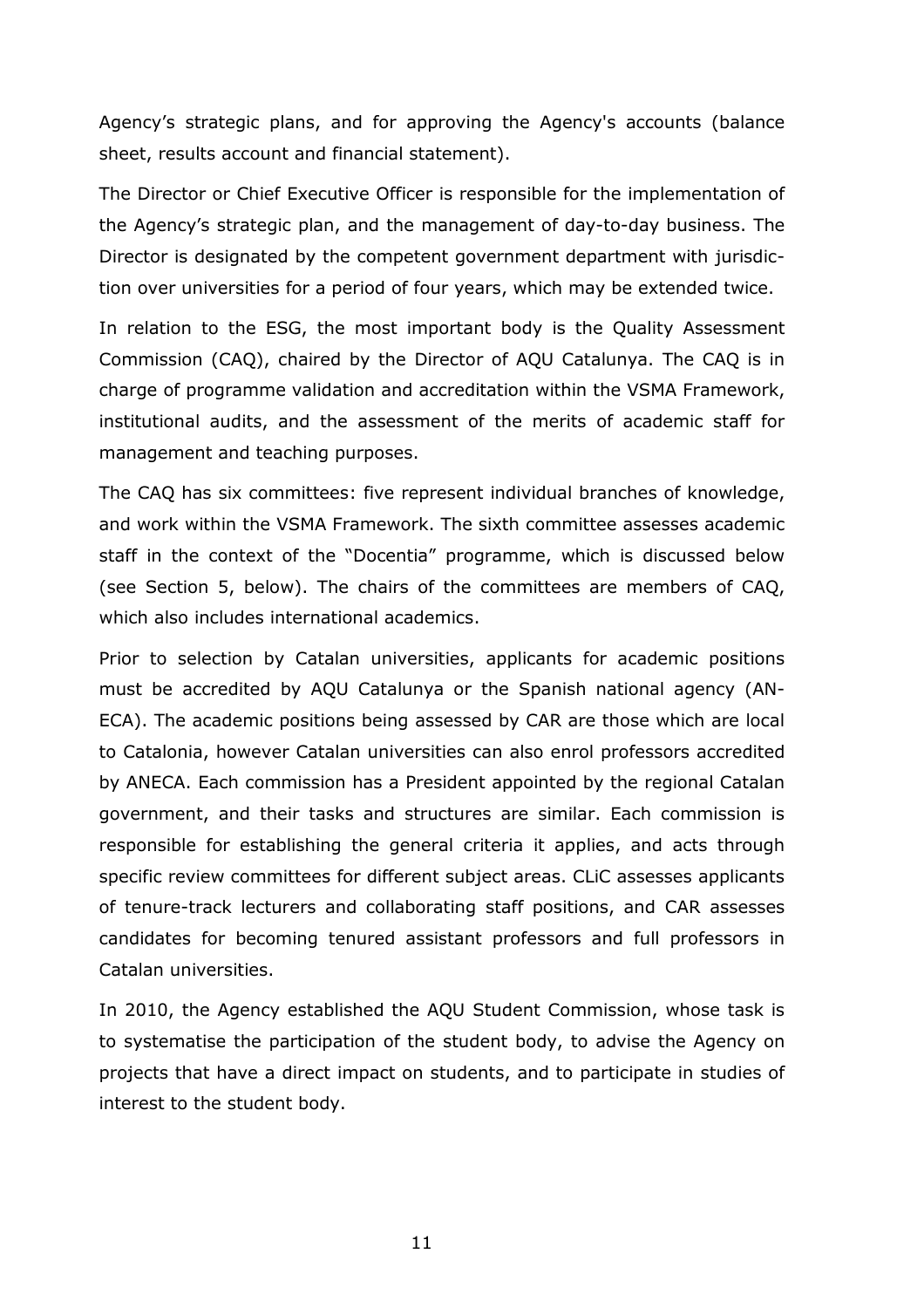## **4. Compliance with the European Standards and Guidelines**

The following judgements are based on the self-evaluation document, analysis of AQU Catalunya documents, and interviews during the site visit (the schedule is attached in Annex 1). The Review Panel was grateful for AQU's very open approach, which facilitated free and frank communication in all interviews.

The Panel considered that AQU Catalunya is a dynamic agency oriented towards the enhancement of quality in higher education institutions and improving its own work. In recent years AQU Catalunya has successfully integrated feedback and review mechanisms into its activities.

In particular the Panel was impressed by high level of motivation of AQU Catalunya staff, and the excellent use of IT for internal and external communication. AQU Catalunya puts great effort into building up strong relationships with stakeholders and has created an atmosphere of trust with public and private universities.

AQU is a regular and often a leading contributor to the different ENQA initiatives and events. The AQU Catalunya self-evaluation report was informative and well written. The Review Panel experienced some difficulty with access to AQU Catalunya documents in English translation, but this was largely overcome since one member of the Review Panel was Spanish, and two more fluent in the language. Spanish language expertise was also helpful in interviews.

AQU Catalunya has made great progress since it was last considered for ENQA membership, in 2007. The 2007 review found that AQU Catalunya had little sense of strategic direction, external pressure forcing it into uncoordinated short term activities. The Agency was fully compliant with ESG 3.2 and 3.8 only. With regard to the remaining ESG, the 2007 review panel made a number of criticisms, for example, lack of strategic planning (ESG 2.2), no publication of final results of ex-ante evaluations of master's programmes (ESG 2.5), low level of accountability in follow-up procedures (ESG 2.6), no periodic activities (ESG 3.3), and miscellaneous activities assigned by law with no clear priorities (ESG 3.5). The present review found that AQU Catalunya has made significant improvements in all these areas.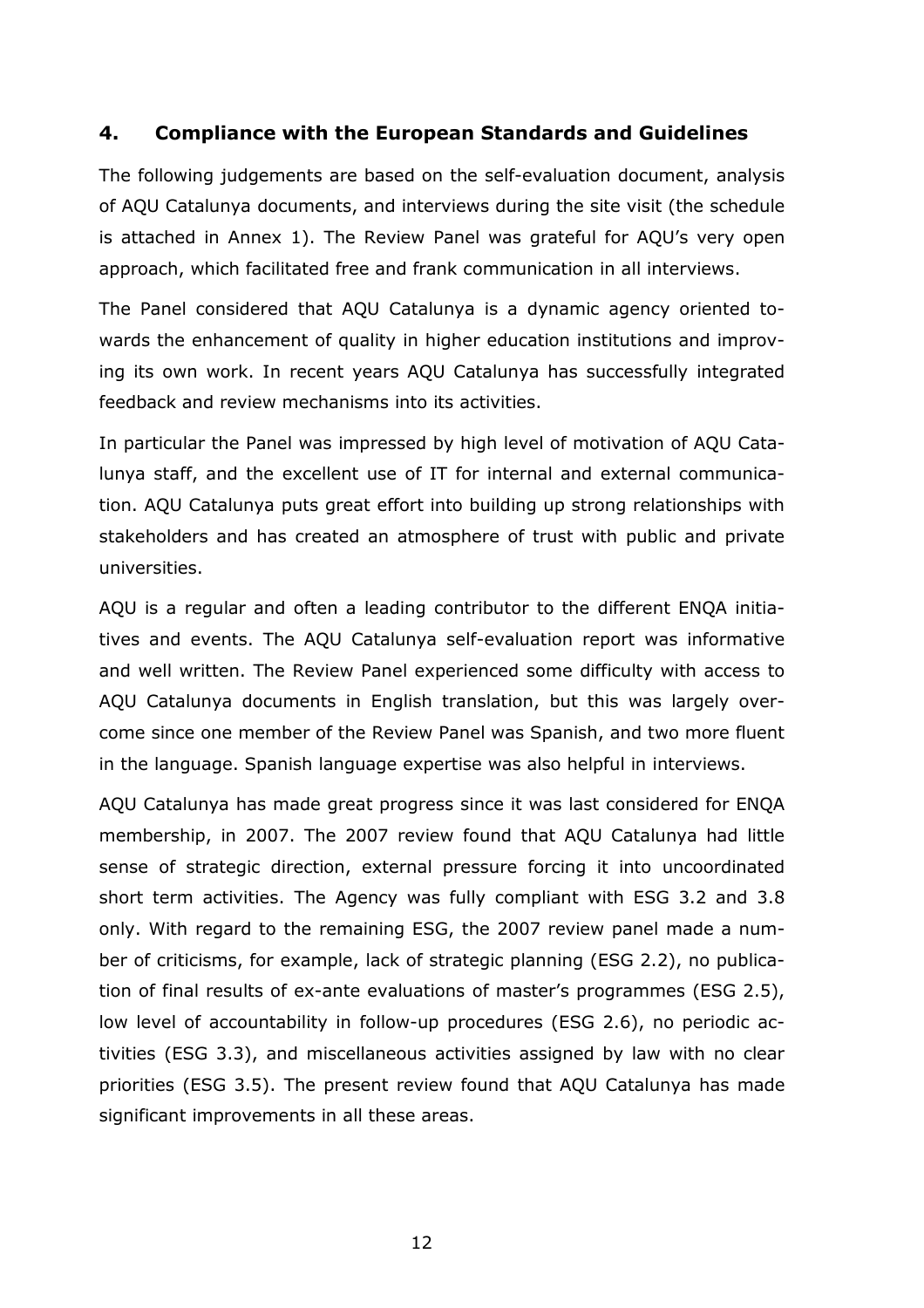## **4.1 ESG Part 2: External quality assurance processes, ESG 3.1, ESG 3.3: Activities**

#### **2.1 Use of internal quality assurance procedures STANDARD:**

External quality assurance procedures should take into account the effectiveness of the internal quality assurance processes described in Part 1 of the European Standards and Guidelines.

#### **GUIDELINES:**

The standards for internal quality assurance contained in Part 1 provide a valuable basis for the external quality assessment process. It is important that the institutions' own internal policies and procedures are carefully evaluated in the course of external procedures, to determine the extent to which the standards are being met. If higher education institutions are to be able to demonstrate the effectiveness of their own internal quality assurance processes, and if those processes properly assure quality and standards, then external processes might be less intensive than otherwise.

#### **Evidence**

The Audit programme assesses design and function of the internal quality management systems of universities or faculties on a voluntary basis. Audits consider both implementation and continuous improvement in internal quality management systems.<sup>5</sup>

The VSMA Framework requires an annual monitoring report for each accredited study programme dealing with its development<sup>6</sup>, which must use evidence gained from the internal quality management system<sup>7</sup>.

### **Analysis**

1

In the VSMA Framework, internal quality assurance processes of universities are mainly taken into account in the monitoring process. The annual progress report prepared by a programme includes information about the delivery of the course, access, fees, curriculum, practical training etc. Universities are required to report on the outcomes of their quality assurance system and their enhancement activities. AQU Catalunya asks for an analysis of quantitative indicators of the development of study programmes, and how universities reflect on students' achievement. The Framework also takes into account the fitness for purpose of universities' quality management systems.

<sup>&</sup>lt;sup>5</sup> Please see: "Audit Programme – Guide for assessing the design of the internal quality assurance system for university education (document 04)"<br><sup>6</sup> Please see "Framework for the ex-ante assessment, monitoring, modification and accreditation of recog-

nised degrees" July 2010, p 7.

 $7$  Please see self-evaluation report p. 28.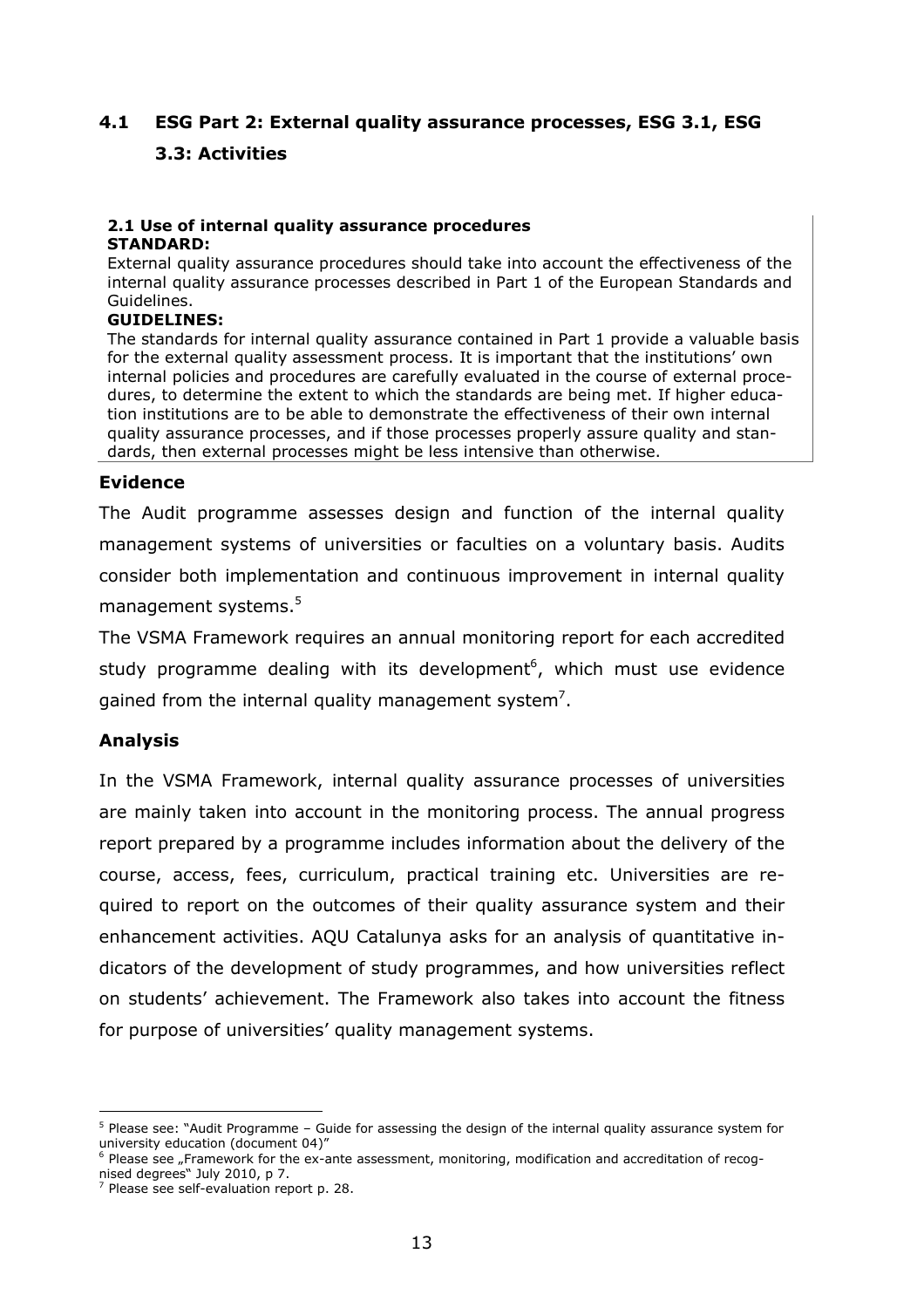The panel found the form of the progress report sufficient for checking whether universities are implementing Part 1 of ESG. However, the report does not encourage deep insight into the implementation of ESG Part 1, and has limited coverage. For example, the information required in the progress reports on policies for quality enhancement (ESG 1.1), and on published criteria, regulations and procedures for student assessments (ESG 1.3) is scant. The panel recommends that the form and demands of the progress report in the VSMA Framework should be more clearly focussed on ESG Part 1.

AQU Catalunya should continue to focus on the internal quality management of HEIs, which was a feature of the voluntary Audit programme.

## **Conclusion**

In view of the limitations of the progress report regarding ESG Part 1, the Panel concludes that AQU Catalunya substantially complies with ESG 3.1.

#### **2.2 Development of external quality assurance processes STANDARD:**

The aims and objectives of quality assurance processes should be determined before the processes themselves are developed, by all those responsible (including higher education institutions) and should be published with a description of the procedures to be used.

#### **GUIDELINES:**

In order to ensure clarity of purpose and transparency of procedures, external quality assurance methods should be designed and developed through a process involving key stakeholders, including higher education institutions. The procedures that are finally agreed should be published and should contain explicit statements of the aims and objectives of the processes as well as a description of the procedures to be used. As external quality assurance makes demands on the institutions involved a preliminary impact assessment should be undertaken to ensure that the procedures to be adopted are appropriate and do not interfere more than necessary with the normal work of higher education institutions.

### **Evidence**

AQU Catalunya describes in the self-evaluation report (p. 29) the process of

developing its QA activities as follows:

- *Periodic coordination between the heads of quality in Catalan universities, the faculties/schools and programmes being reviewed and the competent government department with jurisdiction over universities, in meetings where issues of methodology and procedure are presented and discussed. Meetings are held with the heads (vice-rectors) of quality assurance and also academic governance, teaching staff, research and/or doctoral programmes; the heads of the universities' quality units; and the Catalan authorities, in particular the Directorate General for Universities.*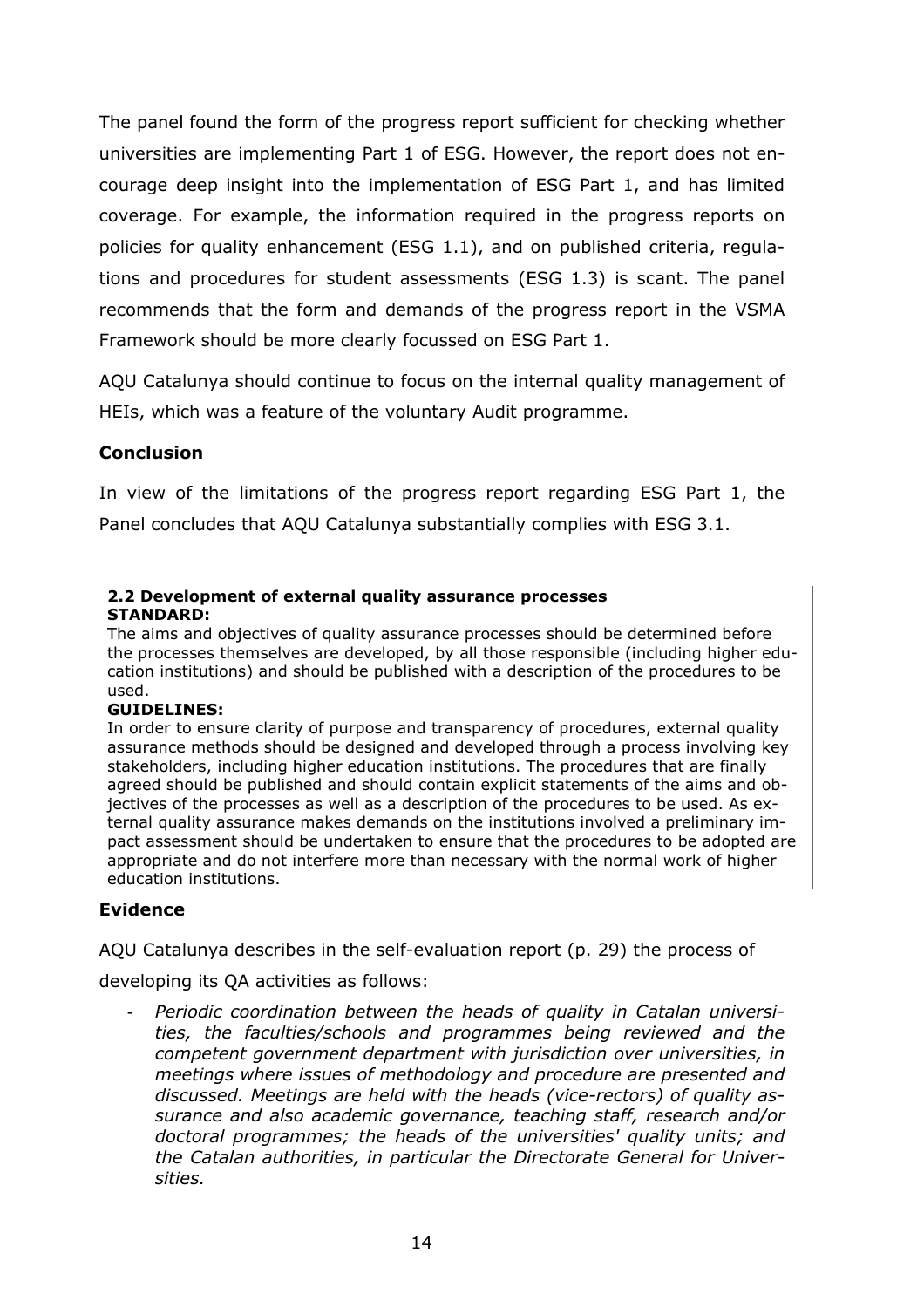- *Consultation with the AQU Student Commission*
- *Validation of the consistency of the methodology and approval of the procedures, criteria and methodologies by the CAQ. For the quality assurance of teaching staff, the procedures and criteria are endorsed by the CLiC and CAR commissions.*
- The setting up of voluntary pilot and experimental programmes to test *the consistency of new proposed methodologies, for example the Experimental monitoring program*
- *Supervision of the activities undertaken by the Agency by the Board of Management.*

AQU Catalunya publishes its criteria and procedures on its website.

### **Analysis**

AQU Catalunya invests a lot of effort to build up and maintain an intensive communication with stakeholders and universities e.g. via regular meetings and workshops. The extent to which AQU Catalunya involves representatives of universities in their work is impressive. AQU Catalunya publishes descriptions of its methods and procedures as well as reports on its website. The Panel found the website easy to navigate.

### **Conclusion**

AQU Catalunya fully complies with ESG 2.2.

#### **2.3 Criteria for decisions STANDARD:**

Any formal decisions made as a result of an external quality assurance activity should be based on explicit published criteria that are applied consistently.

#### **GUIDELINES:**

Formal decisions made by quality assurance agencies have a significant impact on the institutions and programmes that are judged. In the interests of equity and reliability, decisions should be based on published criteria and interpreted in a consistent manner. Conclusions should be based on recorded evidence and agencies should have in place ways of moderating conclusions, if necessary.

#### **Evidence**

1

AQU Catalunya has developed specific guidelines for the VSMA Framework and the Audit Programme, which are approved by the CAQ and published on the website.<sup>8</sup>

<sup>&</sup>lt;sup>8</sup> The documents are: "Audit Programme - Guide for assessing the design of the internal quality assurance system for university education (document 04)" and "Framework for the ex-ante assessment, monitoring, modification and accreditation of recognised degrees" July 2010.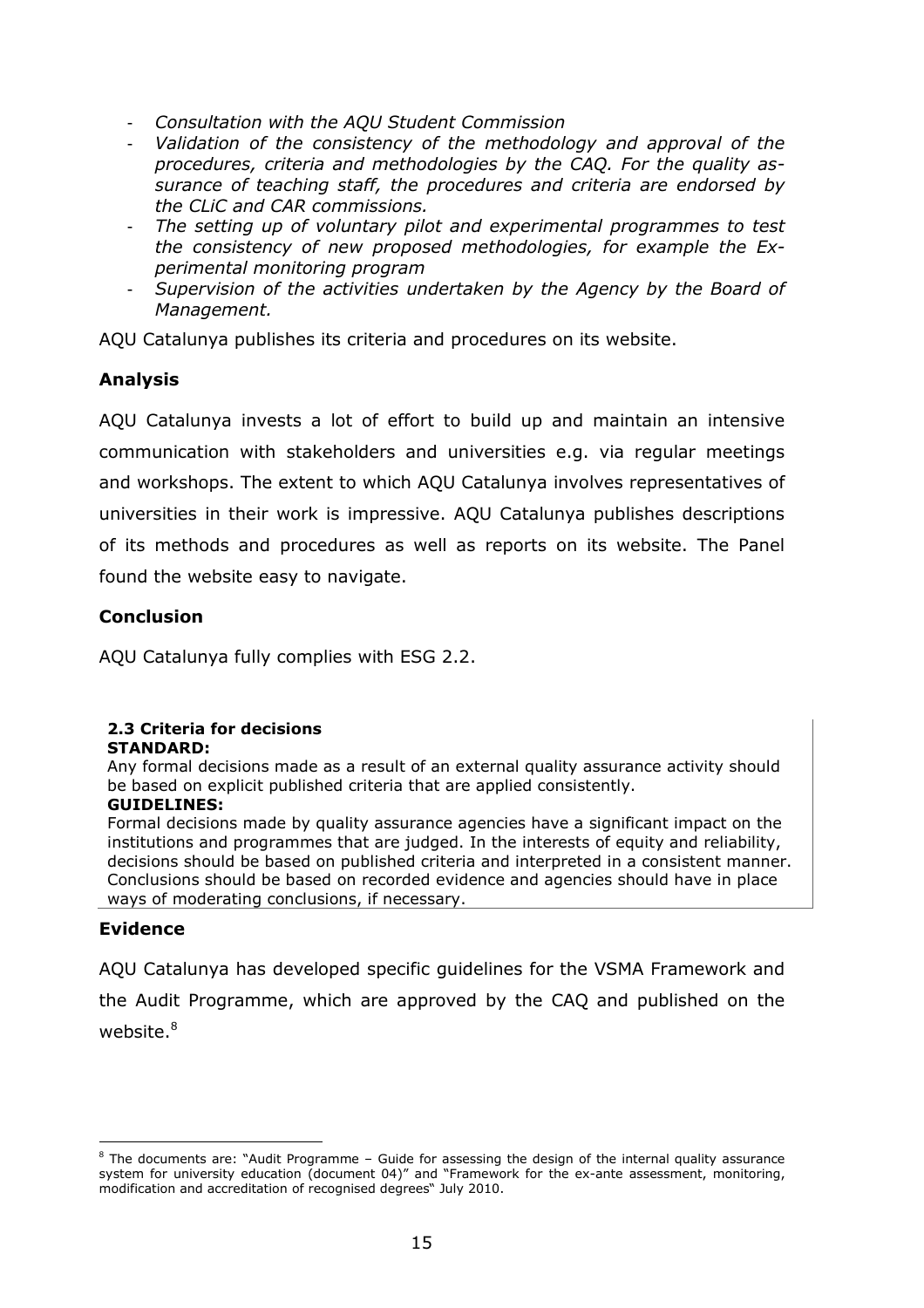### **Analysis**

The procedures and criteria of the VSMA Framework are published on the AQU Catalunya website. Interviews with staff and members of the CAQ demonstrated to the Panel that the criteria are interpreted in a consistent manner. In order to achieve consistency of decisions, every committee is assisted by an AQU Catalunya staff member who is the link to the rest of the agency. The internal information system AQU Catalunya uses is comprehensive, including information on all decisions made, and readily and regularly used by all staff. The 'commissions' include the chairs of all the subject committees, to facilitate consistency of decision-making.

AQU's reports are sent in draft for comments to universities before they are confirmed and published.

### **Conclusion**

AQU Catalunya fully complies with ESG 2.3.

#### **2.4 Processes fit for purpose STANDARD:**

All external quality assurance processes should be designed specifically to ensure their fitness to achieve the aims and objectives set for them.

#### **GUIDELINES:**

Quality assurance agencies within the EHEA undertake different external processes for different purposes and in different ways. It is of the first importance that agencies should operate procedures which are fit for their own defined and published purposes. Experience has shown, however, that there are some widely-used elements of external review processes which not only help to ensure their validity, reliability and usefulness, but also provide a basis for the European dimension to quality assurance. Amongst these elements the following are particularly noteworthy:

- insistence that the experts undertaking the external quality assurance activity have appropriate skills and are competent to perform their task;
- the exercise of care in the selection of experts;
- the provision of appropriate briefing or training for experts;
- the use of international experts;
- participation of students;
- ensuring that the review procedures used are sufficient to provide adequate evidence to support the findings and conclusions reached;
- the use of the self-evaluation/site visit/draft report/published report/follow-up model of review;
- recognition of the importance of institutional improvement and enhancement policies as a fundamental element in the assurance of quality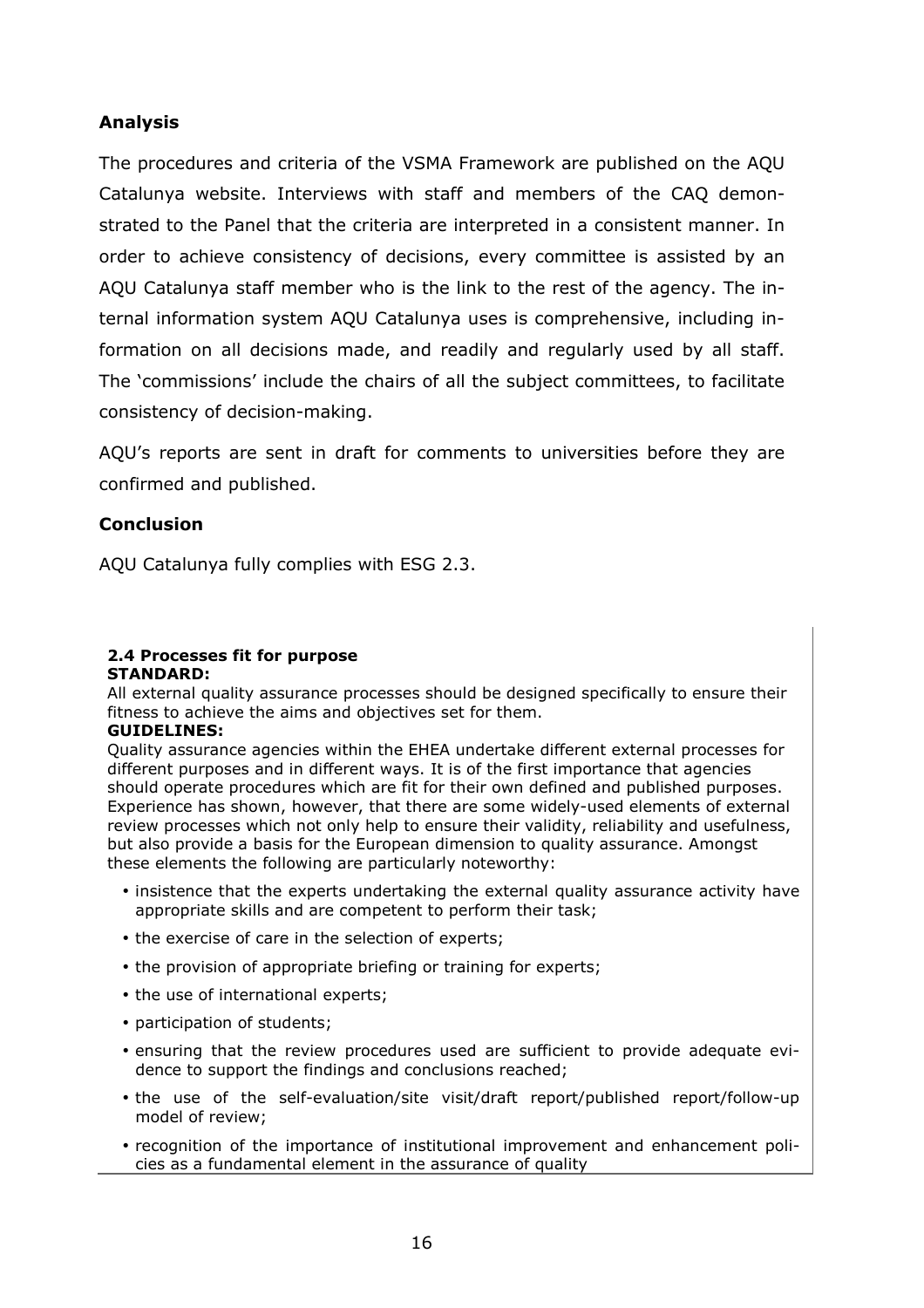#### **Evidence**

Review panels within the VSMA Framework e.g. to carry out ex-ante assessments of study programmes and the Audit programme are usually made up of five experts, two of whom are 'leading' academics, often working outside Catalonia, plus a member with a professional or industry background, a student and one 'expert in quality assurance', who is usually an Agency staff member, and who acts as secretary to the panel. Members of panels are selected on the basis of criteria pre-defined by CAQ. $9$ 

To brief experts, AQU Catalunya provides material on the website and uses a blended training model, the first part of which is distance learning based, and the second face-to-face. Training is based on case studies derived from extant reports.<sup>10</sup>

#### **Analysis**

The processes in the VSMA Framework for validation, monitoring and accreditation of study programmes and the institutional audit are generally wellstructured and oriented towards their objectives. Although the processes are not fully implemented at present, their *design* meets ESG requirements with respect to fitness for purpose and the use of the 'self-evaluation-report, site visit, draft report, published report, follow-up' model. The use of templates for the reports seems helpful in providing evidence. However the requirement to monitor every study programme on an annual basis seems unduly burdensome, not only for HEIs but also for AQU Catalunya itself. The Panel is also concerned that the workload will be unmanageable when, in due course, accreditations with site-visits are added to the requirements of validation and monitoring. This matter is more pressing at a time of economic stringency.

AQU Catalunya selects experts carefully. It appeared to the Panel that the experts are well qualified, and well briefed and trained by the agency. Due to the reliance on documentary evidence in the validating and monitoring procedures, and to the significance of national regulations, AQU Catalunya considers it problematic to use experts from outside Spain in these areas. The Panel acknowledges these difficulties, but recommends strongly that AQU Catalunya should try to use international experts for site visits, when the accreditation

l <sup>9</sup> Self-evaluation report p. 33.

<sup>&</sup>lt;sup>10</sup> Self-evaluation report p. 34.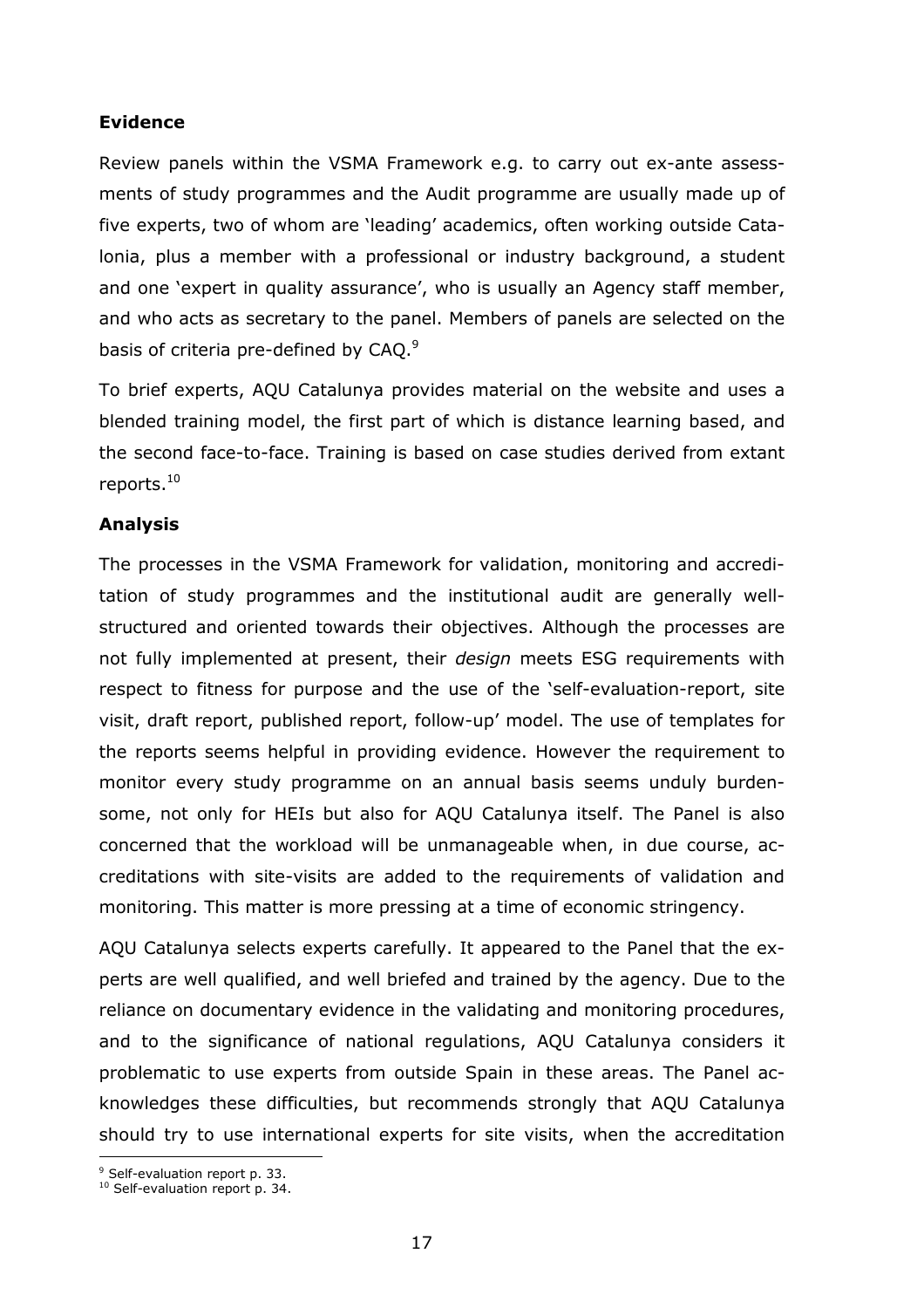procedure gets under way. This could also help strengthen internationalization in Catalan universities.

The involvement of students in the work of AQU Catalunya meets the requirements of ESG, as students are members of review panels and commissions. Members of the AQU Student Commission were very positive about their experience of working with AQU Catalunya. The Panel commends the way AQU Catalunya works with Catalan universities to provide joint workshops and seminars about quality assurance, which provide opportunities to engage new student experts.

University staff involved with AQU Catalunya as experts, or as members of internal quality assurance units confirmed their conviction that the improvement of Catalan universities constitutes the orientation and motivation for the AQU's work. Despite its demands, university staff considered that the monitoring process encourages institutional improvement.

### **Conclusion**

AQU Catalunya fully complies with ESG 2.4.

# **2.5 Reporting**

### **STANDARD:**

Reports should be published and should be written in a style which is clear and readily accessible to its intended readership. Any decisions, commendations or recommendations contained in reports should be easy for a reader to find.

#### **GUIDELINES:**

In order to ensure maximum benefit from external quality assurance processes, it is important that reports should meet the identified needs of the intended readership. Reports are sometimes intended for different readership groups and this will require careful attention to structure, content, style and tone. In general, reports should be structured to cover description, analysis (including relevant evidence), conclusions, commendations, and recommendations. There should be sufficient preliminary explanation to enable a lay reader to understand the purposes of the review, its form, and the criteria used in making decisions. Key findings, conclusions and recommendations should be easily locatable by readers. Reports should be published in a readily accessible form and there should be opportunities for readers and users of the reports (both within the relevant institution and outside it) to comment on their usefulness.

### **Evidence**

The reports of the Audit Programme and the VSMA Framework are available on the website, mainly in Spanish and Catalan.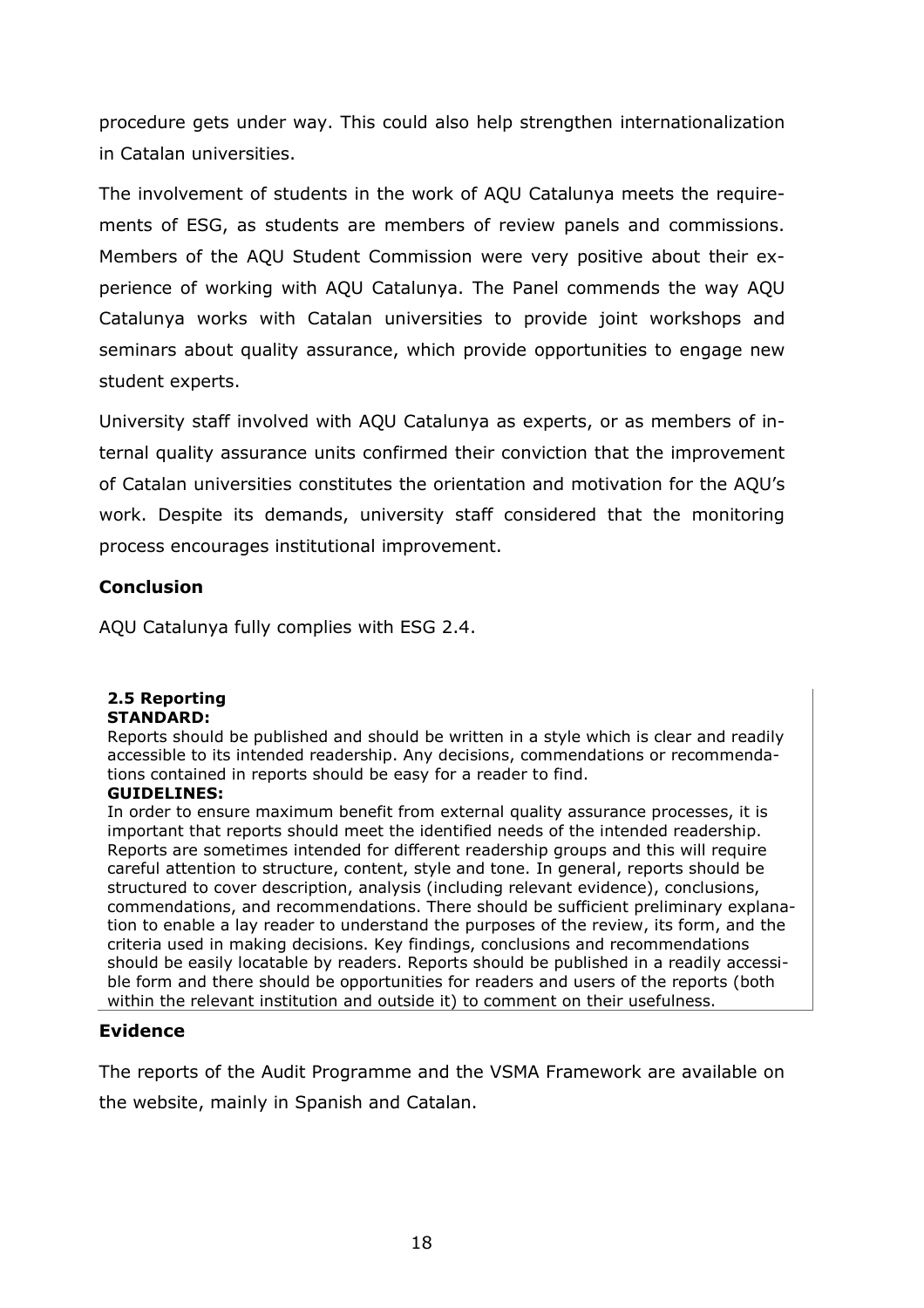### **Analysis**

Reports with positive decisions may be found on the AQU Catalunya website. Staff members of internal university Quality Assurance Units suggested that they sometimes had to 'interpret' the reports for academic colleagues, though they considered that the quality of the texts has improved. The members of the AQU Students' Commission felt that the reports are not 'student-friendly'. However, the Panel's Spanish speakers considered that the reports in Spanish were well structured, written in a clear style, and included all aspects relevant to ESG 2.5. Nonetheless, the Agency should consider how to make reports as comprehensible as possible to non-experts and provide more translations.

### **Conclusion**

AQU Catalunya fully complies with ESG 2.5.

#### **2.6 Follow-up procedures STANDARD:**

Quality assurance processes which contain recommendations for action or which require a subsequent action plan, should have a predetermined follow-up procedure which is implemented consistently.

#### **GUIDELINES:**

Quality assurance is not principally about individual external scrutiny events: It should be about continuously trying to do a better job. External quality assurance does not end with the publication of the report and should include a structured follow-up procedure to ensure that recommendations are dealt with appropriately and any required action plans drawn up and implemented. This may involve further meetings with institutional or programme representatives. The objective is to ensure that areas identified for improvement are dealt with speedily and that further enhancement is encouraged.

### **Evidence**

Monitoring requires all programmes to produce annual progress reports including qualitative and quantitative indicators. In addition, validation of new programme proposals can include recommendations to be reported on at monitoring, or be dependent on conditions to be fulfilled, in some cases before commencement. $^{\rm 11}$ 

## **Analysis**

The monitoring process appears to constitute an adequate follow-up procedure for the purposes of ESG. The form for the annual progress report in the VSMA framework includes numerous indicators about the development of pro-

l  $11$  "Framework for the ex-ante assessment, monitoring, modification and accreditation of recognised degrees" July 2010 pp. 10-11.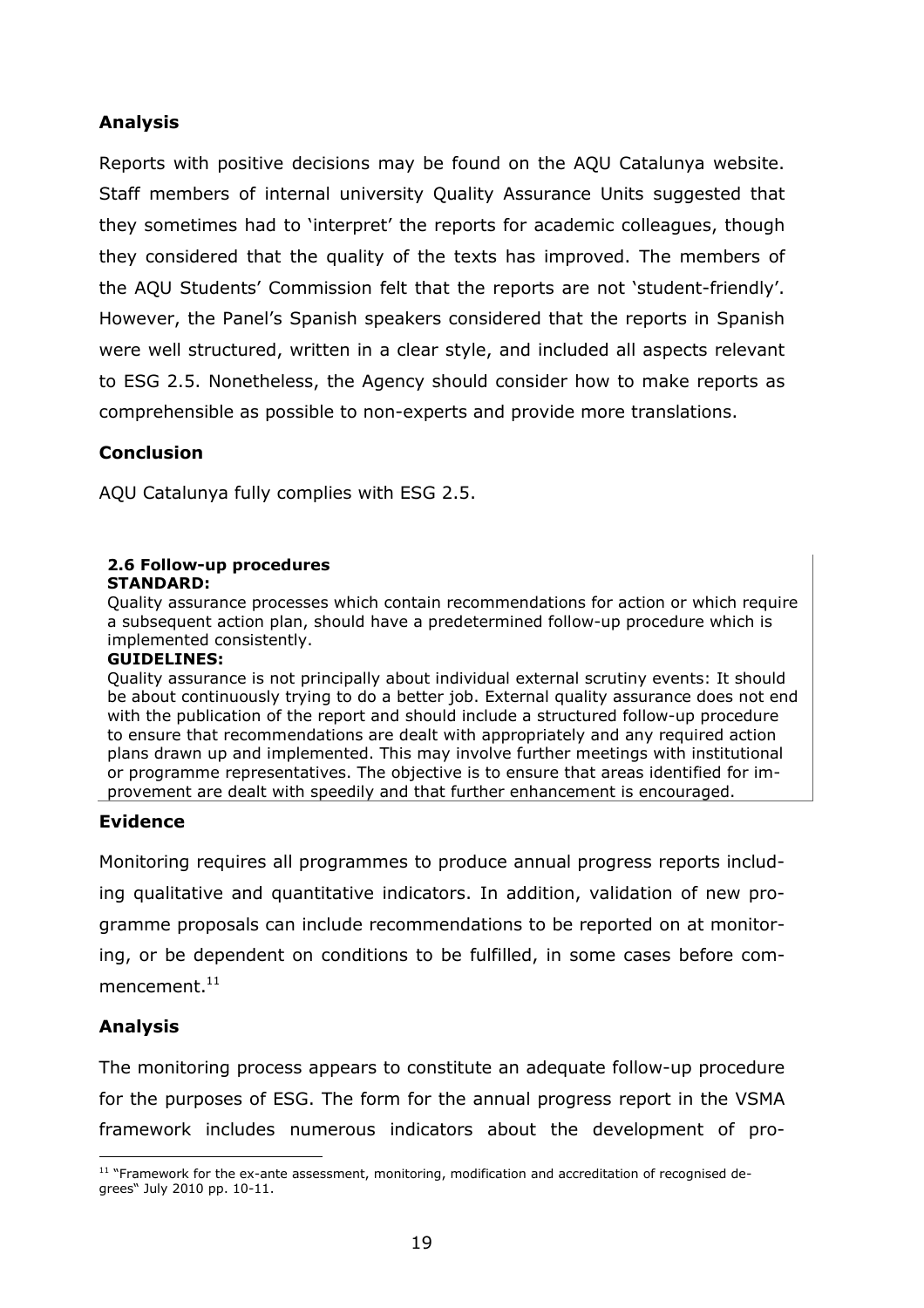grammes. In addition, action plans for the quality enhancement of programmes are required. The staff members of institutional QA Units interviewed considered the procedure effective in encouraging improvement.

However, AQU Catalunya assesses only a sample of the annual monitoring reports, some selected according pre-established criteria, and some randomly . It therefore cannot be guaranteed that all recommendations are considered, or that AQU Catalunya has checked what has been done in all cases. Given that 'conditions' are specifically followed up, that 'recommendations' are not mandatory, and that the monitoring procedure seems very demanding as it stands, this omission does not seem sufficient to undermine AQU's claim to full compliance with ESG under this head; but the Panel recommends that a report about universities' implementation of recommendations should be included in the accreditation and re-accreditation process.

There is an internal discussion at AQU Catalunya about the frequency of monitoring, and the Panel encourages this debate. However the matter should be determined promptly to preserve the confidence of universities in AQU Catalunya operations.

## **Conclusion**

AQU Catalunya fully complies with ESG 2.6.

#### **2.7 Periodic reviews STANDARD:**

External quality assurance of institutions and/or programmes should be undertaken on a cyclical basis. The length of the cycle and the review procedures to be used should be clearly defined and published in advance.

#### **GUIDELINES:**

Quality assurance is not a static but a dynamic process. It should be continuous and not "once in a lifetime". It does not end with the first review or with the completion of the formal follow-up procedure. It has to be periodically renewed. Subsequent external reviews should take into account progress that has been made since the previous event. The process to be used in all external reviews should be clearly defined by the external quality assurance agency and its demands on institutions should not be greater than are necessary for the achievement of its objectives.

### **Evidence**

In the guidelines of the VSMA Framework the length of a cycle is defined as follows:

*…programmes of study are accredited for a period of six years, for Bachelor's and doctoral programmes, and four years in the case of Master's programmes.*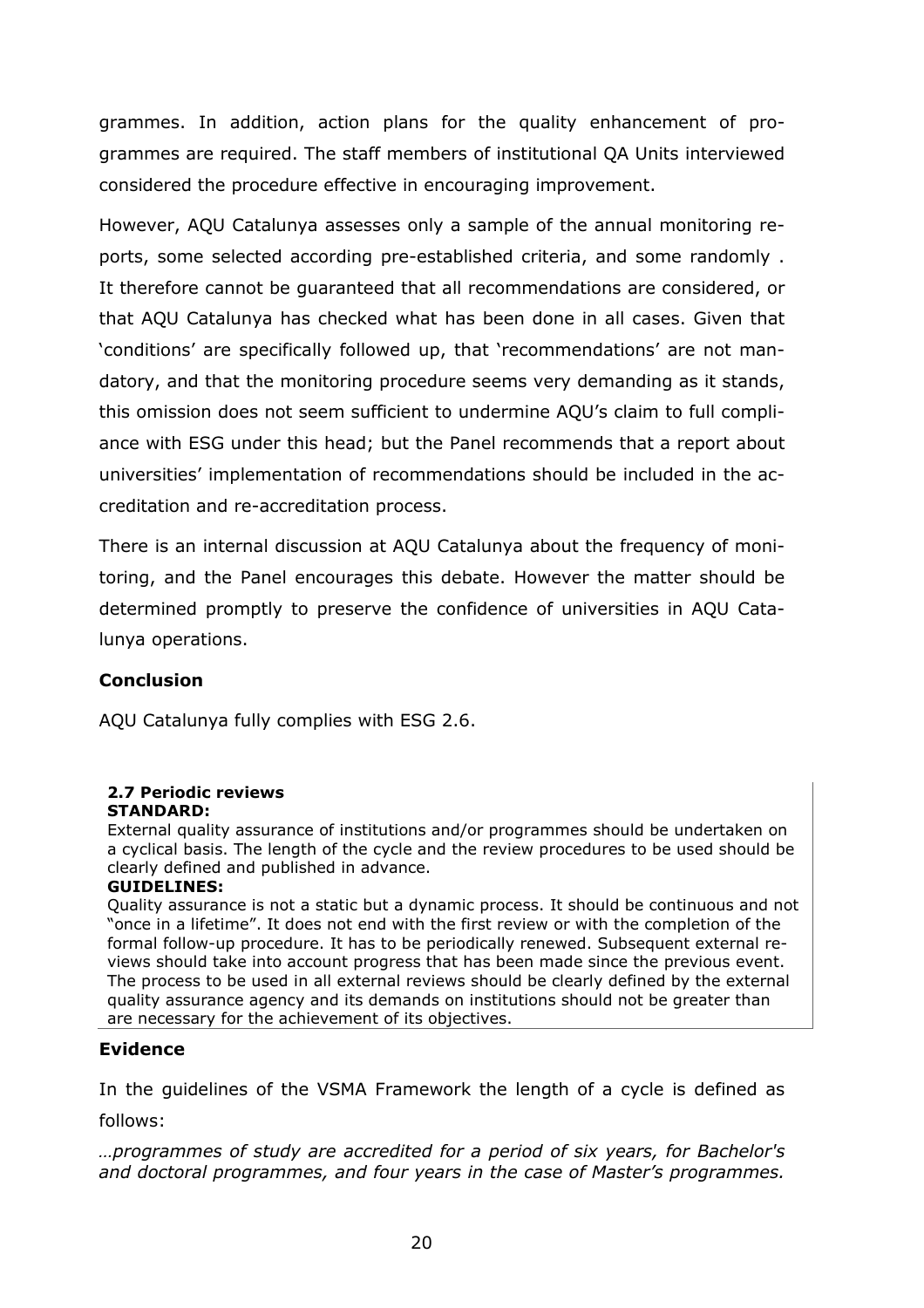*Both the duration of these cycles, which are laid down by legal regulations, and the review procedures are public and take into account advances made in previous reviews.<sup>12</sup>*

### **Analysis**

The design of the VSMA Framework includes clearly defined review cycles. Although AQU Catalunya has not completed the cycle, it is evident to the Panel that the activities of accreditation and re-accreditation of programmes are intended to be on a cyclical basis. Given that the first cycle is not yet complete, it is not possible to judge whether AQU Catalunya will improve the next cycle on basis of the lessons learned from this one. However, the way in which the voluntary Audit programme worked showed that AQU Catalunya is a 'learning organisation' with the capacity and the will to review its operations and improve them in the light of experience.

### **Conclusion**

AQU Catalunya fully complies with ESG 2.7.

## **2.8 System-wide analyses**

#### **STANDARD:**

Quality assurance agencies should produce from time to time summary reports describing and analysing the general findings of their reviews, evaluations, assessments etc. **GUIDELINES:** 

All external quality assurance agencies collect a wealth of information about individual programmes and/or institutions and this provides material for structured analyses across whole higher education systems. Such analyses can provide very useful information about developments, trends, emerging good practice and areas of persistent difficulty or weakness and can become useful tools for policy development and quality enhancement. Agencies should consider including a research and development function within their activities, to help them extract maximum benefit from their work.

### **Evidence**

In 2011, AQU Catalunya carried out the fourth study of the labour market outcomes of graduates from all Catalan universities (2001, 2005, 2008 and 2011). The study was based on a sample of 16,182 of a total population of 28,616 graduates who completed their studies at the end of the 2006-2007 academic vear.  $^{13}$ 

In addition, AQU Catalunya has developed a website for data about Catalan universities including entrance grades, number of places offered, student

l <sup>12</sup> Self-evaluation report p. 39.

<sup>&</sup>lt;sup>13</sup> Self-evaluation report p. 18.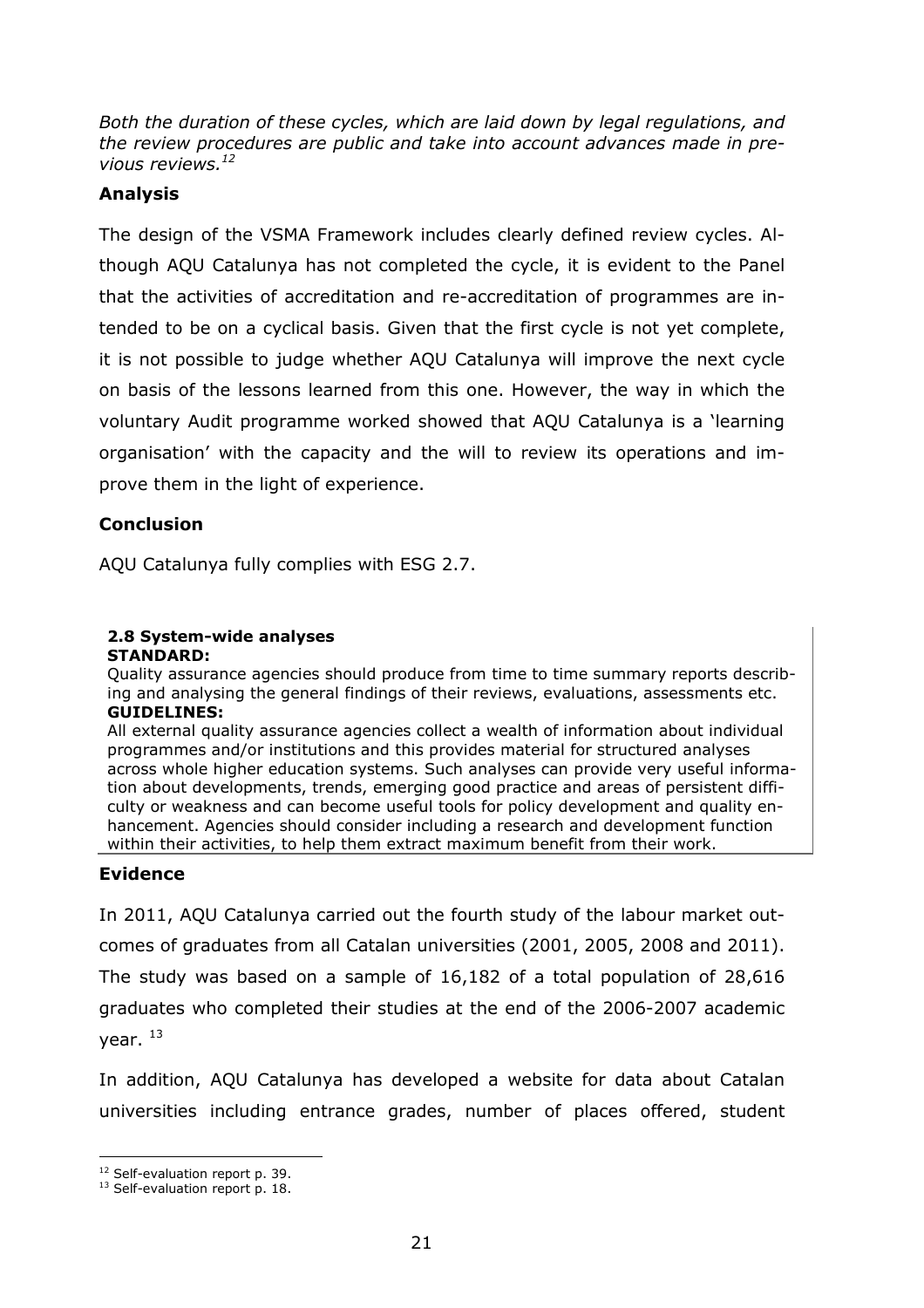achievement, etc. The objective was to have all necessary indicators available, on the basis of which university authorities might produce their own progress reports and compare the data for their programmes with others offered in Catalonia. In this project AQU Catalunya co-operates with the Catalan government and the Catalan universities.<sup>14</sup>

Additionally, AQU Catalunya has promoted in recent years studies on specific areas of higher education in Catalonia. In particular, studies have been carried out on academic achievement, the student drop out rate, and the perceptions and points of view of students. One of the more recent studies in this field was an analysis of the curriculum pathways of university teaching staff based on CVs submitted for the various academic staff assessment programmes undertaken by AQU Catalunya. <sup>15</sup>

### **Analysis**

The panel commends the number and diversity of studies and surveys AQU has undertaken in the last years and has published on its website.

### **Conclusion**

AQU Catalunya fully complies with ESG 2.8.

#### **3.1 Use of external quality assurance procedures for higher education STANDARD:**

The external quality assurance of agencies should take into account the presence and effectiveness of the external quality assurance processes described in Part 2 of the European Standards and Guidelines.

#### **GUIDELINES:**

The standards for external quality assurance contained in Part 2 provide a valuable basis for the external quality assessment process. The standards reflect best practices and experiences gained through the development of external quality assurance in Europe since the early 1990s. It is therefore important that these standards are integrated into the processes applied by external quality assurance agencies towards the higher education institutions. The standards for external quality assurance should together with the standards for external quality assurance agencies constitute the basis for professional and credible external quality assurance of higher education institutions.

### **Evidence**

Standard 3.1 includes the whole part 2 of ESG.

l <sup>14</sup> Self-evaluation report p. 18.

<sup>&</sup>lt;sup>15</sup> Self-evaluation report p. 18.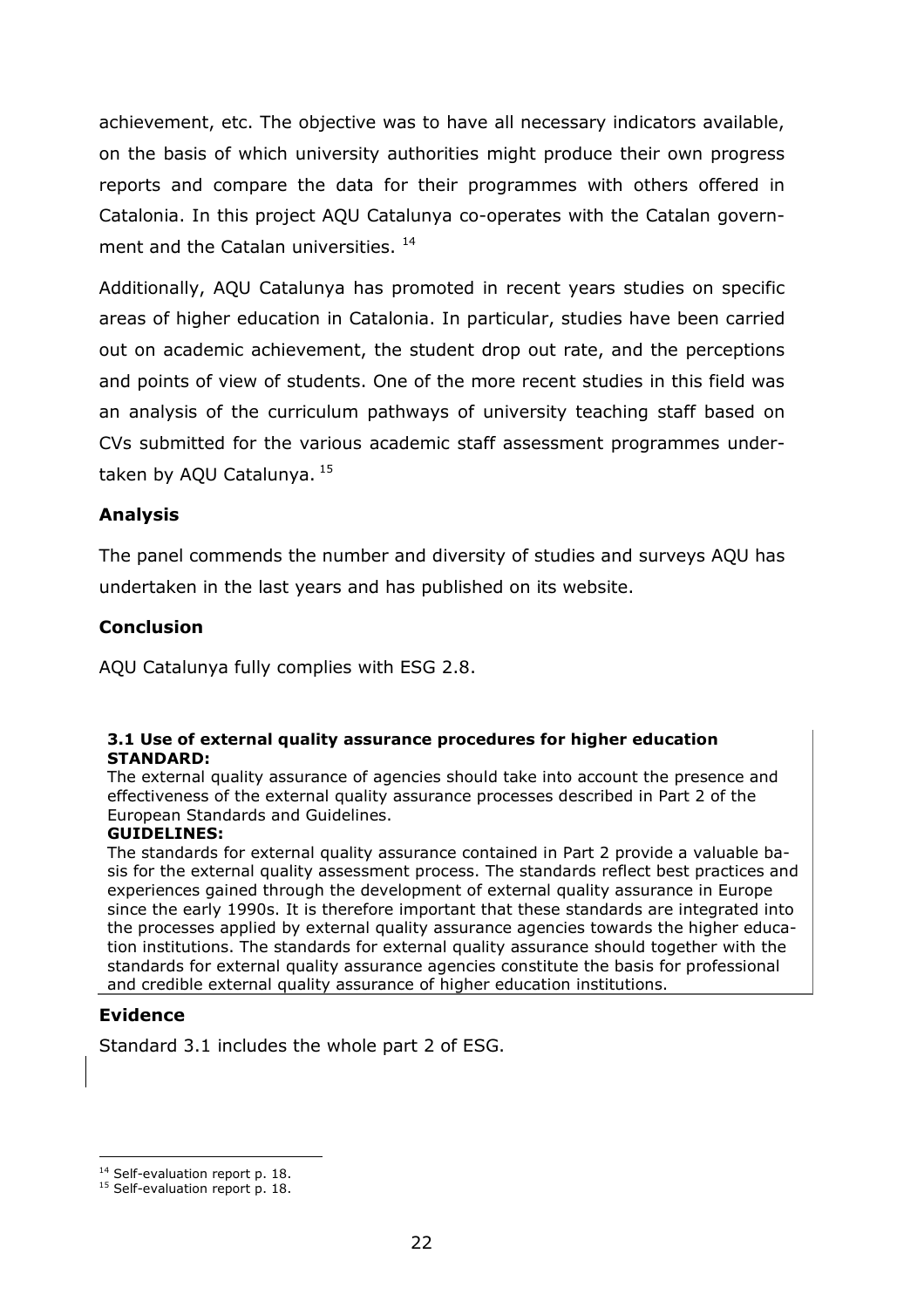## **Analysis**

AQU Catalunya complies fully with ESG 2.2, 2.3, 2.4, 2.5, 2.6, 2.7 and 2.8. AQU Catalunya complies substantially with ESG 2.1.

### **Conclusion**

Overall, the Review Panel concludes that AQU Catalunya complies fully with ESG 3.1.

#### **3.3 Activities STANDARD:**

Agencies should undertake external quality assurance activities (at institutional or programme level) on a regular basis.

#### **GUIDELINES:**

These may involve evaluation, review, audit, assessment, accreditation or other similar activities and should be part of the core functions of the agency.

### **Evidence**

The self-evaluation report lists at p. 37 following activities in the last 15 years:

In the case of institutional review, the following programmes:

"*Library services (1999 and 2007), Assessment of merits in teaching (2003 present day), AUDIT (2007-present day) and Affiliated institutions (2008- 2010).* 

*In the case of programme review, with regard to pre-Bologna qualifications, the PRO-QU (1996-2006) and VIRTUAL (2007-2008) programmes, and to test the conformity of qualifications adapted and aligned to comply with EHEA guidelines, the Pilot Plan (review 2004-2006 and certification 2008-2009).* 

*Lastly, in the case of qualifications (post-Bologna) fully aligned with the EHEA, the Recognized Postgraduate Programmes (2006-2008) and the VSMA Framework (2010-present day)."* 

## **Analysis**

The panel commends the list of activities AQU Catalunya has undertaken since the foundation of the agency. These activities will be consolidated by the implementation of the VSMA Framework activities.

## **Conclusion**

AQU Catalunya fully complies with ESG 3.3.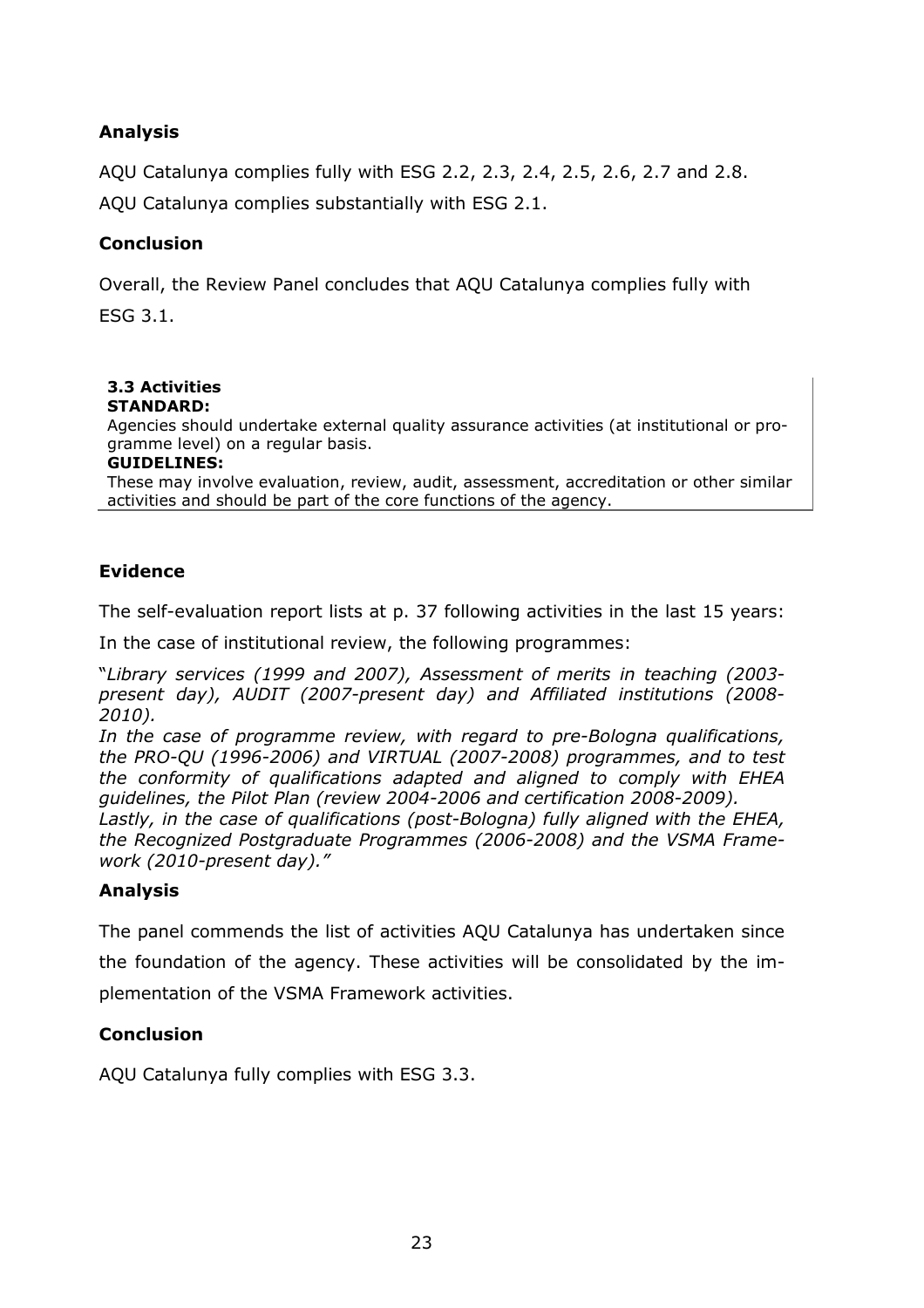### **4.2 ESG 3.2: Official Status**

#### **3.2 Official status STANDARD:**

Agencies should be formally recognised by competent public authorities in the European Higher Education Area as agencies with responsibilities for external quality assurance and should have an established legal basis. They should comply with any requirements of the legislative jurisdictions within which they operate.

#### **Evidence**

Tasks, structure and functions of AQU Catalunya are laid down in the Catalan Universities Act. The AQU Catalunya Bill is pending legislation and this will further consolidate the Agency's statutory position.<sup>16</sup>

### **Analysis**

AQU Catalunya is recognized by the competent authority and has an established legal basis.

#### **Conclusion**

AQU Catalunya fully complies with ESG 3.2.

### **4.3 ESG 3.4 Resources**

## **3.4 Resources**

#### **STANDARD:**

Agencies should have adequate and proportional resources, both human and financial, to enable them to organise and run their external quality assurance process(es) in an effective and efficient manner, with appropriate provision for the development of their processes and procedures.

### **Evidence**

The annual budget of AQU Catalunya in 2011 was EUR 3.1 million, which comes mostly from the Government of Catalonia. AQU Catalunya also receives revenue from national and international projects and assessment fees from the academic staff evaluation programme.

In 2011, the staff consisted in forty-three members, 26 with permanent contracts.<sup>17</sup>

l

<sup>&</sup>lt;sup>16</sup> Art. 1 AQU Catalunya Bill, non-revised translation.

<sup>17</sup> Annual Report 2011 p. 39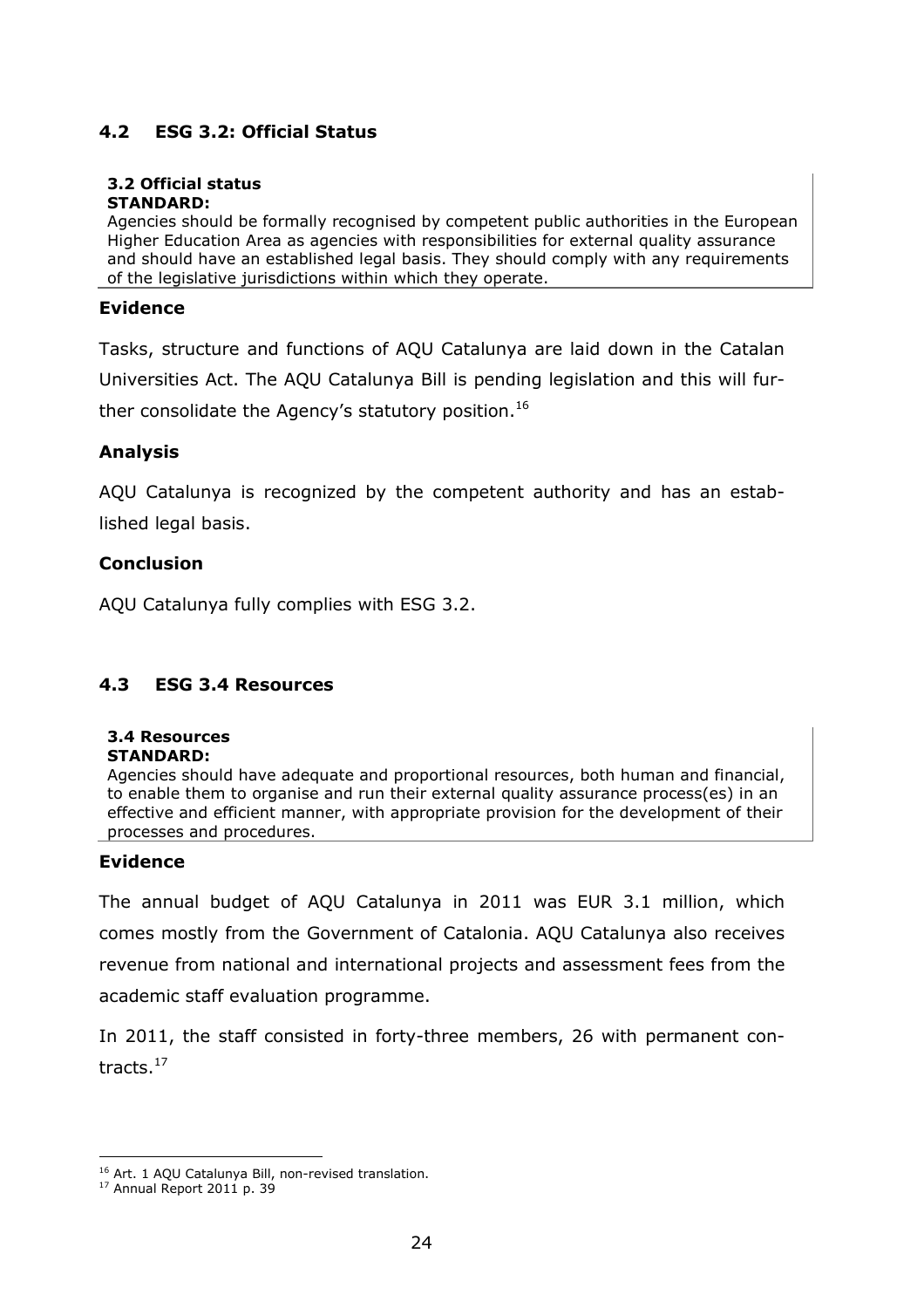The Agency has a policy and plan for internal training programmes, 2011- 2015.

### **Analysis**

The panel considered that AQU Catalunya has adequate resources in financial and human terms. With the translation of strategic, mid-term objectives into annual work plans, AQU Catalunya has developed a good facility for scheduling, which is likely to encourage optimum use of resources. Unfortunately, due to the economic crisis, the budget of AQU Catalunya has been reduced by 10%, which has led to salary cuts and postponing some projects. Although this is a challenging situation, the Panel was impressed by the constructive attitude with which AQU Catalunya staff confronted it. Communication between management and staff on these matters seemed free and full.

The Panel gained the impression that AQU Catalunya staff members are motivated and professional. University representatives considered their AQU Catalunya contacts competent and service-orientated. Members of commissions and committees consider themselves important in AQU Catalunya and feel well integrated.

Accommodation and IT facilities are appropriate to enable the staff to fulfill their responsibilities. The Panel noted well-functioning IT for internal and external communication and the ready exchange of information.

As discussed above in relation ESG 2.4, the panel considers the process of monitoring in the VSMA framework burdensome, and that it is a good candidate for rationalization at a time when resources are unlikely to increase.

## **Conclusion**

AQU Catalunya fully complies with ESG 3.4.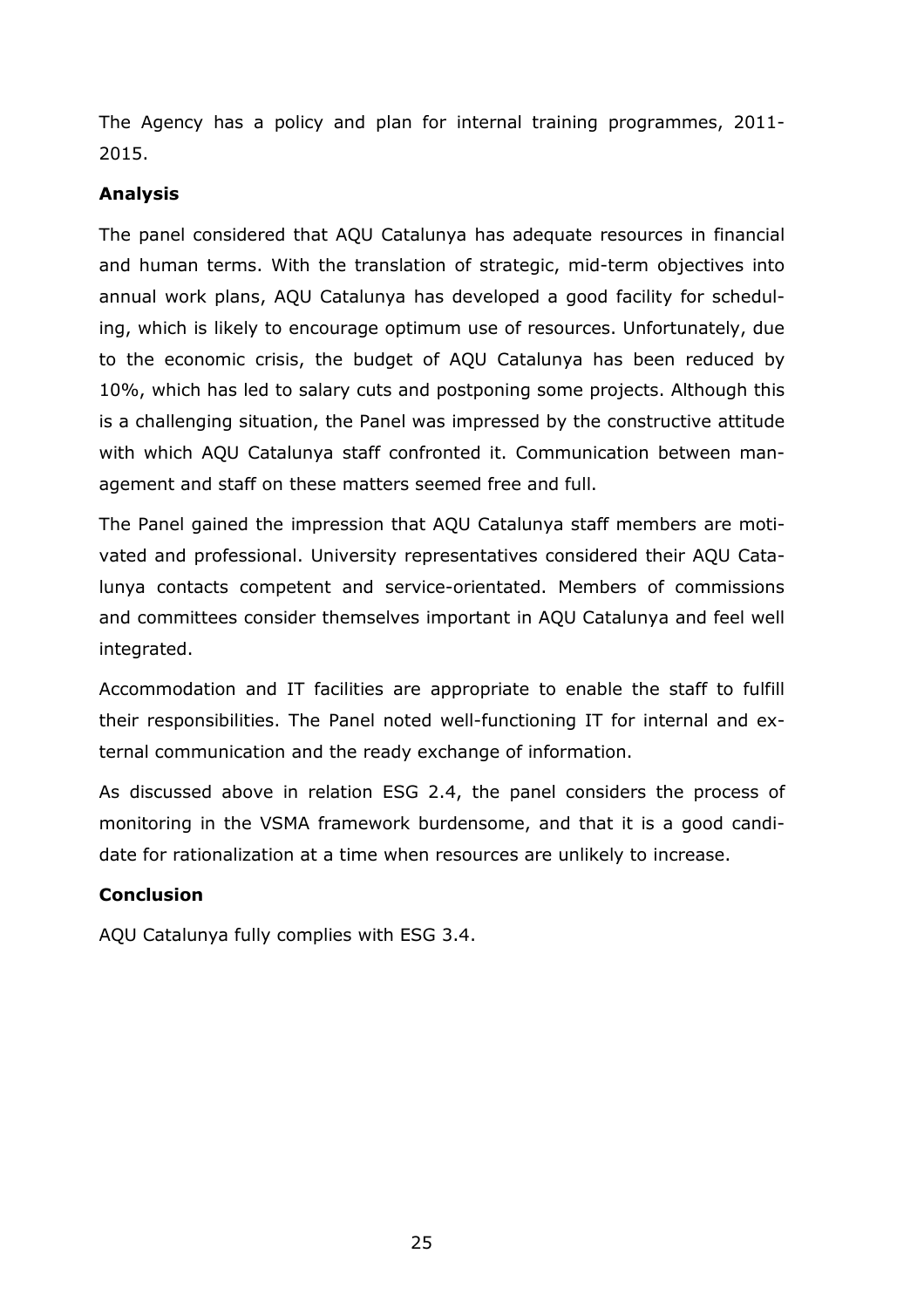### **4.4 ESG 3.5: Mission statement**

#### **3.5 Mission statement STANDARD:**

Agencies should have clear and explicit goals and objectives for their work, contained in a publicly available statement.

#### **GUIDELINES:**

These statements should describe the goals and objectives of agencies' quality assurance processes, the division of labour with relevant stakeholders in higher education, especially the higher education institutions, and the cultural and historical context of their work. The statements should make clear that the external quality assurance process is a major activity of the agency and that there exists a systematic approach to achieving its goals and objectives. There should also be documentation to demonstrate how the statements are translated into a clear policy and management plan.

### **Evidence**

In the Agency's Strategic Plan 2009-2012, which was endorsed by the Board of

Management, the Agency's mission is defined as follows:

*"The Catalan University Quality Assurance Agency (AQU Catalunya) is a public entity with an internationally recognized status. Its mission is to assure the quality of higher education through compliance with the European standards of quality and to safeguard of the interests of society in the quality of higher education.* 

*Its activity is developed through:* 

- *Analytical external quality assurance processes (review and accreditation)*
- *International benchmarks and an innovation-based perspective*
- *Transparency and publicity mechanisms*
- *The involvement of the educational community and social stakeholders*
- *Competent people who are motivated and satisfied with the work carried out by AQU Catalunya*
- *Respect for the values defined below.*

In addition, the Strategic Plan defines also values and objectives in strategic and operational matters. The details of the Strategic Plan are set out in the annual Activities Plan, which is also endorsed by the Agency's Board of Management.

### **Analysis**

The mission and objectives laid down in the strategic plan take into account all relevant aspects of the ESG. The Panel considers the strategic goals to be clearly described and translated into realisable annual action plans.

### **Conclusion**

AQU Catalunya fully complies with ESG 3.5.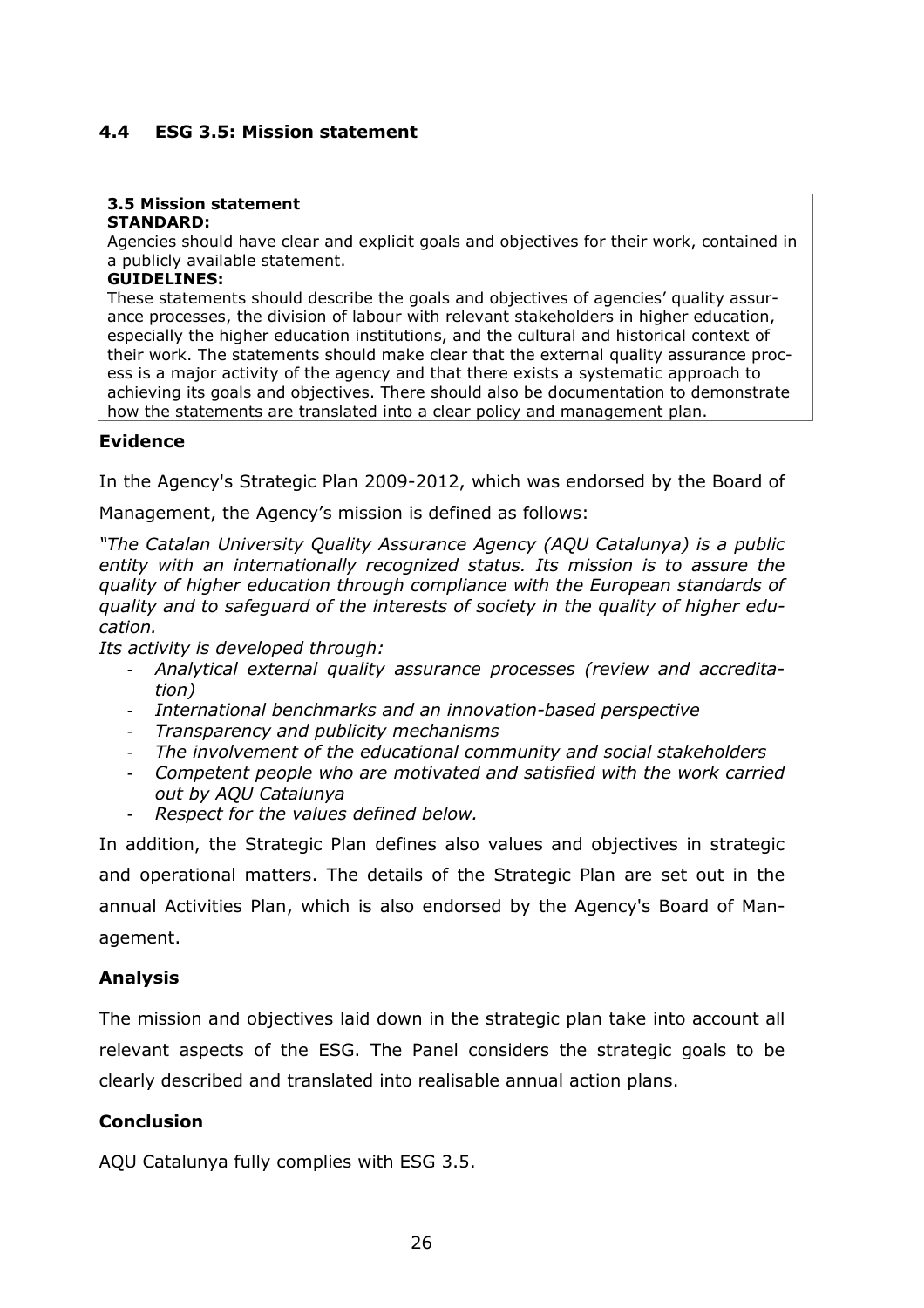## **4.5 ESG 3.6: Independence**

# **3.6 Independence**

#### **STANDARD:**

Agencies should be independent to the extent both that they have autonomous responsibility for their operations and that the conclusions and recommendations made in their reports cannot be influenced by third parties such as higher education institutions, ministries or other stakeholders.

#### **GUIDELINES:**

An agency will need to demonstrate its independence through measures, such as

- its operational independence from higher education institutions and governments is guaranteed in official documentation (e.g. instruments of governance or legislative acts);
- the definition and operation of its procedures and methods, the nomination and appointment of external experts and the determination of the outcomes of its quality assurance processes are undertaken autonomously and independently from governments, higher education institutions, and organs of political influence;
- while relevant stakeholders in higher education, particularly students/learners, are consulted in the course of quality assurance processes, the final outcomes of the quality assurance processes remain the responsibility of the agency.

#### **Evidence**

The independence of AQU Catalunya is specified in different articles of the Catalan Universities Act. In the preamble it states that the Act wishes to ensure that AQU has: *"principles of independence, professionalism and freedom to operate … as in equivalent European agencies."* 

In Art. 148 is stated:

*"1. Evaluation committees, which shall act with technical independence, shall approve the evaluations of the Agency for their respective areas and shall ultimately be responsible for these evaluations.* 

*2. Evaluations and accreditations issued by other evaluation agencies or bodies in matters falling within the area of responsibility of the Catalan University System Quality Agency may be taken into consideration by the latter for the purposes established by this Law."* 

The independence of the 'Commissions' of AQU Catalunya is also addressed in other articles of the Statues. The internal quality system and an ethical code are designed to guarantee the theoretical and practical independence of the commissions. In addition, Art. 17.5 states that the commissions work independently, approve the evaluations carried out by the Agency in their respective areas, and are independently liable for the final results.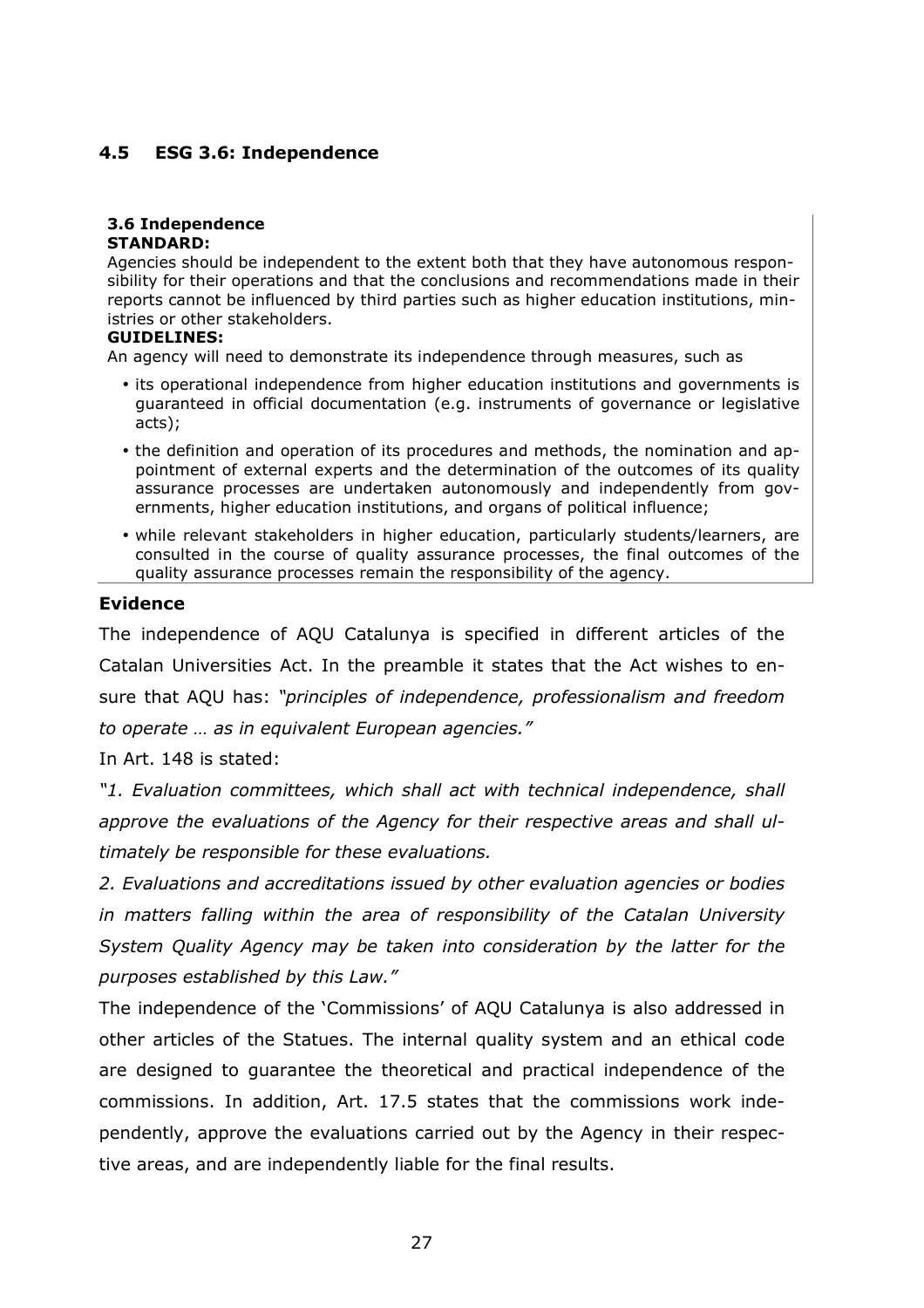As laid down in the Catalan Universities Act, the following persons are appointed or nominated by the regional Catalan government: the President of the Agency (Art. 141), the Director (Art. 143) and the presidents of CLIC and CAR (Art. 145, 146).

### **Analysis**

The Panel considered that AQU Catalunya is independent, and identified no indication of external influence or manipulation in respect of the judgements of the Board of Management or the commissions. Furthermore, the committees of the commissions are independent in their academic decision-making.

However, some aspects of the current situation could undermine the present practical independence of key roles and functions in the Agency. In the VSMA Framework, the Spanish ministry with jurisdiction over universities has a controlling influence, under the present legal arrangements. In relation to the demands of validation, for instance, AQU Catalunya and the other regional Spanish agencies act more as subcontractors, the requirements and software used to respond to the requirements being determined by the ministry. The Board of AQU Catalunya itself has complained in a public statement about bureaucratic burden of the validation processes. $^{18}$ 

The Panel considers that, at present, too many senior appointments are made by government fully to meet the requirements of ESG 3.6. These appointments include the President, the Director and the presidents of both CLiC and CAR. The proposed AQU Catalunya Bill will not change these arrangements. It is good that the new bill provides for broader composition of the Board of Management: while the current composition includes mainly rectors of the Catalan universities and two representatives from the competent ministry, the new Board includes two students and two persons representing Catalan society. The Panel sees no good reason why a properly constituted Board of Management should not be trusted to appoint its own President, Director and commission presidents.

## **Conclusion**

AQU Catalunya substantially complies with ESG 3.6.

l <sup>18</sup> http://www.aqu.cat/aqu/actualitat/noticies/35003578\_en.html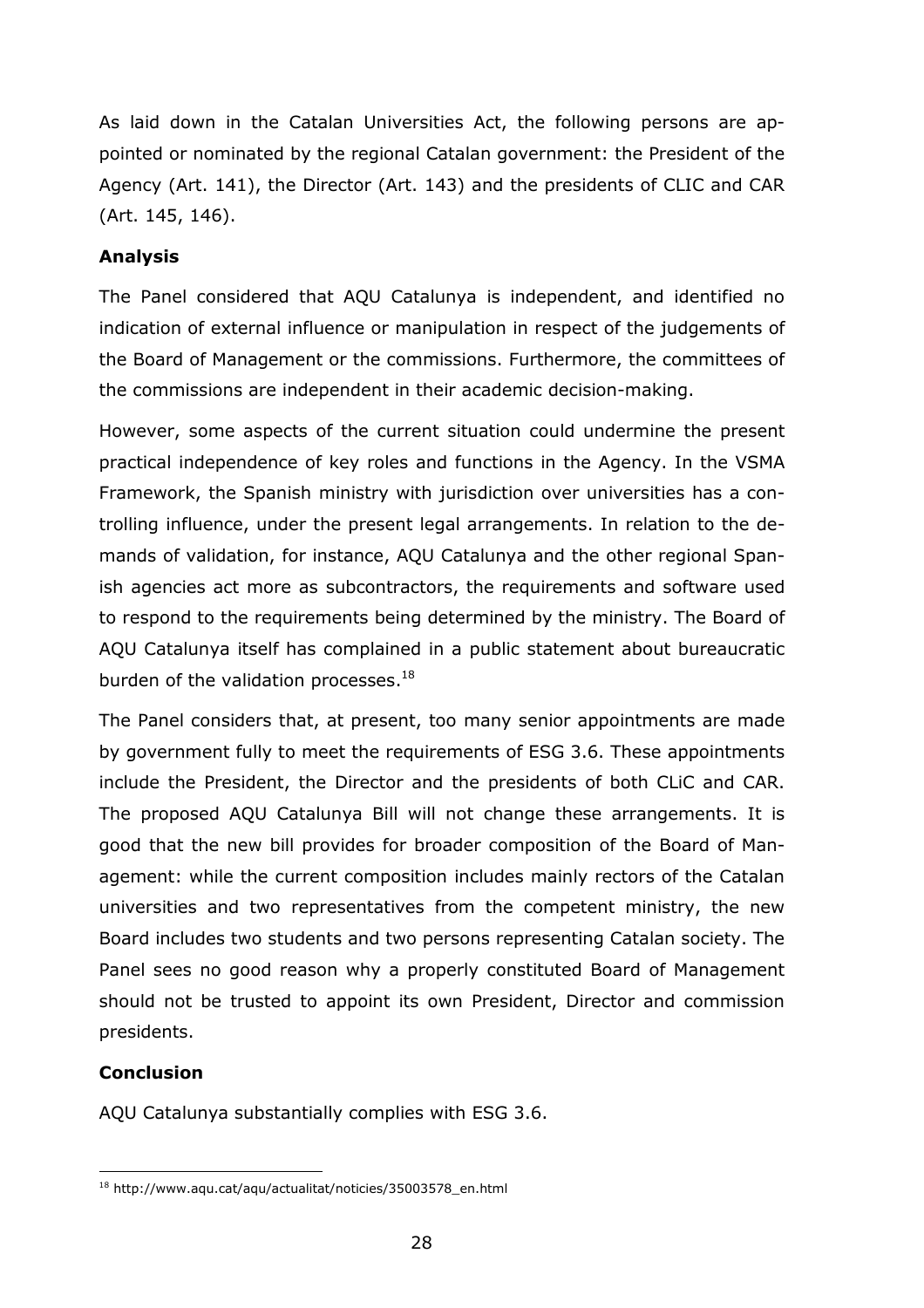## **4.6 ESG 3.7: External quality assurance criteria and processes used by the agencies**

#### **3.7 External quality assurance criteria and processes used by the agencies STANDARD:**

The processes, criteria and procedures used by agencies should be pre-defined and publicly available. These processes will normally be expected to include

- a self-assessment or equivalent procedure by the subject of the quality assurance process;
- an external assessment by a group of experts, including, as appropriate, (a) student member(s), and site visits as decided by the agency;
- publication of a report, including any decisions, recommendations or other formal outcomes;
- a follow-up procedure to review actions taken by the subject of the quality assurance process in the light of any recommendations contained in the report.

#### **GUIDELINES:**

Agencies may develop and use other processes and procedures for particular purposes. Agencies should pay careful attention to their declared principles at all times, and ensure both that their requirements and processes are managed professionally and that their conclusions and decisions are reached in a consistent manner, even though the decisions are formed by groups of different people.

Agencies that make formal quality assurance decisions, or conclusions which have formal consequences should have an appeals procedure. The nature and form of the appeals procedure should be determined in the light of the constitution of each agency.

### **Evidence**

The descriptions and criteria of the QA processes of AQU Catalunya are available on the website. The Accreditation and Audit procedures include a selfevaluation, a site visit by a group of experts and a report. Comments on the form of report and follow-up procedures may be found above, in relation to ESG 2.4, 2.5 and 2.6.

In 2010, AQU Catalunya established a student commission to advise on projects with a direct impact on students and to participate in studies of interest to the student body. Students are also members of review panels and committees (see ESG 2.4)

As stated on AQU's website, the universities have one month from the time of notification to appeal against the outcome of a validation process. Appeals must be made to the chair of the Universities Council. If leave to appeal is granted, it must be referred to AQU Catalunya within three months. The claim is assessed by the AQU Quality Assurance Commission (CAQ), which must report back to the Universities Council within one month. Assessment of the appeal is based exclusively on the university's programme specification and the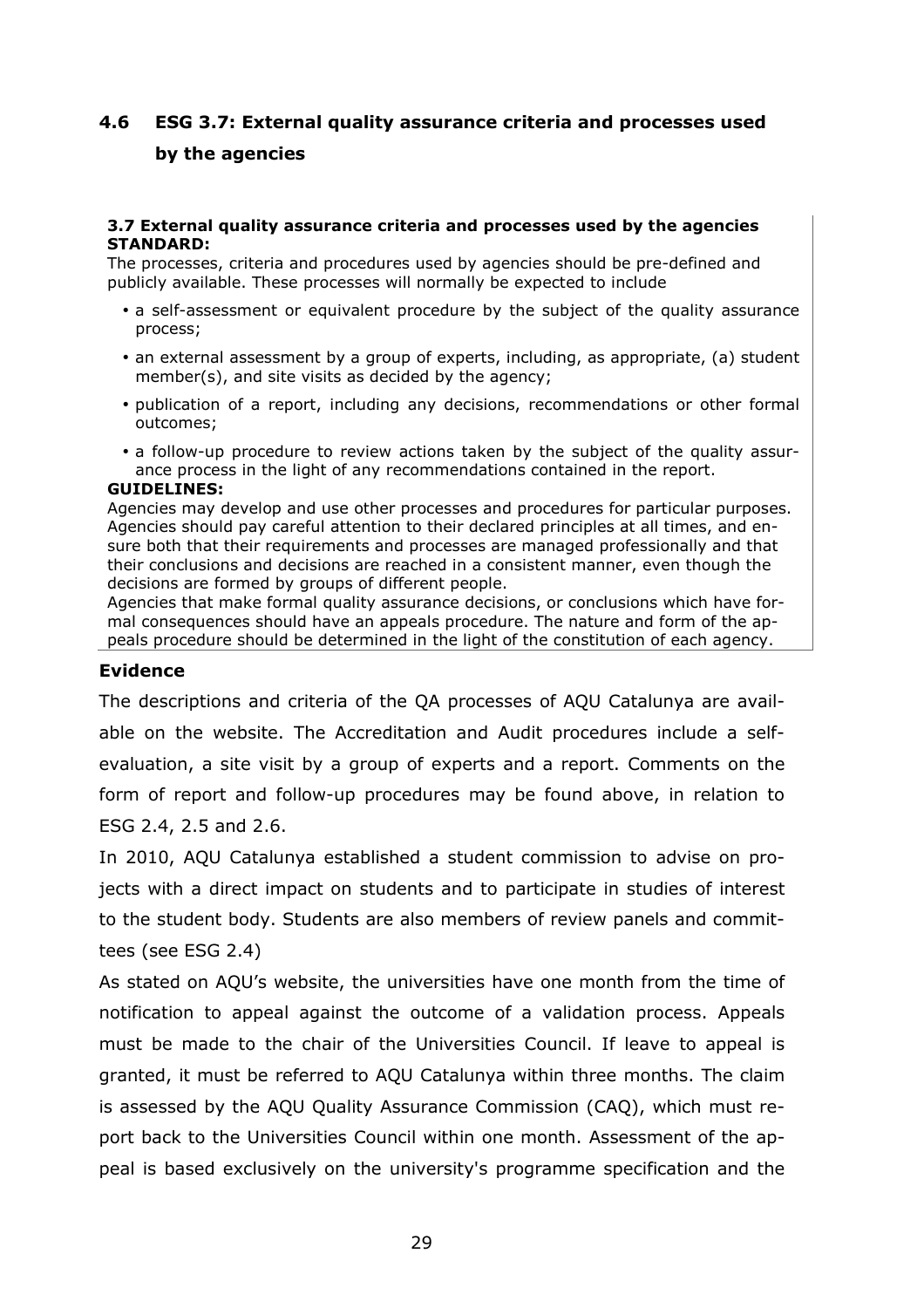documentation enclosed in the dossier. No other information is taken into account, save possible clarifications.<sup>19</sup> In the proposed AQU Catalunya Bill, requlations are included for an Appeals Commission. The commission will consist of five members (one member of the AQU Board of Management and four external members).<sup>20</sup>

## **Analysis**

As stated above in relation to ESG 2.4, the Panel believes that AQU Catalunya has proper procedures for the selection of competent experts for assessments. AQU Catalunya also practises the four steps identified by ESG: a selfassessment, review by experts including students, publication of report and a follow-up procedure. Although the Panel reiterates some concerns regarding the follow-up procedure for validation under ESG 2.4, in general the demands of ESG are met. Published results are readily found on the website.

Regarding the appeals procedure, the panel noticed that the Catalan Universities Act includes an internal appeals procedure in which one commission acts as an 'appeals committee' in the case of an appeal against the decision of another. The arrangement for appeal against a validation decision is described on the AQU website. In the voluntarily Audit programme an appeal procedure was not necessary due to the absence of legal consequences. The Panel welcomes the implementation of a separate appeal commission under the new AQU Catalunya Bill.

Comments on the consistency of AQU Catalunya decisions may be found above, in relation to ESG 2.3.

### **Conclusion**

l

AQU Catalunya fully complies with ESG 3.7.

<sup>19</sup> http://www.aqu.cat/universitats/verificacio/index\_en.html

<sup>&</sup>lt;sup>20</sup> Art. 14 AQU Catalunya Bill, non-revised translation.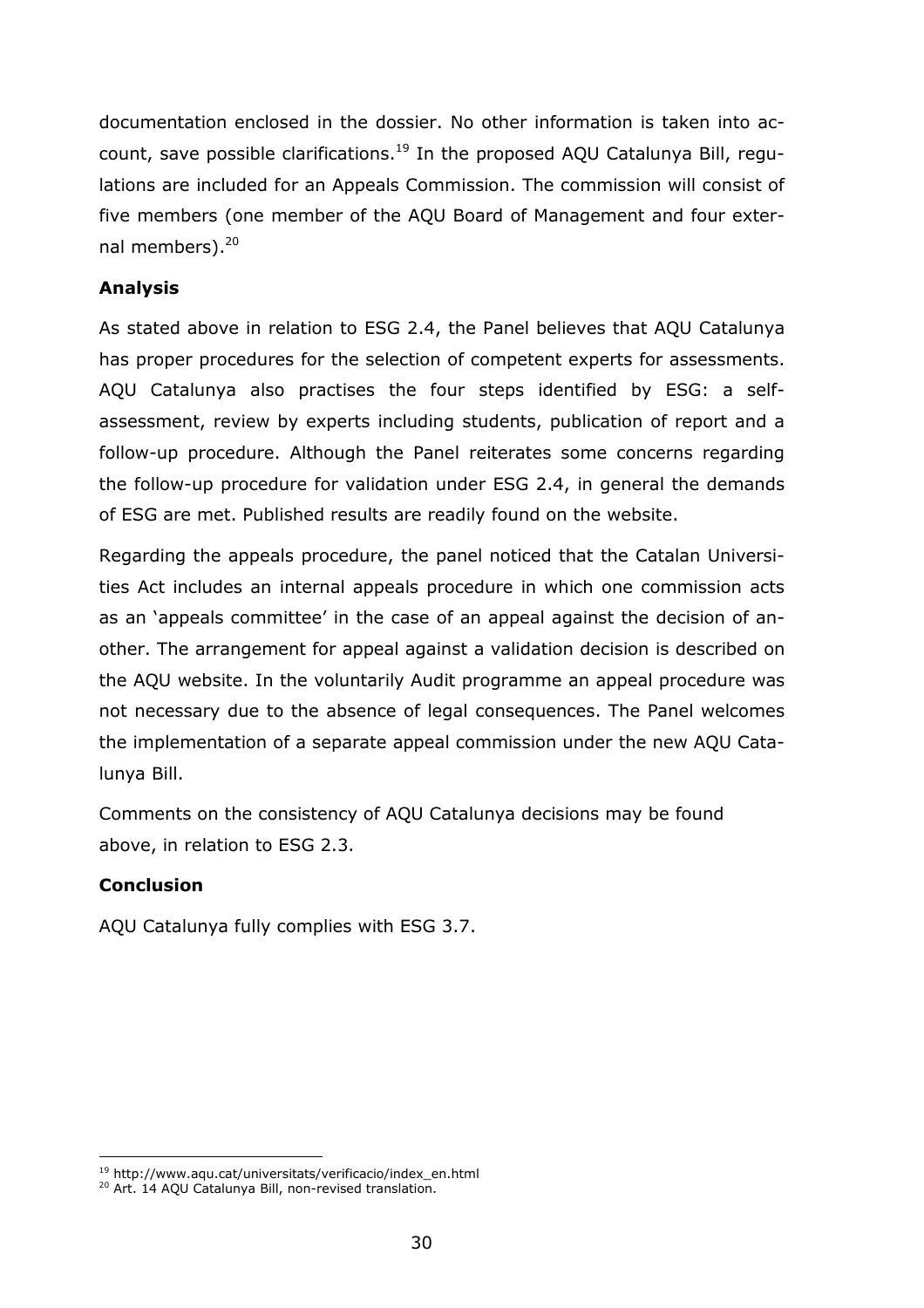## **4.7 ESG 3.8 Accountability procedures**

#### **3.8 Accountability procedures STANDARD:**

Agencies should have in place procedures for their own accountability. **GUIDELINES:** 

These procedures are expected to include the following:

- 1. A published policy for the assurance of the quality of the agency itself, made available on its website;
- 2. Documentation which demonstrates that:
	- the agency's processes and results reflect its mission and goals of quality assurance;
	- the agency has in place, and enforces, a no-conflict-of-interest mechanism in the work of its external experts;
	- the agency has reliable mechanisms that ensure the quality of any activities and material produced by subcontractors, if some or all of the elements in its quality assurance procedure are sub-contracted to other parties;
	- the agency has in place internal quality assurance procedures which include an internal feedback mechanism (i.e. means to collect feedback from its own staff and council/board); an internal reflection mechanism (i.e. means to react to internal and external recommendations for improvement); and an external feedback mechanism (i.e. means to collect feedback from experts and reviewed institutions for future development) in order to inform and underpin its own development and improvement.
- 3. A mandatory cyclical external review of the agency's activities at least once every five years.

#### **Evidence**

AQU Catalunya introduced an ISO 9001-based internal QA system in 2000. The system has recently been successfully reviewed internally and externally. The internal management system consists of a handbook and a series of procedures that is regularly updated by the Quality and Information Security Committee and the Agency's internal QA unit.

In 2011, the Board endorsed a quality and security policy, which is available on the website. Besides commitments on internal quality assurance the policy includes objectives for information security and personal data protection. The "Code of Ethics", which includes statements on independence for all members of AQU Catalunya (experts, bodies and staff), is also published on the website.

According to p. 57 of the self-evaluation report, all members and collaborators of AQU Catalunya have to act in conformity with its "Code of Ethics" and according to its no-conflict-of-interest policy.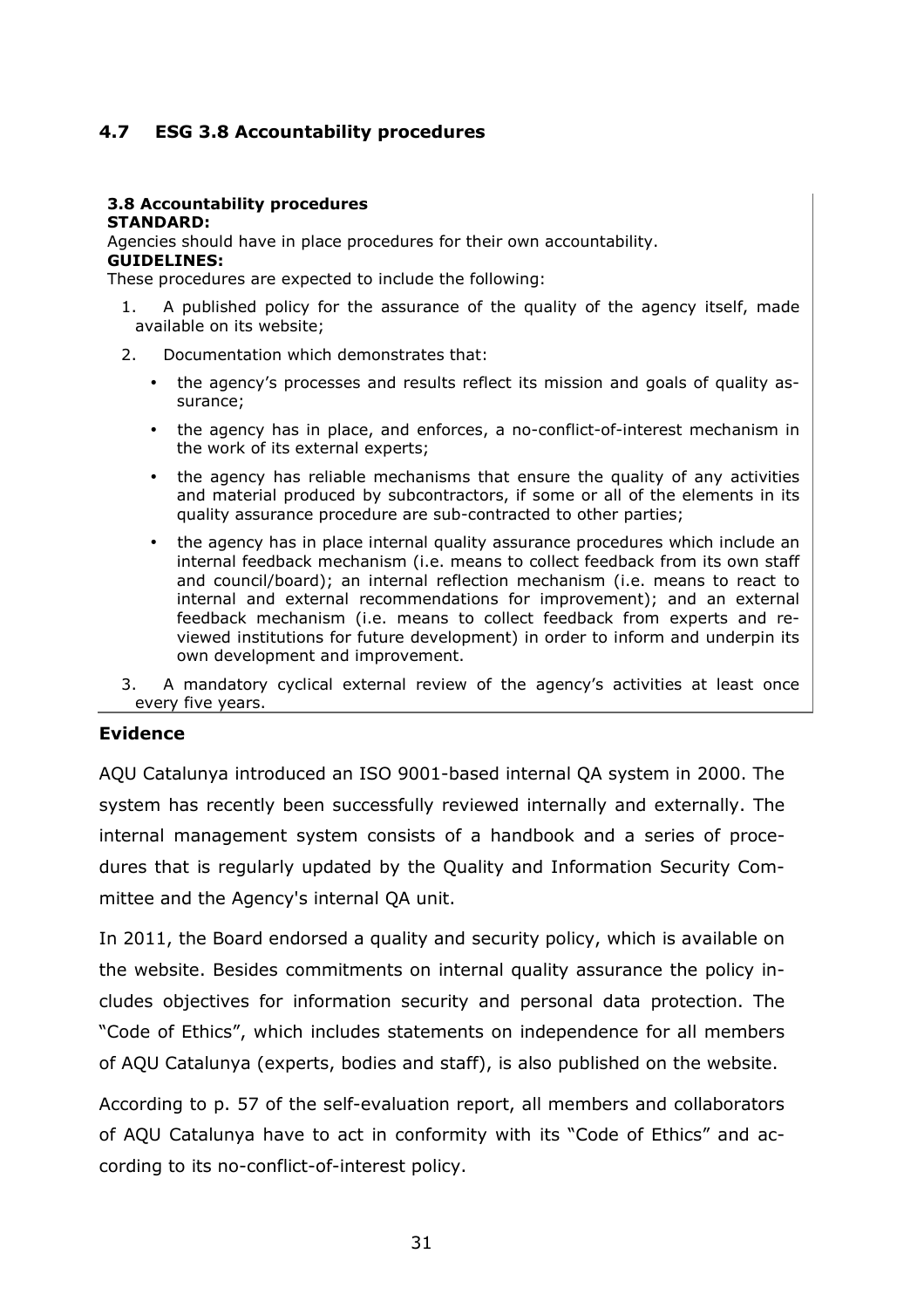AQU Catalunya does not engage subcontractors for QA procedures.

The latest external review of the Agency took place in 2007 and led to the reconfirmation of full membership of ENQA.

### **Analysis**

For the last 12 years, AQU Catalunya has used an internal quality assurance system based on ISO 9001 which has been regularly re-certified. The handbook for quality assurance contains adequate procedures and feedback mechanisms e.g. satisfaction surveys and opportunities for users to communicate their complaints via the website. By talking with the staff of AQU Catalunya, the panel was convinced that these tools for internal quality assurance have become a natural part of daily work.

AQU Catalunya is sensible to all influences which could threaten independence and fairness of judgement. The "Code of Ethics" on the website is comprehensive. A no-conflict-of-no-interest clause is included in the contracts of experts. AQU Catalunya has met the requirements for cyclical external review by virtue of its reviews for reconfirmation of ENQA membership.

### **Conlusion**

AQU Catalunya fully complies with ESG 3.8.

## **4.8 ENQA membership Criterion 8: Miscellaneous**

#### **ENQA criterion 8 - Miscellaneous**

- i. The agency pays careful attention to its declared principles at all times, and ensures both that its requirements and processes are managed professionally and that its judgments and decisions are reached in a consistent manner, even if the judgments are formed by different groups
- ii. If the agency makes formal quality assurance decisions or conclusions which have formal consequences, it should have an appeals procedure. The nature and form of the appeals procedure should be determined in the light of the constitution of the agency.
- iii. The agency is willing to contribute actively to the aims of ENQA.

### **Evidence**

AQU Catalunya has developed specific guidelines for the VSMA Framework and the Audit Programme, which are approved by the CAQ and published on the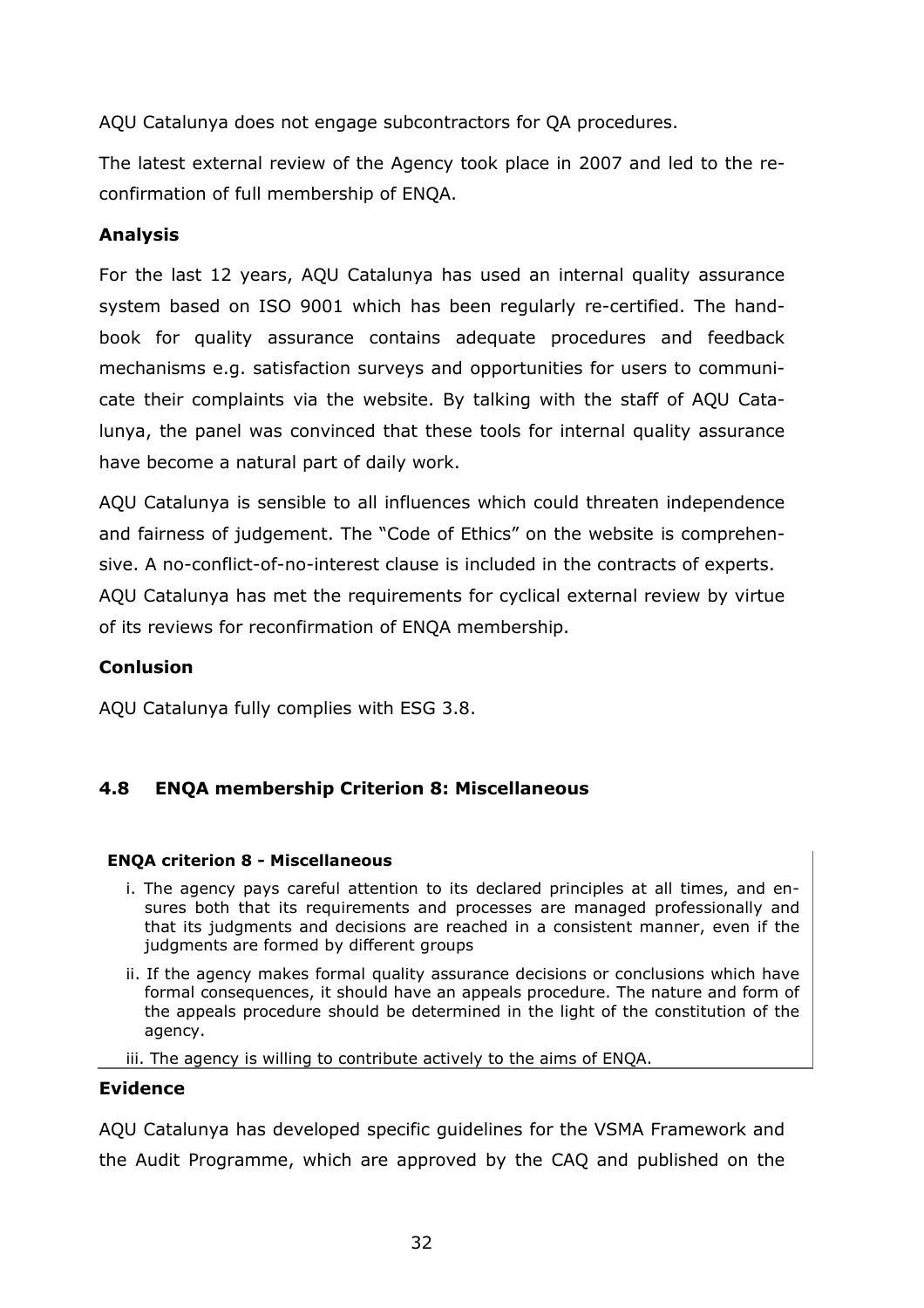website.<sup>21</sup> Arrangements to ensure consistency of decisions are described above, in relation to ESG 2.3.

Arrangements for university checks on draft reports and for appeals against decisions of the Agency are described above, in relation to ESG 3.7. As indicated there, the new AQU Catalunya Bill will considerably strengthen appeals arrangements.

AQU's consistent engagement with quality assurance in Europe and beyond is described under 'Main functions of AQU Catalunya' above.

## **Analysis**

Analysis of AQU Catalunya activities is offered above, in relation to consistency of decisions (ESG 2.3), appeals (3.7) and contributions to the activities of ENQA ('Main functions of AQU Catalunya', ESG 3.3). The Panel considered that in all three matters AQU Catalunya met the requirements of ESG and ENQA membership.

## **Conclusion**

AQU Catalunya fully complies with ENQA membership Criterion 8.

<sup>1</sup>  $^{21}$  The documents are: "Audit Programme – Guide for assessing the design of the internal quality assurance system for university education (document 04)" and "Framework for the ex-ante assessment, monitoring, modification and accreditation of recognised degrees" July 2010.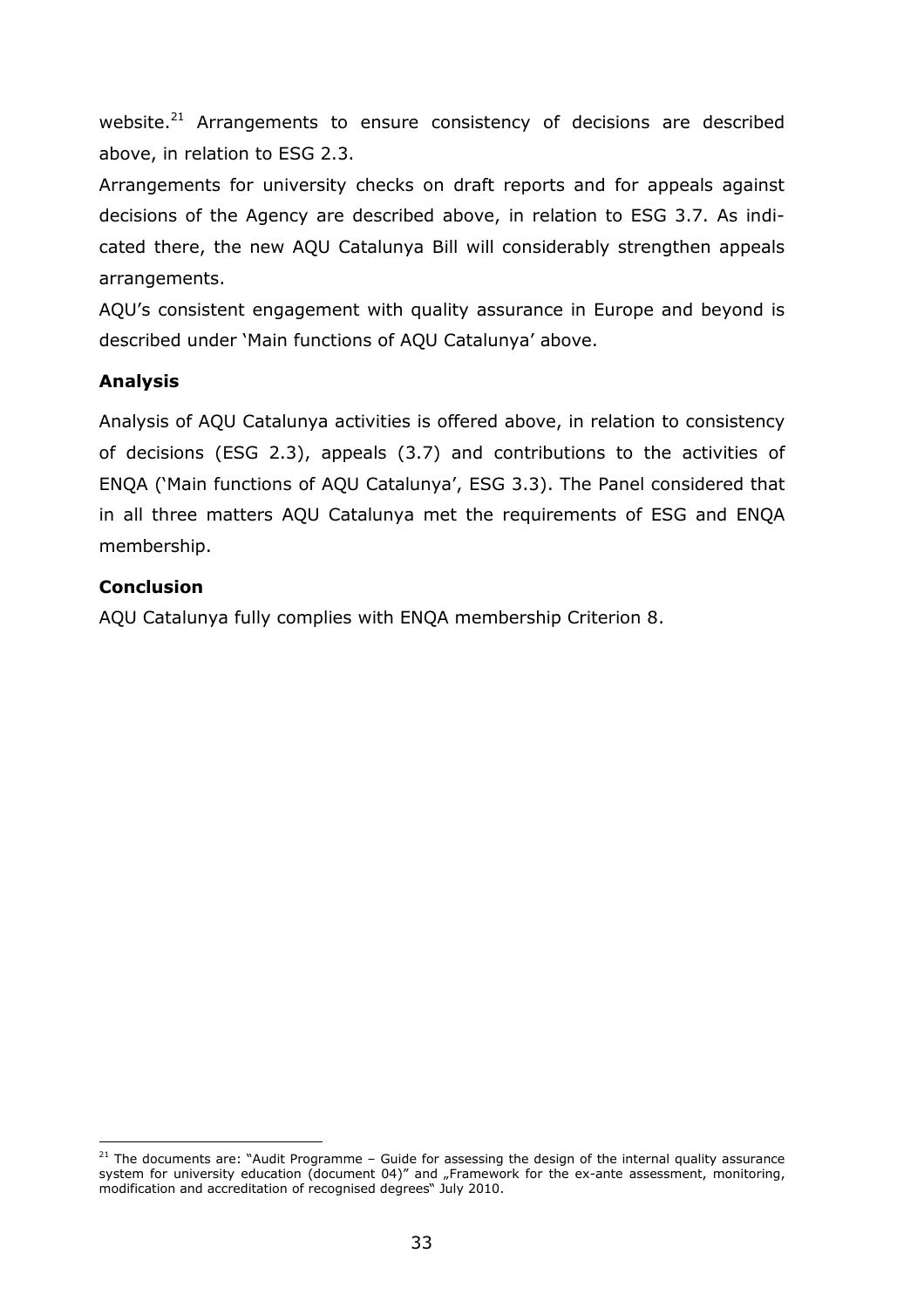# **5. Any sections relating to additional Terms of Reference of the review or additional relevant documentation not covered by the ENQA membership criteria/ESG**

### **5.1 AQU's academic staff evaluation Programme**

In the Terms of Reference AQU Catalunya asks also for feedback on the programme of assessment of academic staff, although this is not a quality assurance activity required by ESG. This arrangement is unique to Spain.

On the basis of the interviews at the site visit, the Panel concluded that the staff responsible for managing the procedures and the commissions responsible for making judgements work effectively and according to pre-established and publicly available assessment criteria. CLiC and CAR have similar duties: CLiC assesses applicants of tenure-track lecturers and collaborating staff positions, and CAR deals with academics who wish to become tenured assistant or full professors in Catalan universities. However, while CLiC makes some reference to teaching abilities, CAR focuses wholly on research strength. Though the Panel understood that this is a conventional distinction, and that it is usual for professorial appointment to be mostly dependent on research record, CAR's focus is exclusive, to a degree that is unusual in other European countries. This is bound to convey the message that teaching is relatively unimportant to Catalonian staff considering career development, and does not sit well with AQU's general attitude towards the improvement of learning opportunities for students. CAR is fairly closely constrained by its terms of reference, but is able to propose developments in how it carries out its assessments, and the Review Panel considers that the Commission should consider how some reference to teaching strength may be brought into assessments for professorial position.

The Review Panel noted (contrary to the findings of the 2007 review) that members of CLiC and CAR considered themselves part of AQU Catalunya, and identified with the objectives of the Agency.

To help universities evaluate their teaching, AQU Catalunya supports the socalled "Docentia" Framework, which was established by the national Spanish agency (ANECA). The program aims to provide HEIs with activities and procedures that ensure teaching quality and foster teachers' development, recogni-

34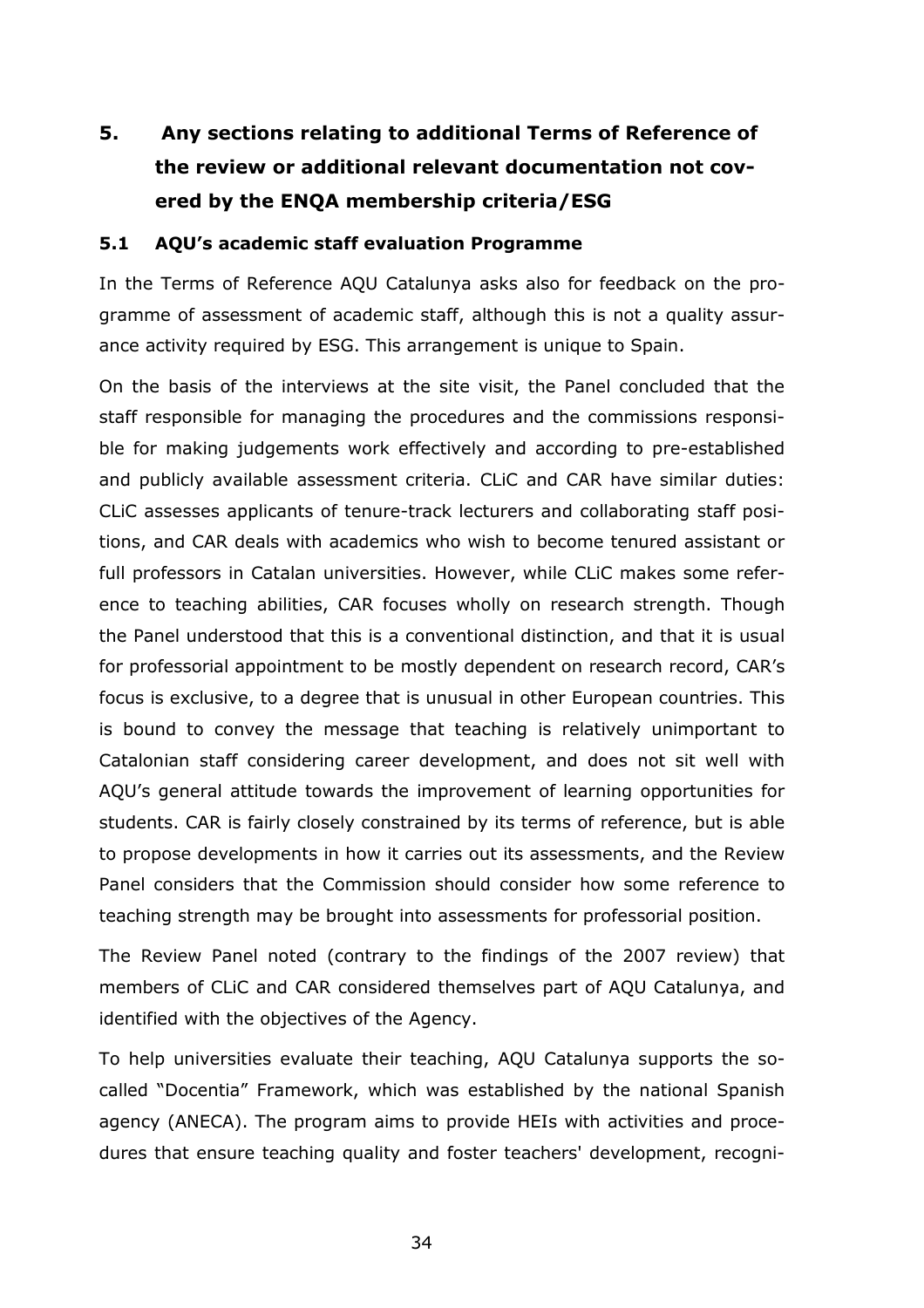tion and reward. Well-structured and proportionate procedures and criteria for assessment are published on the AQU website.

Due to the large number of applications, teaching assessment consumes a lot of financial and personal resources. The division of tasks and commissions seem to be more developed from historic reasons rather than from logic.

In AQU Catalunya the "Docentia" Programme falls under the responsibilities of CAQ, and has no connection with either CLiC or CAR. It appeared to the Panel that the "Docentia" programme is valued and valuable. It could provide a link between the activities of CLiC and CAR and help to close the loop back to every day teaching, providing the Agency with an even better picture of teaching and learning of Catalan universities. The Agency has opportunities with the passage of the AQU Catalunya Bill and the proposed merger of CLiC and CAR to achieve more synergy and cooperation in its internal activities. It should pay particular attention to the ways in which the functions now carried out by CLiC and CAR and within the "Docentia" programme may be brought more closely together.

The internal appeals procedure for the teaching staff assessment is laid down in Catalan Law and, according to AQU Catalunya staff, in use. As stated on the website an appeal resulting from disagreement with a decision can be submitted to the CLiC or CAR Commission up to one month from the date of receipt of the postal notification or publication of the edict in the Official Journal of the Autonomous Government of Catalonia (DOGC). The maximum period for the appeal to be resolved is three months from the time of submission. In order to obtain more transparency and consistency, the Panel recommends introducing one single appeal procedure for every decision of AQU Catalunya.

35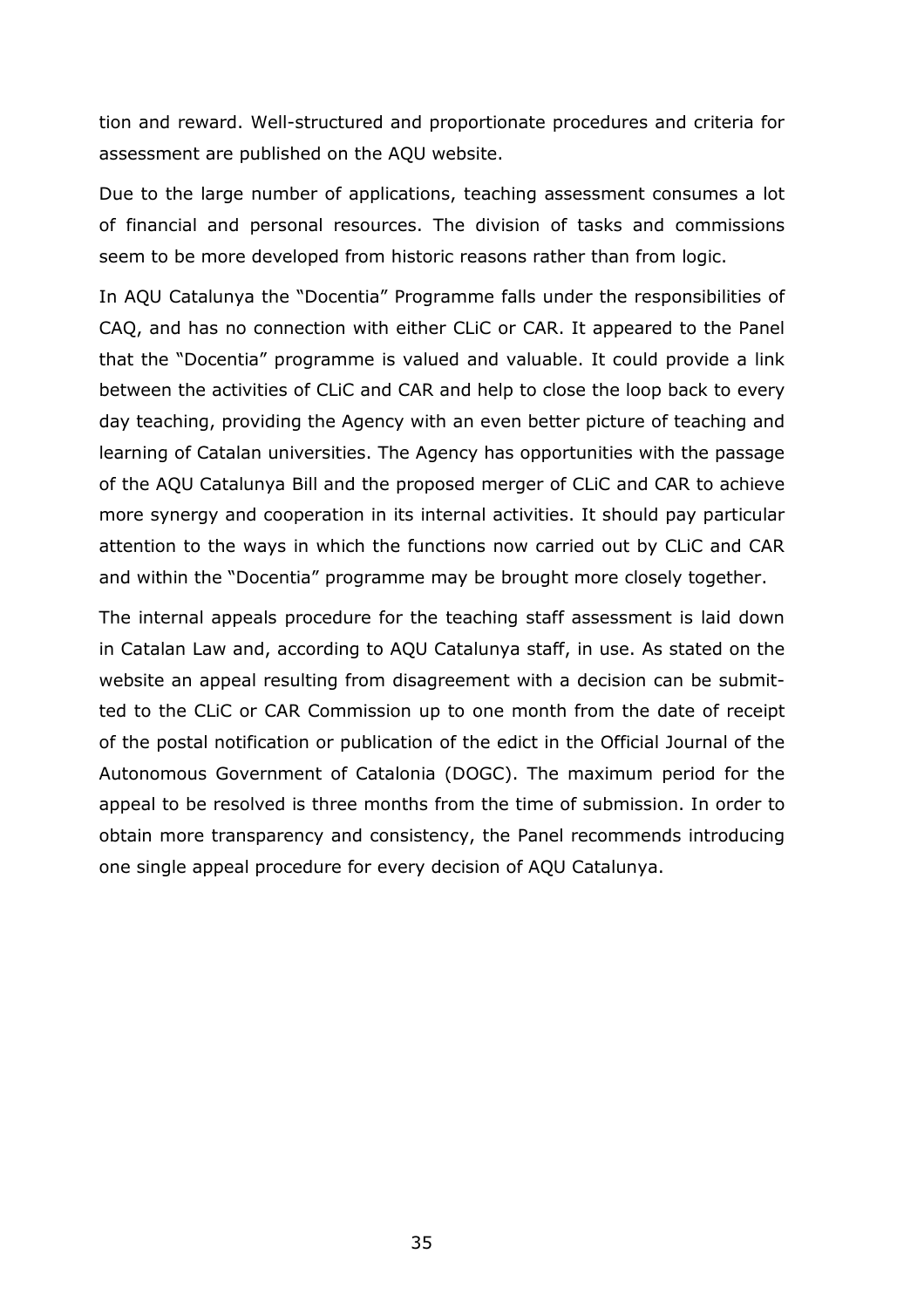## **6. Conclusion and development**

In the light of the documentary and oral evidence, the Review Panel is satisfied that, in the performance of its functions, AQU Catalunya is in compliance with the *ENQA Membership Provisions*. The Panel therefore recommends to the Board of ENQA that AQU Catalunya should have Full Membership of ENQA confirmed for a further period of five years.

### **6.1 Recommendations**

To improve the work of AQU Catalunya the panel makes the following recommendations:

- The form and demands of the progress report in the VSMA Framework should be more closely focussed on ESG Part 1. (ESG 2.1)
- In the arrangements that apply under the new law, AQU should continue to focus on the internal quality management of HEIs, which was a feature of the Audit programme. (ESG 2.1).
- AQU should try to use international experts for site visits, when the accreditation procedure gets under way. (ESG 2.4)
- AQU should consider how to make reports as comprehensible as possible to non-experts. (ESG 2.5)
- A report about universities' implementation of recommendations should be included in the process of (re-)accreditation. (ESG 2.6)
- There is an internal discussion at AQU about the frequency of monitoring, and the Panel encourages this debate. However the matter should be determined promptly to preserve the confidence of universities in AQU operations. (ESG 2.6)
- AQU should plan carefully for staffing demands when all four elements of the Framework (including Accreditation) come into play. (ESG 3.4)
- AQU should consider how some reference to teaching abilities may be brought into assessments for professorial position. (Academic Staff Evaluation Programme)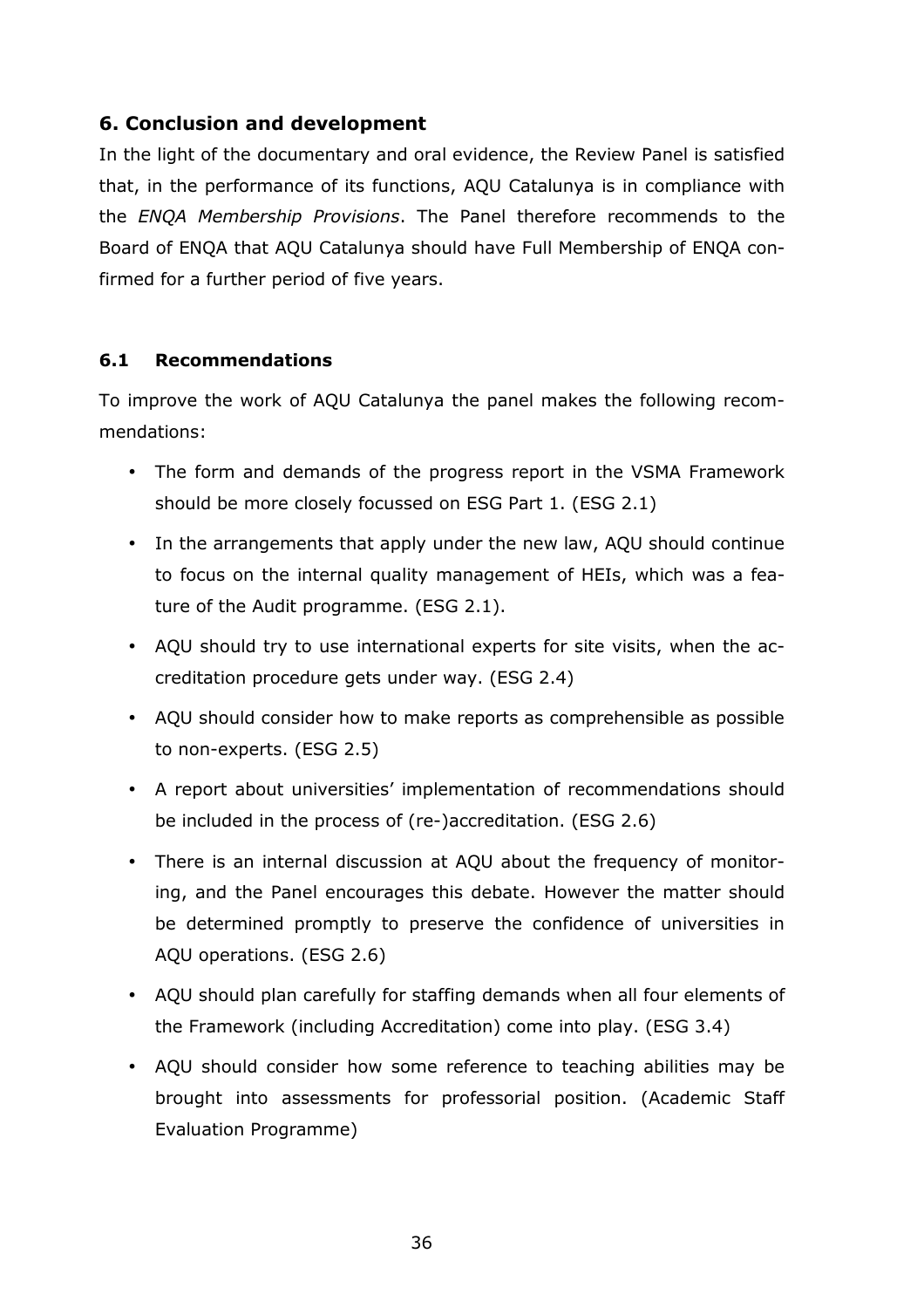• AQU should pay particular attention to the ways in which the functions now carried out by CLiC and CAR and within the "Docentia" programme may be brought more closely together. (Academic Staff Evaluation Programme)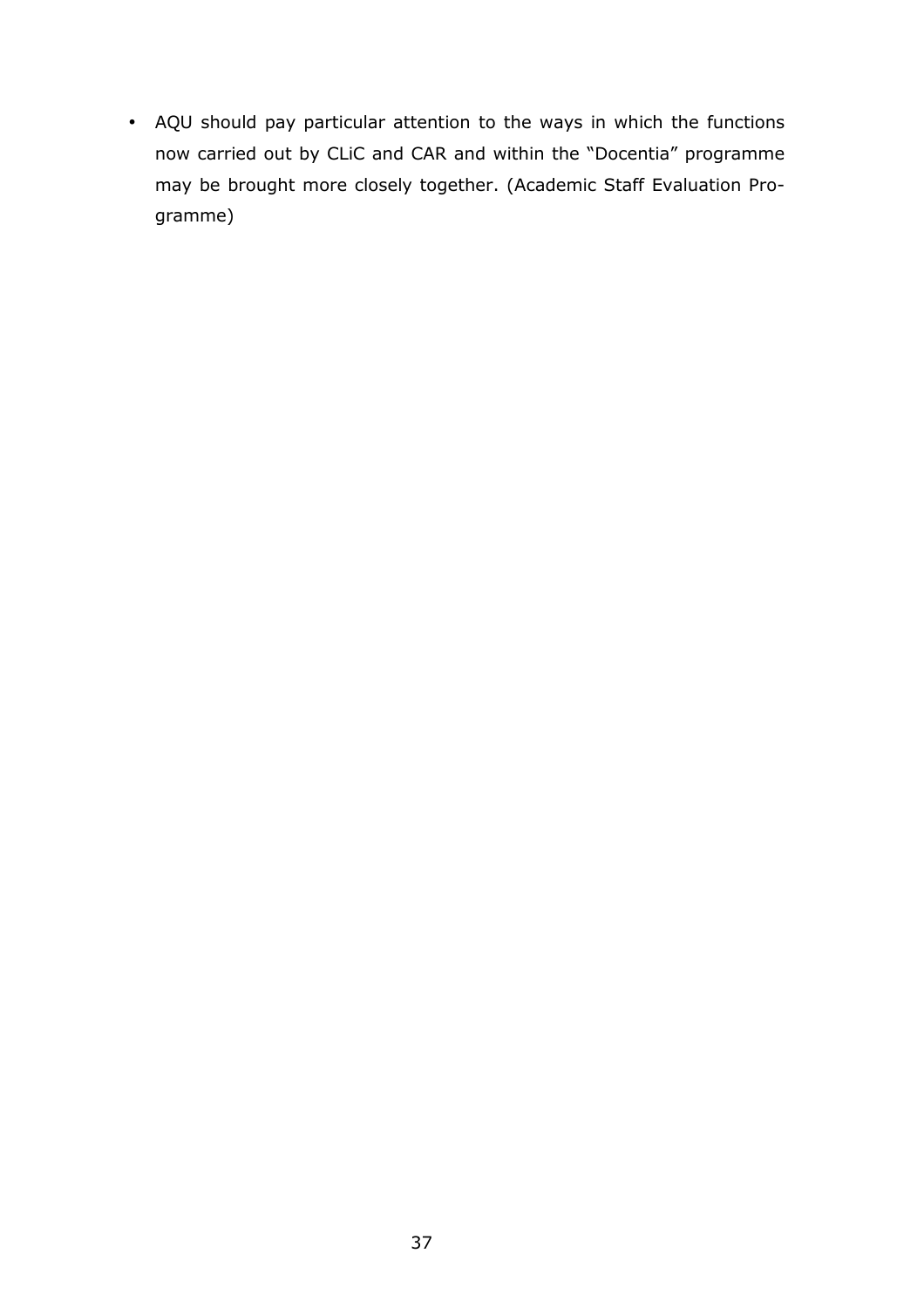## **Annexes**

#### Annex 1 – Membership Provisions

### **CHAPTER I. CRITERIA FOR FULL MEMBERSHIP**

Comment: the Board recommended at its meeting of 11 June 2008 that this first chapter of the membership provisions should incorporate more clearly the ESG. As a result, the membership criteria are now identical to the text of the ESG. The parts highlighted in blue are additional to the ESG and were already mentioned in the version of 28 March 2008.

Full Membership of ENQA is open to quality assurance agencies in the field of higher education from EHEA member states that have been operating and conducting actual evaluation activities for at least two years.

Before being accepted as a Full Member, an applicant agency must satisfy the Board that it meets the eight criteria, listed below. The applicant agency will thereby also meet the European Standards and Guidelines for Quality Assurance in the European Higher Education Area (ESG) as adopted by the European Ministers in charge of higher education in Bergen in 2005. The Board may modify the details of the procedures at its discretion.

Each criterion is followed by guidelines (in *italics*) which provide additional information about good practice and in some cases explain in more detail the meaning and importance of the criteria. Although the guidelines are not part of the criteria themselves, the criteria should be considered in conjunction with them.

### **ENQA Criterion 1– Activities (ESG 3.1, 3.3)**

Agencies should undertake external quality assurance activities (at institutional or programme level) on a regular basis. The external quality assurance of agencies should take into account the presence and effectiveness of the external quality assurance processes described in Part 2 of the European Standards and Guidelines*<sup>22</sup>* .

*The external quality assurance activities may involve evaluation, review, audit, assessment, accreditation or other similar activities and should be part of the core functions of the member.* 

## **ENQA Criterion 2 – Official status (ESG 3.2)**

Agencies should be formally recognised by competent public authorities in the European Higher Education Area as agencies with responsibilities for external quality assurance and should have an established legal basis. They should

l  $^{22}$  Standards and Guidelines for Quality Assurance in the European Higher Education Area, ISBN 952-5539-04-0, Helsinki: ENQA, 2005.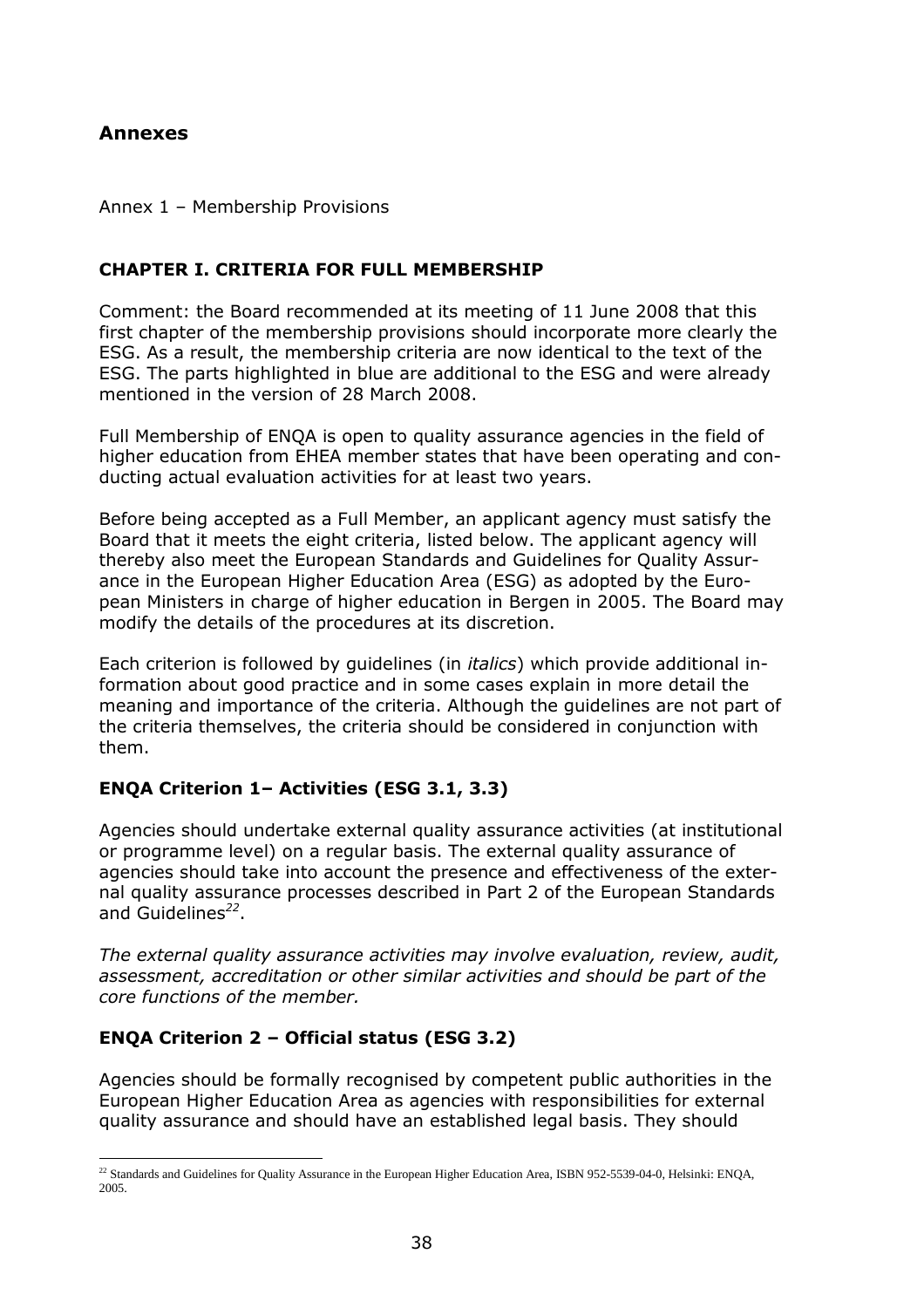comply with any requirements of the legislative jurisdictions within which they operate.

## **ENQA Criterion 3 – Resources (ESG 3.4)**

Agencies should have adequate and proportional resources, both human and financial, to enable them to organise and run their external quality assurance process(es) in an effective and efficient manner, with appropriate provision for the development of their processes, procedures and staff.

## **ENQA Criterion 4 – Mission statement (ESG 3.5)**

Agencies should have clear and explicit goals and objectives for their work, contained in a publicly available statement.

*This statement should describe the goals and objectives of the member's quality assurance processes, the division of labour with relevant stakeholders in higher education, especially the higher education institutions, and the cultural and historical context of its work. The statement should make clear that the external quality assurance process is a major activity of the member and that there exists a systematic approach to achieving its goals and objectives. There should also be documentation to demonstrate how the statement is translated into a clear policy and management plan.* 

## **ENQA Criterion 5 – Independence (ESG 3.6)**

Agencies should be independent to the extent both that they have autonomous responsibility for their operations and that the conclusions and recommendations made in their reports cannot be influenced by third parties such as higher education institutions, ministries or other stakeholders.

*An agency will need to demonstrate its independence through measures, such as:* 

- *its operational independence from higher education institutions and governments is guaranteed in official documentation (e.g. instruments of governance or legislative acts);*
- *the definition and operation of its procedures and methods, the nomination and appointment of external experts and the determination of the outcomes of its quality assurance processes are undertaken autonomously and independently from governments, higher education institutions, and organs of political influence;*
- *while relevant stakeholders in higher education, particularly students/learners, are consulted in the course of quality assurance processes, the final outcomes of the quality assurance processes remain the responsibility of the agency.*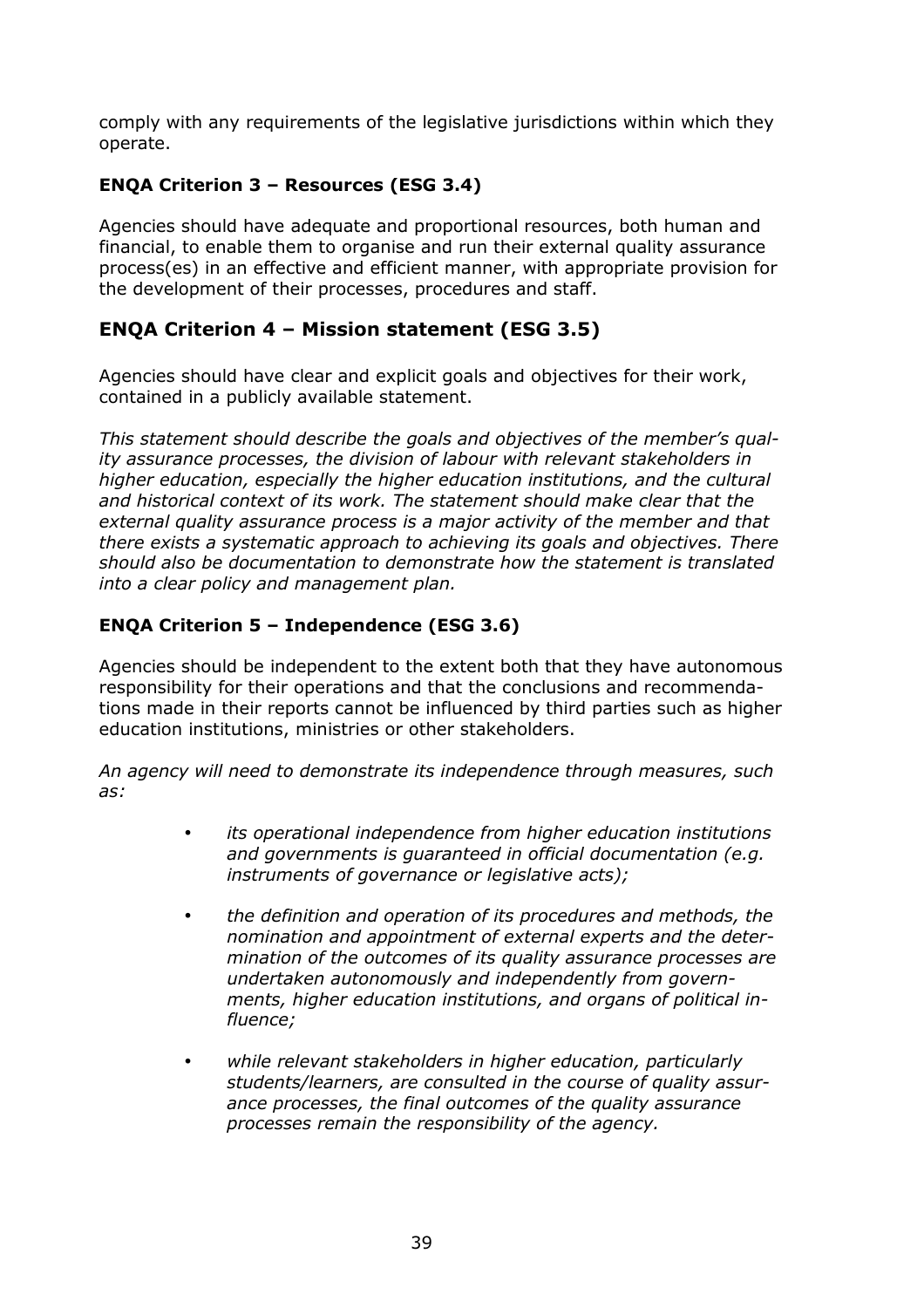#### **ENQA Criterion 6 – External quality assurance criteria and processes used by the members (ESG 3.7)**

- i. The processes, criteria and procedures used by agencies should be predefined and publicly available.
- ii. These processes will normally be expected to include:
	- a self-assessment or equivalent procedure by the subject of the quality assurance process;
	- an external assessment by a group of experts, including, as appropriate, (a) student member(s), and site visits as decided by the agency;
	- publication of a report, including any decisions, recommendations or other formal outcomes;
	- a follow-up procedure to review actions taken by the subject of the quality assurance process in the light of any recommendations contained in the report.

*Agencies may develop and use other processes and procedures for particular purposes. Agencies should pay careful attention to their declared principles at all times, and ensure both that their requirements and processes are managed professionally and that their conclusions and decisions are reached in a consistent manner, even though the decisions are formed by groups of different people. Agencies that make formal quality assurance decisions, or conclusions which have formal consequences should have an appeals procedure. The nature and form of the appeals procedure should be determined in the light of the constitution of each agency.* 

## **ENQA Criterion 7 – Accountability procedures (ESG 3.8)**

Agencies should have in place procedures for their own accountability.

*These procedures are expected to include the following:* 

- *i. a published policy for the assurance of the quality of the agency itself, made available on its website;*
- *ii. documentation which demonstrates that:* 
	- *the agency's processes and results reflect its mission and goals of quality assurance;*
	- *the agency has in place, and enforces, a no-conflict-of-interest mechanism in the work of its external experts, Committee/Council/Board and staff members;*
	- *the agency has reliable mechanisms that ensure the quality of any activities and material produced by subcontractors, if some*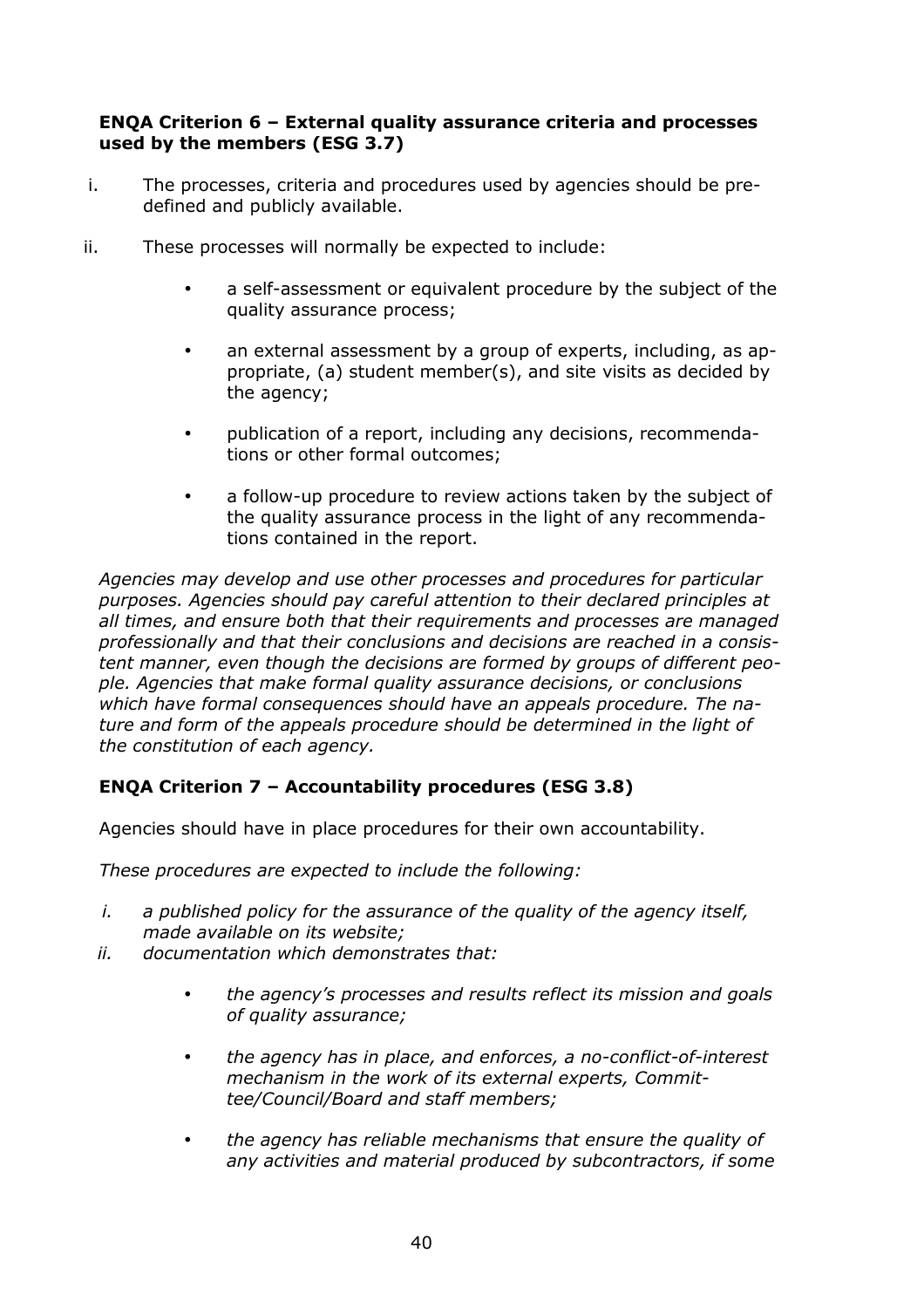*or all of the elements in its quality assurance procedure are subcontracted to other parties;* 

- *the agency has in place internal quality assurance procedures which include an internal feedback mechanism (i.e. a means to collect feedback from its own staff and council/board); an internal reflection mechanism (i.e. means to react to internal and external recommendations for improvement); and an external feedback mechanism (i.e. means to collect feedback from experts and reviewed institutions for future development) in order to inform and underpin its own development and improvement.*
- *iii. a mandatory cyclical external review of the agency's activities at least once every five years which includes a report on its conformity with the membership criteria of ENQA.*

### **ENQA criterion 8 - Miscellaneous**

- i. The agency pays careful attention to its declared principles at all times, and ensures both that its requirements and processes are managed professionally and that its judgements and decisions are reached in a consistent manner, even if the judgments are formed by different groups
- ii. If the agency makes formal quality assurance decisions, or conclusions which have formal consequences, it should have an appeals procedure. The nature and form of the appeals procedure should be determined in the light of the constitution of the agency.
- iii. The agency is willing to contribute actively to the aims of ENQA.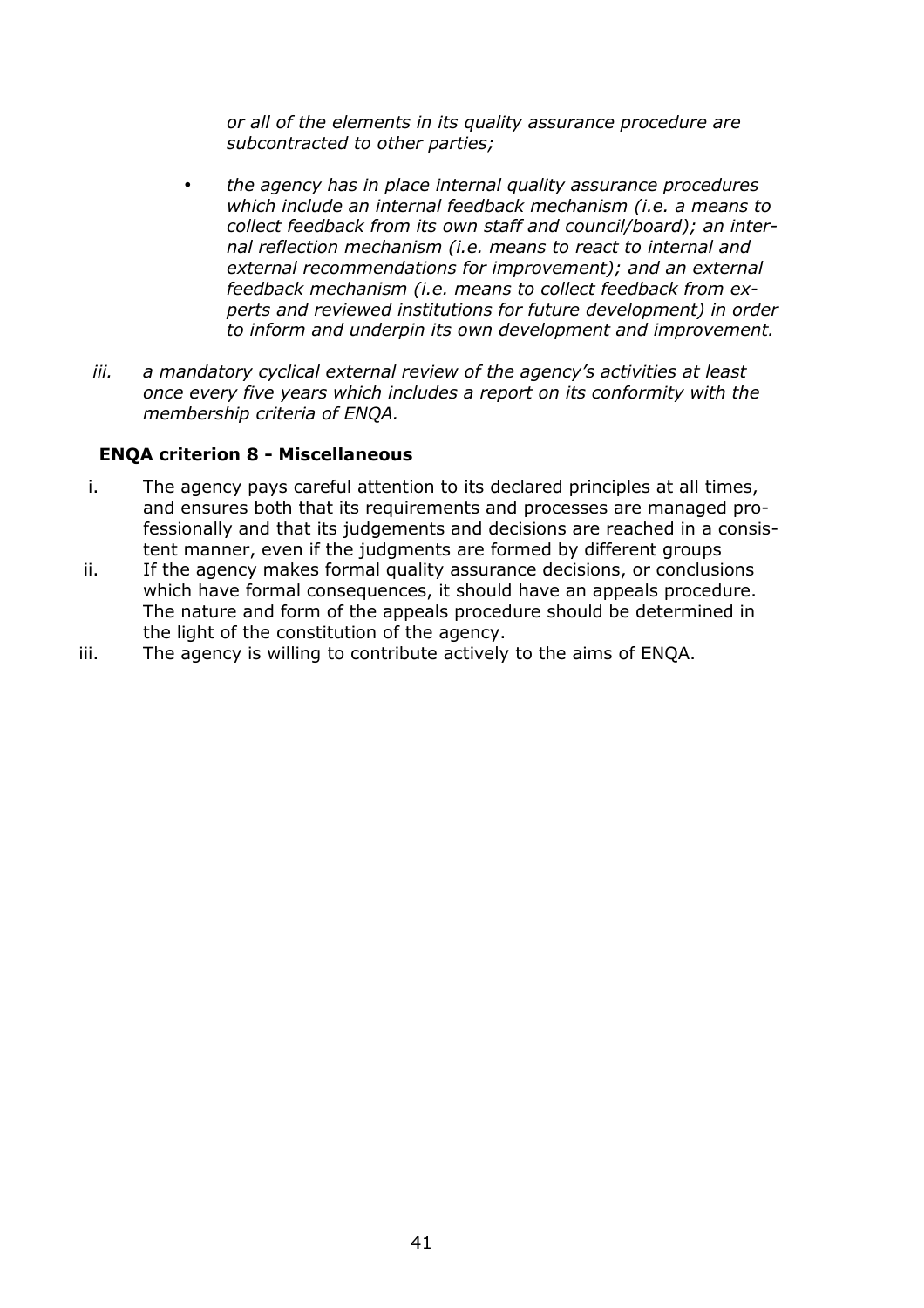Annex 2 - Schedule of Site Visit

# **External review of AQU Catalunya**

29.05.2012

### **Site Visit from 29.-30.05.2012**

#### **Review panel:**

- Prof David Timms, former Deputy Vice Chancellor, Bath Spa University and Higher Education Consultant, UK – *CHAIR*
- Agnes Leinweber, German Accreditation Council (GAC), Germany *SECRETARY*
- Teresa Sanchez, Commission des Titres d'Ingénieur (CTI), France
- Tia Loukkola, European University Association (EUA), Belgium
- Nadja Kiiskinen, University of Tampere, Finland

### **Hotel for review panel:**

H10 Montcada, Via Laietana, 24, 08003 Barcelona

### **Location for sessions:**

AQU Catalunya, Via Laietana, 28, 08003 Barcelona

| 28.05.2012      |                                                    |                                          |  |
|-----------------|----------------------------------------------------|------------------------------------------|--|
| $16:00 - 20:00$ | Private Meeting of review<br>panel for preparation | Room Laietana in Hotel H 10<br>Montcada  |  |
| 20.00           | <b>Private Dinner</b>                              | Restaurant El Pintor, Sant<br>Honorat, 7 |  |

| 29.05.2012      |             |                                                                                                                                                                                                                                        |  |
|-----------------|-------------|----------------------------------------------------------------------------------------------------------------------------------------------------------------------------------------------------------------------------------------|--|
| $09:00 - 10:00$ | Head of AQU | Director, heads of sections                                                                                                                                                                                                            |  |
|                 |             | · Josep-Anton Ferré, Director<br>• Àngel Jiménez, Manager<br>• Josep Grifoll, Head of Quality<br>Assessment department<br>- Josep-Manel Torres, Coordi-<br>nator of Quality Assessment<br>department<br>• Maria Giné, Head of Planning |  |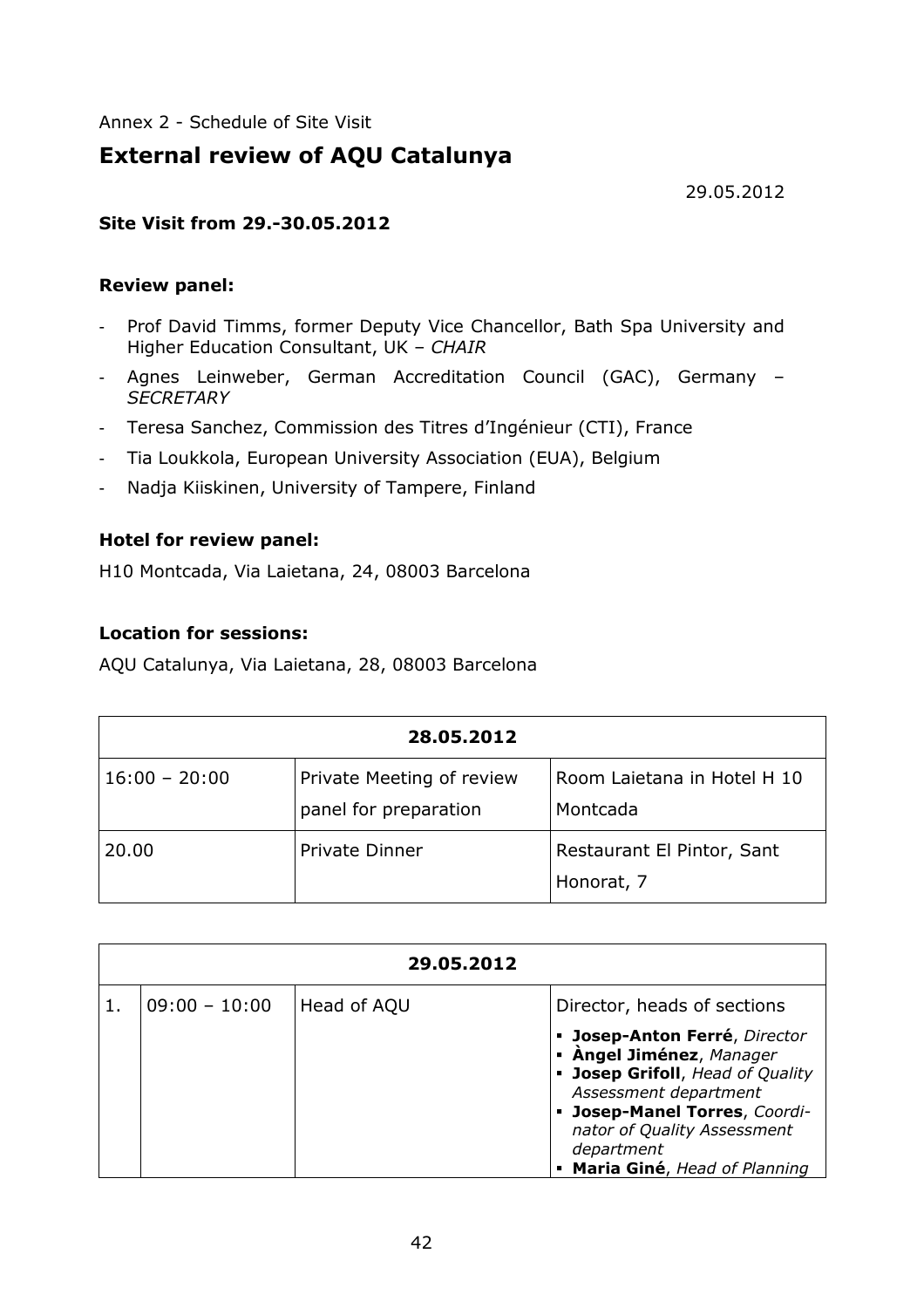| 2. | $10:00 - 11:00$ | Representatives of Board of<br>Management                                                                                                                                                                                                                                              | and Communication unit<br>• Carme Pérez, Head of Ad-<br>ministration unit<br>• David Gassiot, Head of the IT<br>unit<br>· Joaquim Prats, President AQU<br>Catalunya<br>· Dídac Ramírez, rector UB<br>Josep-Joan Moreso, rector<br>UPF<br>• Roberto Fernández, rector<br>UdL<br>· Jordi Montaña, rector UVic<br>• Albert Bou, chairman of the<br>Council UdG                                                                                                                                                                                                                                                                                                                                                                                    |
|----|-----------------|----------------------------------------------------------------------------------------------------------------------------------------------------------------------------------------------------------------------------------------------------------------------------------------|------------------------------------------------------------------------------------------------------------------------------------------------------------------------------------------------------------------------------------------------------------------------------------------------------------------------------------------------------------------------------------------------------------------------------------------------------------------------------------------------------------------------------------------------------------------------------------------------------------------------------------------------------------------------------------------------------------------------------------------------|
|    |                 | Coffee break with internal                                                                                                                                                                                                                                                             |                                                                                                                                                                                                                                                                                                                                                                                                                                                                                                                                                                                                                                                                                                                                                |
|    |                 | review panel discussion                                                                                                                                                                                                                                                                |                                                                                                                                                                                                                                                                                                                                                                                                                                                                                                                                                                                                                                                                                                                                                |
| 3. | $11:15 - 12:15$ | Experts from programme<br>and institutional reviews by<br>AQU                                                                                                                                                                                                                          | · Flor Sánchez, programme<br>review<br>Kavier Garcia, affiliated insti-<br>tutions review<br>Vicent Salvador, programme<br>review                                                                                                                                                                                                                                                                                                                                                                                                                                                                                                                                                                                                              |
|    | $12:15 - 13:00$ | Review panel discussion                                                                                                                                                                                                                                                                |                                                                                                                                                                                                                                                                                                                                                                                                                                                                                                                                                                                                                                                                                                                                                |
|    |                 | with lunch                                                                                                                                                                                                                                                                             |                                                                                                                                                                                                                                                                                                                                                                                                                                                                                                                                                                                                                                                                                                                                                |
| 4. | $13:00 - 14:30$ | Representatives from Col-<br>laborating and Tenure-Track<br><b>Teaching Staff Commission</b><br>(CLIC) (including some<br>heads of specific commit-<br>tees) and representatives<br>from Research Assessment<br>Commission (CAR) (includ-<br>ing some heads of specific<br>committees) | <b>CAR:</b><br>· Joan Rodés, president CAR<br>• Teresa Espinal, president<br>Specific Committee for Hu-<br>manities<br>• Roser González, president<br>Specific Committee for Life<br>Sciences<br>• Joaquim Casal, president<br>Specific Committee for Engi-<br>neering and Architecture<br>• Jaume Vilarrassa, member<br>Specific Committee for Sci-<br>ences<br><b>CLIC:</b><br>• M. Lluïsa Hernanz, president<br>CLIC<br>• Jacint Jordana, member Spe-<br>cific Committee for Social Sci-<br>ences<br>• Carme Muñoz, member Spe-<br>cific Committee for Humanities<br>Germà Bel, member Specific<br><b>Committee for Social Sciences</b><br>· Jordi Garcia, member Specific<br><b>Committee for Sciences</b><br>• Miquel Oliver, member Spe- |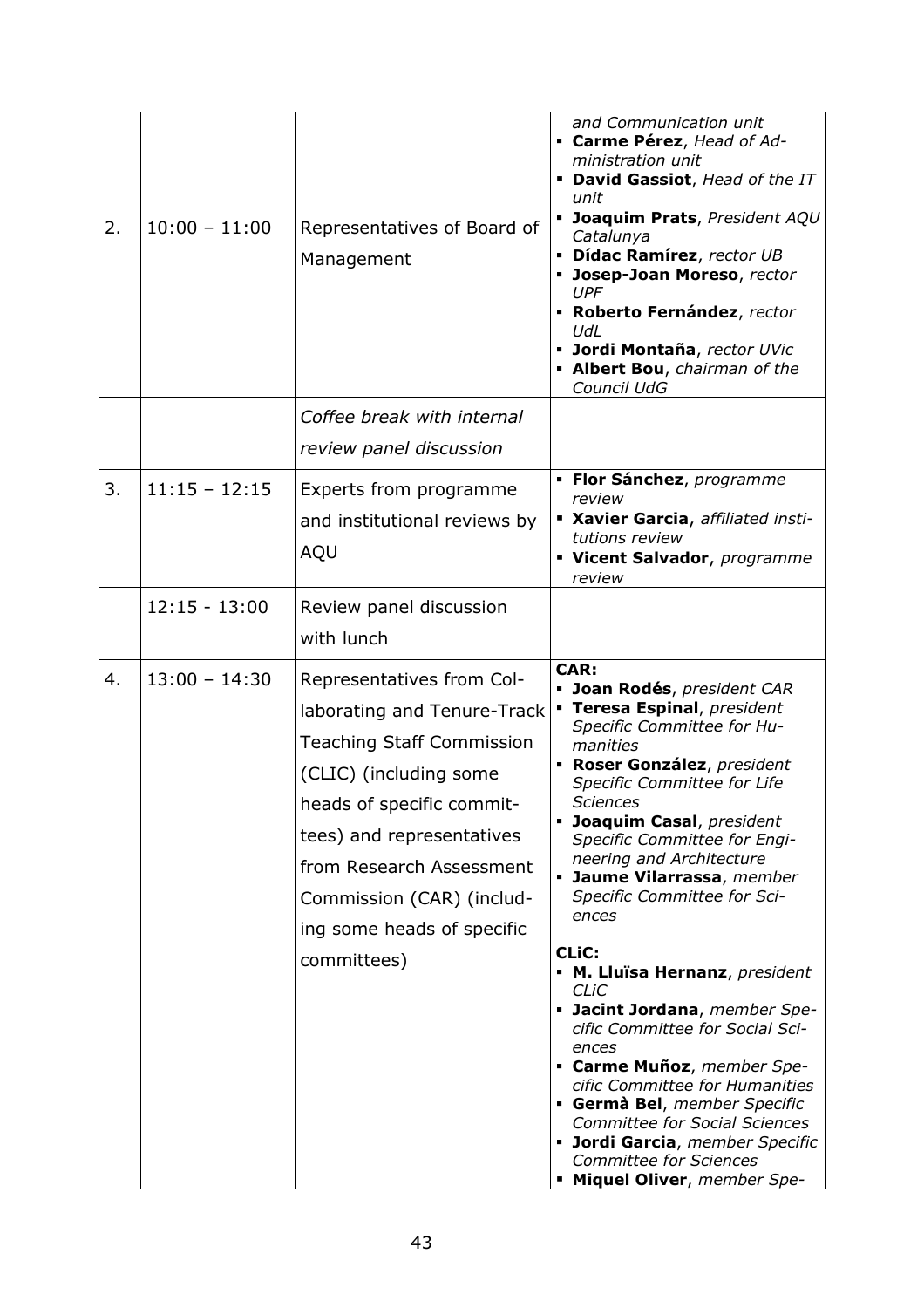|    |                 |                                                                                                              | cific Committee for Engineering<br>and Architecture                                                                                                                                                                                                                                                                                                                                                                                                                     |
|----|-----------------|--------------------------------------------------------------------------------------------------------------|-------------------------------------------------------------------------------------------------------------------------------------------------------------------------------------------------------------------------------------------------------------------------------------------------------------------------------------------------------------------------------------------------------------------------------------------------------------------------|
|    |                 | Coffee break with internal<br>review panel discussion                                                        |                                                                                                                                                                                                                                                                                                                                                                                                                                                                         |
| 5. | $14:45 - 15:30$ | Representatives of AQU<br>student commission                                                                 | <b>• Gemma Espigares</b> , UdL<br>• David Molina Moya, UPF<br><b>- Alfonso Martín, URL</b><br>Gloria Perona, UPC                                                                                                                                                                                                                                                                                                                                                        |
|    |                 | Coffee break with internal<br>review panel discussion                                                        |                                                                                                                                                                                                                                                                                                                                                                                                                                                                         |
| 6. | $15:45 - 16:45$ | Representatives from Qual-<br>ity Assessment Commission<br>(CAQ) (including heads of<br>specific committees) | · Josep-Anton Ferré, president<br>CAQ<br>· Xavier Correig, president<br>Specific committee for Engi-<br>neering and Architecture<br>• Francisco M. López-<br>Palomeque, president Specific<br>committee for Arts and Hu-<br>manities<br>• Jordi Suriñach, member Spe-<br>cific committee for Social Sci-<br>ences and Law<br>· Juan Nuño, member Specific<br>committee for Sciences<br>· Pere Botella, member Specific<br>committee for Engineering and<br>Architecture |
|    |                 | Coffee break with internal<br>review panel discussion                                                        |                                                                                                                                                                                                                                                                                                                                                                                                                                                                         |
| 7. | 17:00-17:45     | Representatives of QA Units<br>of universities, audited by<br>AQU                                            | • Montserrat Peregrina, UAB<br>• Meritxell Chaves, UPC<br>· Mireia Agustí, UdG<br><b>- Ariadna Barberà, URL</b>                                                                                                                                                                                                                                                                                                                                                         |
|    | $17:45 - 19:00$ | Review panel meeting to<br>summarize outcomes of day<br>one                                                  |                                                                                                                                                                                                                                                                                                                                                                                                                                                                         |
|    | 19:30           | Dinner                                                                                                       | Review panel only                                                                                                                                                                                                                                                                                                                                                                                                                                                       |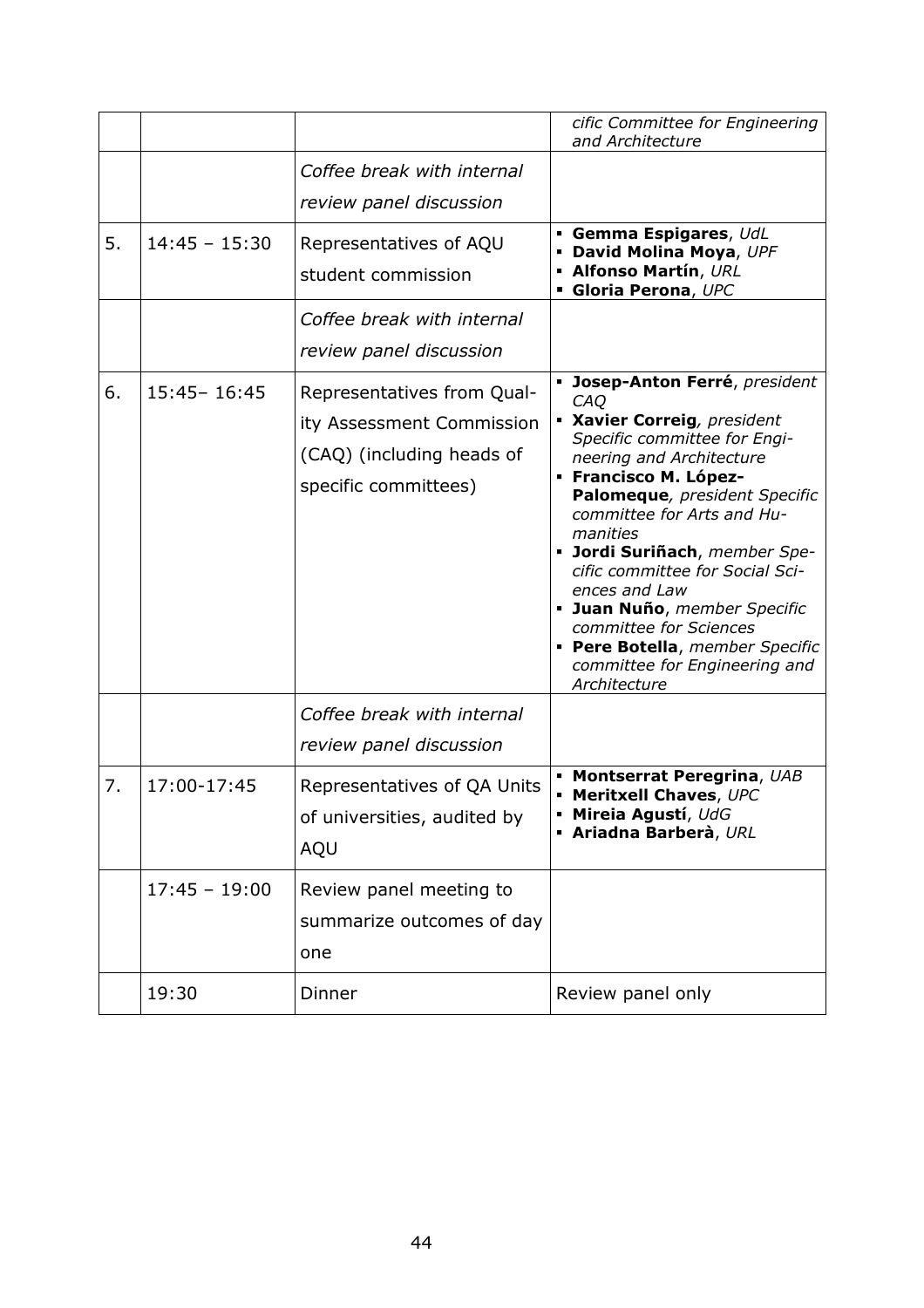|     |                 | 30.05.2012                                                                                                                                      |                                                                                                                                                                                                                                                                                                                                                                                                                                                                                                                                                                                                                                                                                                                                                                                                                |
|-----|-----------------|-------------------------------------------------------------------------------------------------------------------------------------------------|----------------------------------------------------------------------------------------------------------------------------------------------------------------------------------------------------------------------------------------------------------------------------------------------------------------------------------------------------------------------------------------------------------------------------------------------------------------------------------------------------------------------------------------------------------------------------------------------------------------------------------------------------------------------------------------------------------------------------------------------------------------------------------------------------------------|
| 8.  | $09:00 - 10:00$ | Meeting with AQU staff                                                                                                                          | Some representatives from<br>each department, including<br>responsible person for internal<br>quality assurance, not in-<br>cluding heads of sections<br>• Jordi Escolar, legal advisor<br>• Núria Comet, project man-<br>ager and head of internal qual-<br>ity assurance<br>• Anna Prades, project man-<br>ager Quality Assessment De-<br>partment<br>• Esther Huertas, project man-<br>ager Quality Assessment De-<br>partment<br>• Albert Basart, project man-<br>ager Quality Assessment De-<br>partment<br>· Núria Márquez, technician<br>and coordinator in teaching<br>staff assessment<br>· Eva Eixarch, technician in<br>teaching staff assessment<br>• Concepción Herruzo, com-<br>munication editor<br>• Maribel Quirós, information<br>systems<br><b>· Sònia Parellada</b> , human re-<br>sources |
|     |                 | Coffee break with internal<br>review panel discussion                                                                                           |                                                                                                                                                                                                                                                                                                                                                                                                                                                                                                                                                                                                                                                                                                                                                                                                                |
| 9.  | $10:15 - 11:00$ | Representatives of minis-<br>try                                                                                                                | <b>- Lluís Jofre, General Director</b><br>of Universities                                                                                                                                                                                                                                                                                                                                                                                                                                                                                                                                                                                                                                                                                                                                                      |
| 10. | $11:00 - 12:00$ | If questions remain: Meet-<br>ing with Director or other<br>representatives of AQU<br>Management or tour<br>through AQU offices and<br>premises | <b>Esteve Arboix, Head of</b><br>Teaching Staff Assessment de-<br>partment<br>· Núria Márquez, technician<br>and coordinator in teaching<br>staff assessment<br><b>Eva Eixarch</b> , technician in<br>teaching staff assessment                                                                                                                                                                                                                                                                                                                                                                                                                                                                                                                                                                                |